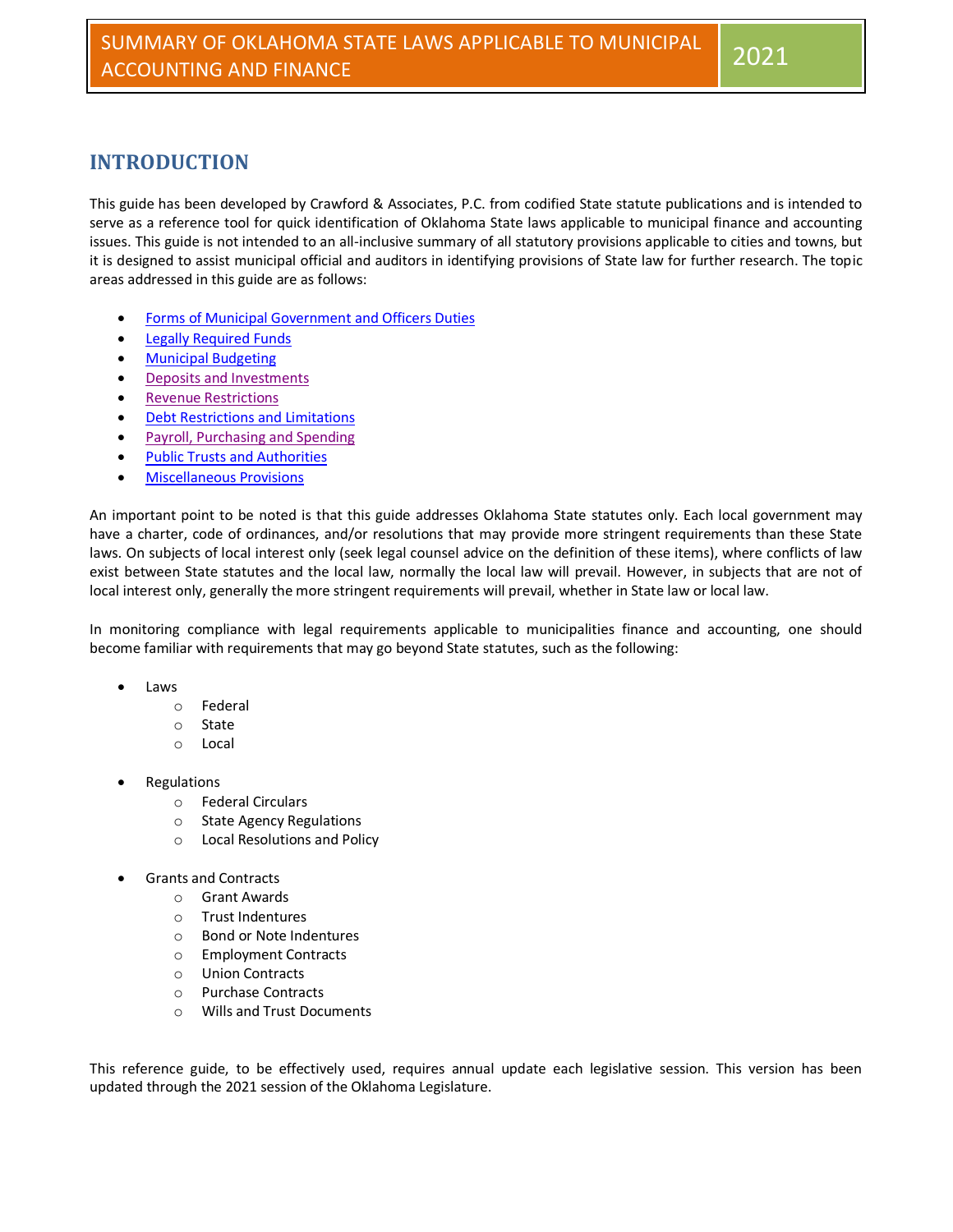#### **SUBJECT: FORMS OF MUNICIPAL GOVERNMENT AND OFFICERS' DUTIES**

|                                                | <b>STATUTORY</b>               |                                                                                                                                                                                                                                                                                                                                                                                                                                                                                                                                                                   |
|------------------------------------------------|--------------------------------|-------------------------------------------------------------------------------------------------------------------------------------------------------------------------------------------------------------------------------------------------------------------------------------------------------------------------------------------------------------------------------------------------------------------------------------------------------------------------------------------------------------------------------------------------------------------|
| <b>TOPIC</b>                                   | <b>REFERENCE</b>               | <b>SUMMARY OF STATUTORY PROVISIONS</b>                                                                                                                                                                                                                                                                                                                                                                                                                                                                                                                            |
| <b>Incorporated Cities and</b><br><b>Towns</b> | 11 O.S. $\S$ 2-101 - 7-<br>107 | Any community of people residing in compact form may<br>become incorporated as a town in the manner. If the resident<br>population is one thousand (1,000) or more, a town or<br>community of people residing in compact form may become<br>incorporated as a city.                                                                                                                                                                                                                                                                                               |
|                                                |                                | Any community which has operated as an incorporated<br>municipality for twenty-five (25) years or more but which does<br>not have any evidence of its articles of incorporation shall be<br>presumed to have incorporated as the statutory form of<br>municipal government under which it has operated.                                                                                                                                                                                                                                                           |
|                                                |                                | Any city may become an incorporated town. A petition for a city<br>to become an incorporated town, signed by at least thirty-five<br>percent (35%) of the registered voters of the city, as shown by<br>the preceding general election, shall be filed with the board of<br>county commissioners of the county in which the city is located.                                                                                                                                                                                                                      |
|                                                |                                | Municipalities can be consolidated. By election of both<br>municipalities, any two or more municipalities lying adjacent to<br>each other may consolidate and become one municipal<br>corporation.                                                                                                                                                                                                                                                                                                                                                                |
|                                                |                                | Municipalities can be dissolved voluntarily or involuntarily.                                                                                                                                                                                                                                                                                                                                                                                                                                                                                                     |
|                                                |                                | Voluntary - An application for dissolution of a municipality,<br>signed by not less than one-third of the registered voters<br>residing in the municipality as shown by the preceding general<br>election, can be filed with the governing body of the<br>municipality. If the governing body of the municipality<br>determines that the reasons for dissolution are good, it shall<br>call for an election for the purpose of submitting to the<br>registered voters of the municipality the question of whether or<br>not the municipality should be dissolved. |
|                                                |                                | Involuntary - The district attorney for the county in which the<br>municipal government is located may petition for involuntary<br>dissolution of a municipality when the government of a<br>municipality ceases to function by reason of the following: (1)<br>General municipal elections have not been called in the<br>municipality for two successive general municipal elections; or<br>(2) A majority of all the members of the governing body fail to<br>qualify for two successive general municipal elections.                                          |
|                                                |                                | <b>Incorporated Town</b>                                                                                                                                                                                                                                                                                                                                                                                                                                                                                                                                          |
|                                                |                                | A petition for incorporation of a town, signed by at least one-                                                                                                                                                                                                                                                                                                                                                                                                                                                                                                   |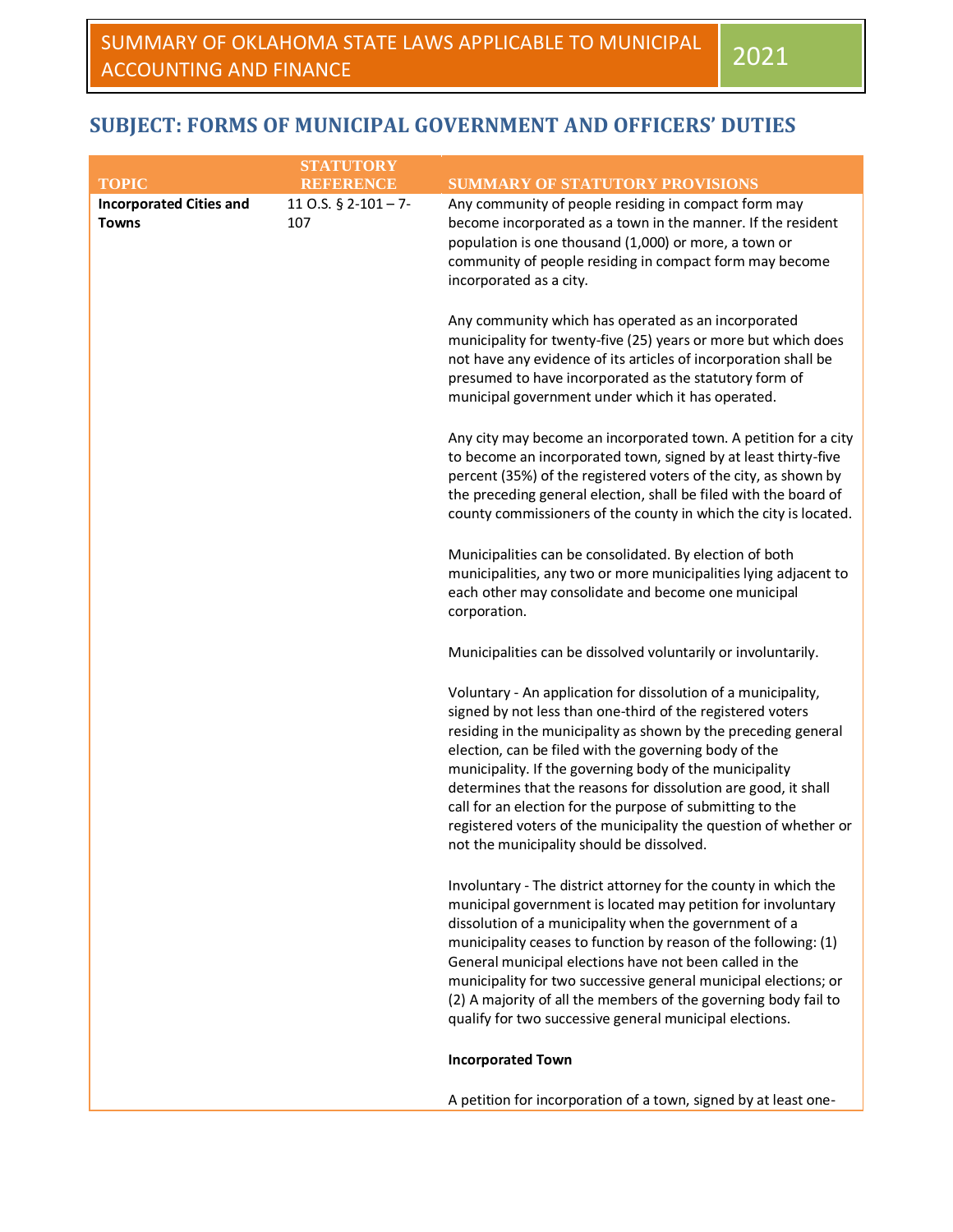|              | <b>STATUTORY</b> |                                                                                                                                                                                                                                                                                                                                                                                                                                                                                                                                                                                                                                                                                                                                   |
|--------------|------------------|-----------------------------------------------------------------------------------------------------------------------------------------------------------------------------------------------------------------------------------------------------------------------------------------------------------------------------------------------------------------------------------------------------------------------------------------------------------------------------------------------------------------------------------------------------------------------------------------------------------------------------------------------------------------------------------------------------------------------------------|
| <b>TOPIC</b> | R E E E E E E    | <b>SUMMARY OF STATUTORY PROVISIONS</b>                                                                                                                                                                                                                                                                                                                                                                                                                                                                                                                                                                                                                                                                                            |
|              |                  | third (1/3) of the registered voters residing in the proposed<br>town as shown by the preceding general election or by at least<br>twenty-five (25) registered voters residing in the proposed<br>town, whichever number is greater, shall be presented to the<br>board of county commissioners of the county in which the<br>proposed town is located. County shall call for an election.                                                                                                                                                                                                                                                                                                                                        |
|              |                  | The officers to be elected shall be those provided by law<br>applicable to the town board of trustees form of government. A<br>town shall be divided into three (3) or five (5) wards.                                                                                                                                                                                                                                                                                                                                                                                                                                                                                                                                            |
|              |                  | <b>Incorporated City</b>                                                                                                                                                                                                                                                                                                                                                                                                                                                                                                                                                                                                                                                                                                          |
|              |                  | A petition for incorporation of a city, signed by at least thirty-<br>five percent (35%) of the registered voters residing in the<br>proposed city, as shown by the preceding general election, shall<br>be filed with the board of county commissioners of the county<br>in which the proposed city is located. County shall call for an<br>election.                                                                                                                                                                                                                                                                                                                                                                            |
|              |                  | A city to be operated under the statutory aldermanic form of<br>government shall be divided into at least four (4) wards. A city<br>to be operated under the statutory council-manager or<br>statutory strong-mayor-council form shall be divided into four<br>$(4)$ or six $(6)$ wards.                                                                                                                                                                                                                                                                                                                                                                                                                                          |
|              |                  | Bonds - The municipal governing body shall require the<br>municipal treasurer, any officer or employee designated by<br>ordinance to sign municipal warrants or municipal checks, and<br>any other officers and employees as the governing body may<br>designate by ordinance, to give bond for the faithful<br>performance of his duties within ten (10) days after his election<br>or appointment, in such amount and form as the governing<br>body shall prescribe. The municipality shall pay the premiums<br>on such bonds.                                                                                                                                                                                                  |
|              |                  | Nepotism - No elected or appointed official or other authority<br>of the municipal government shall appoint or elect any person<br>related by affinity or consanguinity within the third degree to<br>any governing body member or to himself or, in the case of a<br>plural authority, to any one of its members to any office or<br>position of profit in the municipal government. The provisions<br>of this section shall not prohibit an officer or employee already<br>in the service of the municipality from continuing in such<br>service or from promotion therein. A person may hold more<br>than one office or position in a municipal government as the<br>governing body may ordain. A member of the governing body |

shall not receive compensation for service in any municipal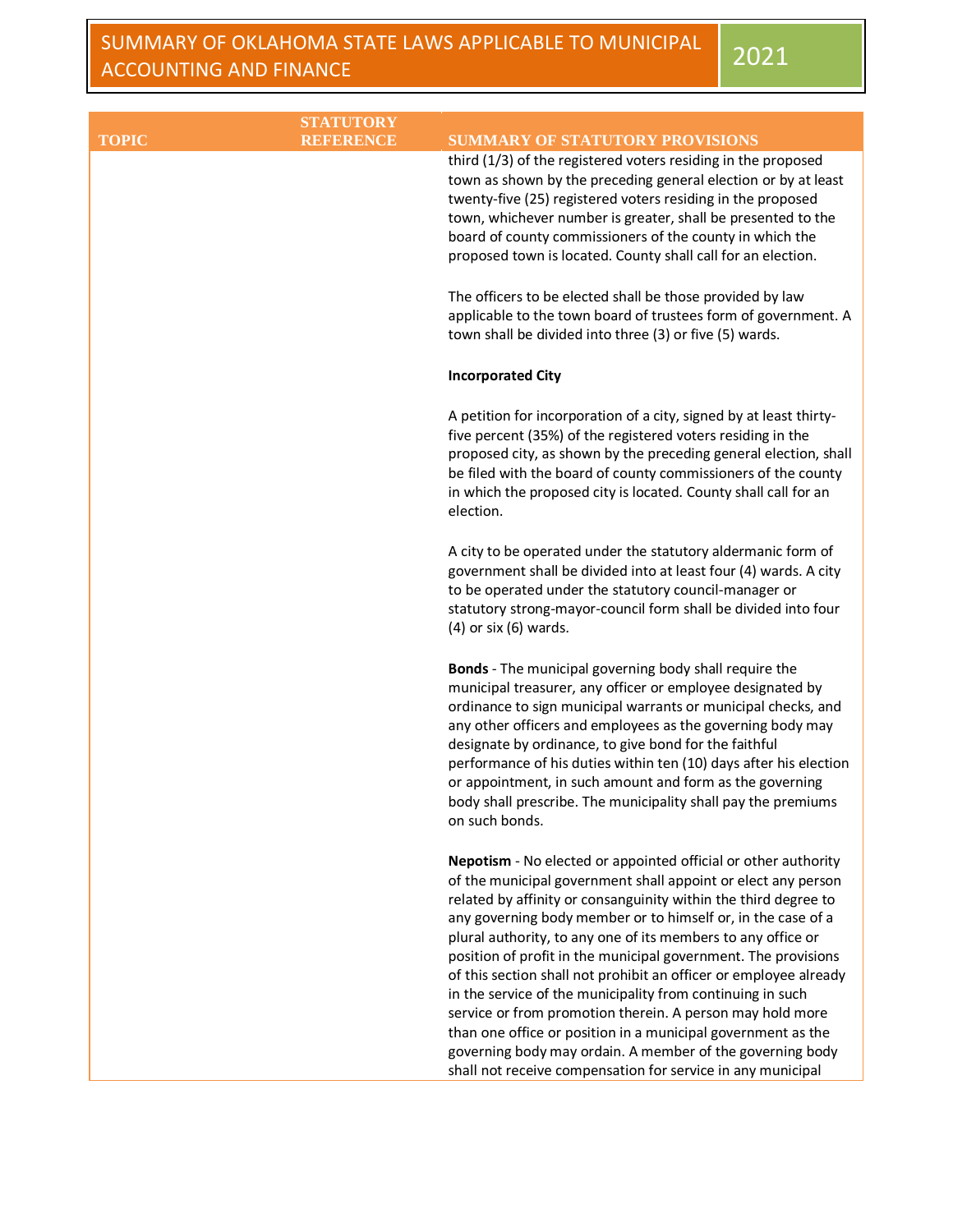|                           | <b>STATUTORY</b>                                    |                                                                                                                                                                                                                                                                                                                                                                                                                                                                                                                                                                                                                                                                                                                                                                                                                                                                                                                                                                                                                                                                                                                                                                                                                                                                                                                                                                                                                                                                                                                                                                                                                                                                                                                                                                                                                   |
|---------------------------|-----------------------------------------------------|-------------------------------------------------------------------------------------------------------------------------------------------------------------------------------------------------------------------------------------------------------------------------------------------------------------------------------------------------------------------------------------------------------------------------------------------------------------------------------------------------------------------------------------------------------------------------------------------------------------------------------------------------------------------------------------------------------------------------------------------------------------------------------------------------------------------------------------------------------------------------------------------------------------------------------------------------------------------------------------------------------------------------------------------------------------------------------------------------------------------------------------------------------------------------------------------------------------------------------------------------------------------------------------------------------------------------------------------------------------------------------------------------------------------------------------------------------------------------------------------------------------------------------------------------------------------------------------------------------------------------------------------------------------------------------------------------------------------------------------------------------------------------------------------------------------------|
| <b>TOPIC</b>              | <b>REFERENCE</b>                                    | <b>SUMMARY OF STATUTORY PROVISIONS</b>                                                                                                                                                                                                                                                                                                                                                                                                                                                                                                                                                                                                                                                                                                                                                                                                                                                                                                                                                                                                                                                                                                                                                                                                                                                                                                                                                                                                                                                                                                                                                                                                                                                                                                                                                                            |
|                           |                                                     | office or position other than his elected office.<br>Required Training - Each person elected for the first time to a                                                                                                                                                                                                                                                                                                                                                                                                                                                                                                                                                                                                                                                                                                                                                                                                                                                                                                                                                                                                                                                                                                                                                                                                                                                                                                                                                                                                                                                                                                                                                                                                                                                                                              |
|                           |                                                     | position of a municipality shall be required within one year after<br>taking the oath of office to attend an institute for municipal<br>officials consisting of 8 hours of training. A person elected to a<br>municipal position who fails to satisfy the education<br>requirements of this section shall cease to hold the position<br>commencing at the next scheduled meeting of the governing<br>body following the first year anniversary of the person's taking<br>the oath of office.                                                                                                                                                                                                                                                                                                                                                                                                                                                                                                                                                                                                                                                                                                                                                                                                                                                                                                                                                                                                                                                                                                                                                                                                                                                                                                                      |
|                           |                                                     |                                                                                                                                                                                                                                                                                                                                                                                                                                                                                                                                                                                                                                                                                                                                                                                                                                                                                                                                                                                                                                                                                                                                                                                                                                                                                                                                                                                                                                                                                                                                                                                                                                                                                                                                                                                                                   |
| <b>Municipal Charters</b> | 11 O.S. $§8-101-8-$<br>114; $§$ 13-101 - 13-<br>115 | Any city or town containing a population of two thousand<br>(2,000) inhabitants or more, as shown by the latest federal<br>census or other census recognized by the laws of Oklahoma,<br>may frame a charter for its own government.<br>The mayor of an incorporated municipality can issue an order<br>calling for an election on the question of whether or not the<br>municipality shall frame a charter for its own government and<br>elect a board of freeholders to prepare the charter when: (1) A<br>petition signed by not less then twenty-five percent (25%) of<br>the registered voters of the municipality, as shown by the<br>preceding general election, is filed with the governing body; or<br>(2) The governing body, by resolution, so directs. The board of<br>freeholders shall prepare a charter for the municipality within<br>ninety (90) days after their election. The charter shall be<br>consistent with and subject to the Oklahoma Constitution and<br>shall not be in conflict with the Constitution and laws relating to<br>the exercise of initiative and referendum.<br>Whenever a charter is in conflict with any law relating to<br>municipalities in force at the time of the adoption and approval<br>of the charter, the provisions of the charter shall prevail and<br>shall operate as a repeal or suspension of the state law or laws<br>to the extent of any conflict.<br>Charter may be amended with voter approval. Amendments to<br>a municipal charter may be proposed by: (1) An initiative<br>petition, signed by a number of the registered voters residing in<br>the municipality equal to at least twenty-five percent (25%) of<br>the total number of votes cast at the preceding general<br>election; (2) A resolution of the municipal governing body. The |
|                           |                                                     | Governor shall approve the charter amendments if they are not<br>in conflict with the Constitution and laws of Oklahoma. Upon<br>approval, the charter as amended shall become the organic law<br>of the municipality and supersede any existing charter and all                                                                                                                                                                                                                                                                                                                                                                                                                                                                                                                                                                                                                                                                                                                                                                                                                                                                                                                                                                                                                                                                                                                                                                                                                                                                                                                                                                                                                                                                                                                                                  |
|                           |                                                     | ordinances in conflict with it.<br>Officer Compensation - Where a municipality has adopted a                                                                                                                                                                                                                                                                                                                                                                                                                                                                                                                                                                                                                                                                                                                                                                                                                                                                                                                                                                                                                                                                                                                                                                                                                                                                                                                                                                                                                                                                                                                                                                                                                                                                                                                      |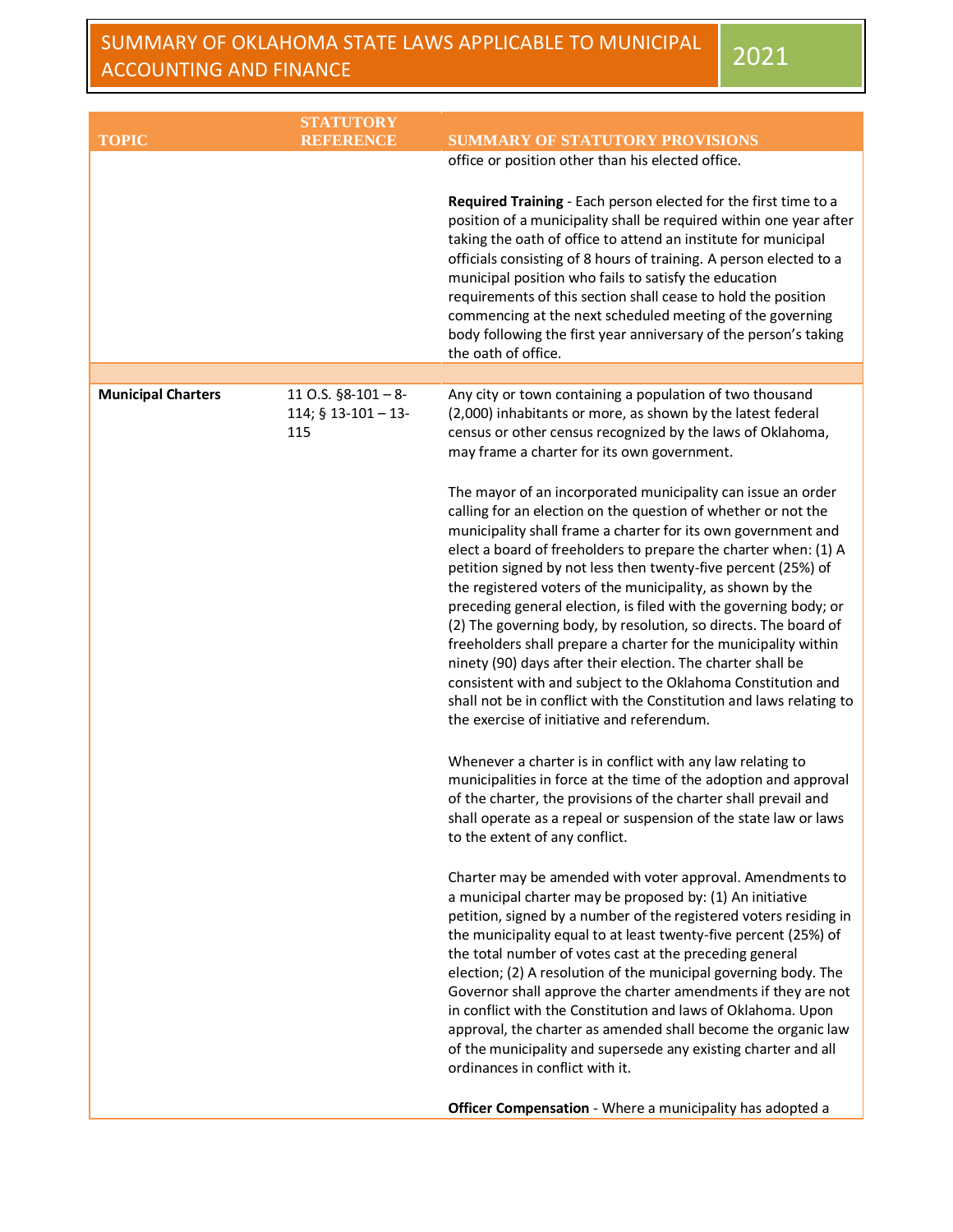|                               | <b>STATUTORY</b>               |                                                                                                                                                                                                                                                                                                                                                                                                                                                                                                                                                                                                                                                                                                                                                                                                                                                                                                                                                 |
|-------------------------------|--------------------------------|-------------------------------------------------------------------------------------------------------------------------------------------------------------------------------------------------------------------------------------------------------------------------------------------------------------------------------------------------------------------------------------------------------------------------------------------------------------------------------------------------------------------------------------------------------------------------------------------------------------------------------------------------------------------------------------------------------------------------------------------------------------------------------------------------------------------------------------------------------------------------------------------------------------------------------------------------|
| <b>TOPIC</b>                  | <b>REFERENCE</b>               | <b>SUMMARY OF STATUTORY PROVISIONS</b>                                                                                                                                                                                                                                                                                                                                                                                                                                                                                                                                                                                                                                                                                                                                                                                                                                                                                                          |
|                               |                                | charter and the charter does not address compensation of<br>elective city officers, the compensation of such elective city                                                                                                                                                                                                                                                                                                                                                                                                                                                                                                                                                                                                                                                                                                                                                                                                                      |
|                               |                                | officers may be fixed by ordinance.                                                                                                                                                                                                                                                                                                                                                                                                                                                                                                                                                                                                                                                                                                                                                                                                                                                                                                             |
| <b>Statutory Aldermanic</b>   | 11 O.S. $\S$ 9-101 - 9-<br>118 | Governing Body - The governing body of a statutory<br>aldermanic city shall consist of the mayor, who is elected at<br>large, and one or two council members from each ward of the<br>city. Other officers elected include, City Clerk, City Treasurer,<br>Street Commissioner, and Police Chief/Marshal.                                                                                                                                                                                                                                                                                                                                                                                                                                                                                                                                                                                                                                       |
|                               |                                | Mayor - The mayor is not considered a member of the council<br>for quorum or voting purposes; except that he or she may vote<br>on questions under consideration by the council only when the<br>council is equally divided. Mayor serves as the CEO. The Mayor<br>also serves as the President of the City Council unless the<br>Council has elected another member to be the President.                                                                                                                                                                                                                                                                                                                                                                                                                                                                                                                                                       |
|                               |                                | Clerk - The city clerk shall be an officer of the city. The clerk<br>shall serve as clerk for the council. The city clerk shall: (1) keep<br>the journal of the proceedings of the city council; (2) enroll all<br>ordinances and resolutions passed by the council in a book or<br>set of books kept for that purpose; (3) have custody of<br>documents, records, and archives, as may be provided for by<br>law or by ordinance, and have custody of the seal of the city; (4)<br>attest and affix the seal of the city to documents as required by<br>law or by ordinance; and (5) have such other powers, duties,<br>and functions related to his statutory duties as may be<br>prescribed by law or by ordinance. The person who serves as<br>city clerk may be employed by the city to perform duties not<br>related to his position as city clerk. The salary, if any, for said<br>duties shall be provided for separately by ordinance. |
|                               |                                | Treasurer - The city treasurer shall be an officer of the city.<br>Subject to such regulations as the council may prescribe, the<br>city treasurer shall deposit daily funds received for the city in<br>depositories as the council may designate. The city treasurer<br>shall have such other powers, duties, and functions related to<br>his statutory duties as may be prescribed by law or by<br>ordinance. The person who serves as city treasurer may be<br>employed by the city to perform duties not related to his<br>position as city treasurer. The salary, if any, for said duties shall<br>be provided for separately by ordinance.                                                                                                                                                                                                                                                                                               |
|                               |                                | Compensation of Officers - The compensation of all elective                                                                                                                                                                                                                                                                                                                                                                                                                                                                                                                                                                                                                                                                                                                                                                                                                                                                                     |
|                               |                                | city officers shall be fixed by ordinance.                                                                                                                                                                                                                                                                                                                                                                                                                                                                                                                                                                                                                                                                                                                                                                                                                                                                                                      |
| <b>Strong Mayor - Council</b> |                                |                                                                                                                                                                                                                                                                                                                                                                                                                                                                                                                                                                                                                                                                                                                                                                                                                                                                                                                                                 |
|                               | 11 O.S.§ 11-101 -<br>11-125    | Governing Body - The governing body of a statutory strong-<br>mayor-council city shall consist of the mayor, who is elected at<br>large, and one (1) councilmember from each ward of the city.                                                                                                                                                                                                                                                                                                                                                                                                                                                                                                                                                                                                                                                                                                                                                  |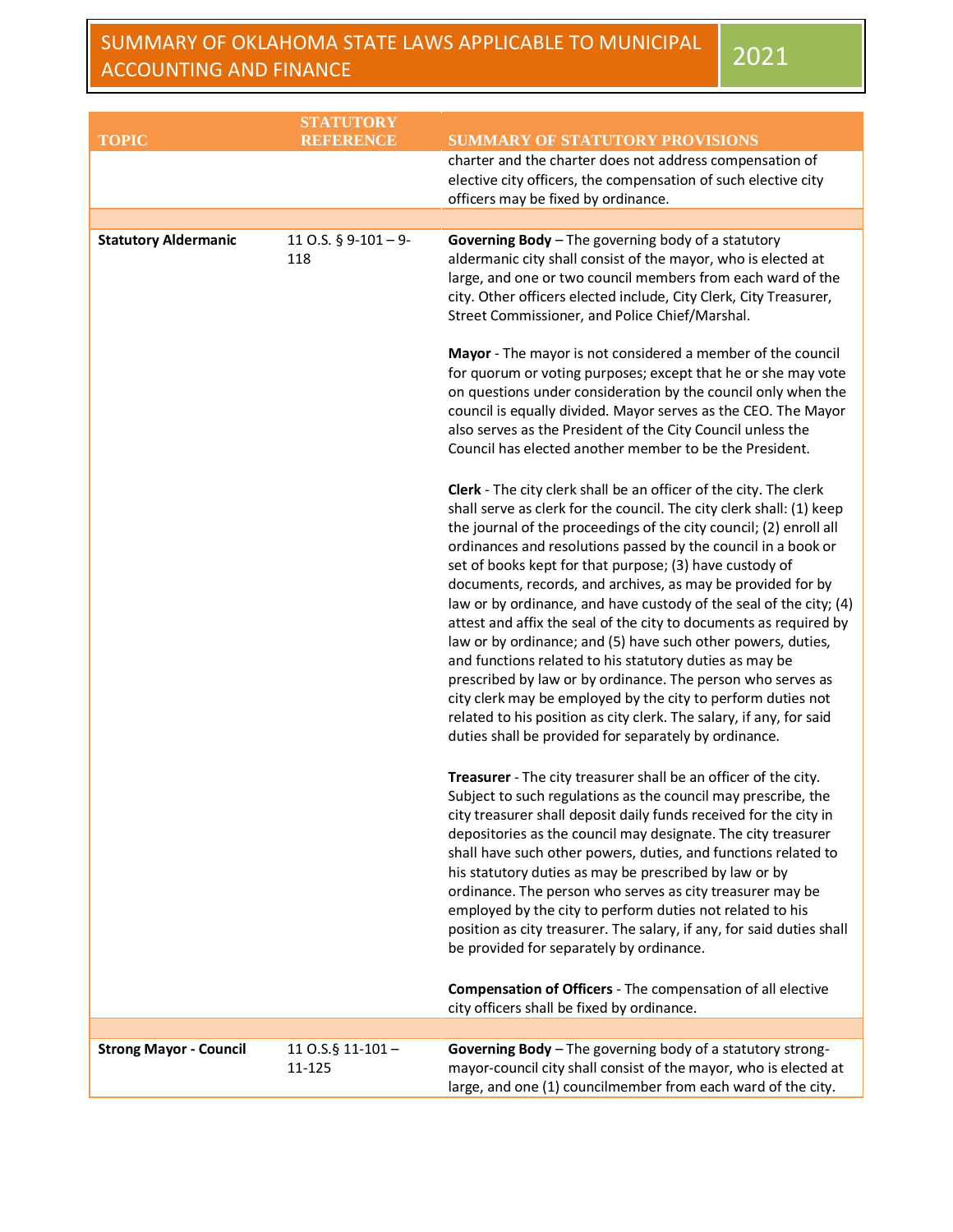|              | <b>STATUTORY</b> |                                                                                                                                                                                                                                                                                                                                                                                                                                                                                                                                                                                                                                                                                                                                                                                                                                                                                                                                                                                                                                                                                                                                                                                                                                                                                                                                                                                                                                                                                                                                              |
|--------------|------------------|----------------------------------------------------------------------------------------------------------------------------------------------------------------------------------------------------------------------------------------------------------------------------------------------------------------------------------------------------------------------------------------------------------------------------------------------------------------------------------------------------------------------------------------------------------------------------------------------------------------------------------------------------------------------------------------------------------------------------------------------------------------------------------------------------------------------------------------------------------------------------------------------------------------------------------------------------------------------------------------------------------------------------------------------------------------------------------------------------------------------------------------------------------------------------------------------------------------------------------------------------------------------------------------------------------------------------------------------------------------------------------------------------------------------------------------------------------------------------------------------------------------------------------------------|
| <b>TOPIC</b> | <b>REFERENCE</b> | <b>SUMMARY OF STATUTORY PROVISIONS</b>                                                                                                                                                                                                                                                                                                                                                                                                                                                                                                                                                                                                                                                                                                                                                                                                                                                                                                                                                                                                                                                                                                                                                                                                                                                                                                                                                                                                                                                                                                       |
|              |                  | The mayor shall serve as ex officio councilmember at large.                                                                                                                                                                                                                                                                                                                                                                                                                                                                                                                                                                                                                                                                                                                                                                                                                                                                                                                                                                                                                                                                                                                                                                                                                                                                                                                                                                                                                                                                                  |
|              |                  | CEO - Mayor serves as the CEO. The Mayor also serves as the<br>President of the City Council and shall preside at meetings of<br>the council and shall certify to the correct enrollment of all<br>ordinances and resolutions passed by it. As councilmember at<br>large, he or she shall have all the powers, rights, privileges,<br>duties and responsibilities of a councilmember, including the<br>right to vote on questions. The mayor may appoint himself, or<br>the council or other authority may elect or appoint him, to<br>other offices and positions in the city government, subject to<br>regulations as the council may prescribe; but he may not<br>receive compensation for service in such other offices and<br>positions. The council may provide that the mayor shall hold ex<br>officio designated administrative offices subordinate to the<br>mayor as well as other designated compatible city offices. The<br>mayor, subject to any regulations which the council may<br>prescribe, shall contract for, purchase, or issue purchase<br>authorizations for all supplies, materials and equipment for<br>offices, departments and agencies of the city government.<br>Every contract or purchase exceeding an amount to be<br>established by ordinance shall require the prior approval of the<br>council. The mayor may also sell or transfer to or between<br>offices, departments and agencies, surplus or obsolete supplies,<br>materials and equipment, subject to regulations as the council<br>may prescribe. |
|              |                  | Clerk - The city clerk shall be an officer of the city, appointed by<br>the mayor. The clerk shall serve as clerk for the council. The city<br>clerk shall: (1) keep the journal of the proceedings of the city<br>council; (2) enroll all ordinances and resolutions passed by the<br>council in a book or set of books kept for that purpose; (3) have<br>custody of documents, records, and archives, as may be<br>provided for by law or by ordinance, and have custody of the<br>seal of the city; (4) attest and affix the seal of the city to<br>documents as required by law or by ordinance; and (5) have<br>such other powers, duties, and functions related to his<br>statutory duties as may be prescribed by law or by ordinance.<br>The person who serves as city clerk may be employed by the<br>city to perform duties not related to his position as city clerk.<br>The salary, if any, for said duties shall be provided for<br>separately by ordinance.                                                                                                                                                                                                                                                                                                                                                                                                                                                                                                                                                                   |
|              |                  | Treasurer - The city treasurer shall be an officer of the city,<br>appointed by the mayor for an indefinite term. The council may<br>provide by ordinance that the same person may hold both the<br>office of city clerk and the office of city treasurer. Said council<br>may also provide by ordinance that the city clerk shall be ex<br>officio city treasurer and that an acting city clerk shall be ex                                                                                                                                                                                                                                                                                                                                                                                                                                                                                                                                                                                                                                                                                                                                                                                                                                                                                                                                                                                                                                                                                                                                 |

officio acting city treasurer. Subject to such regulations as the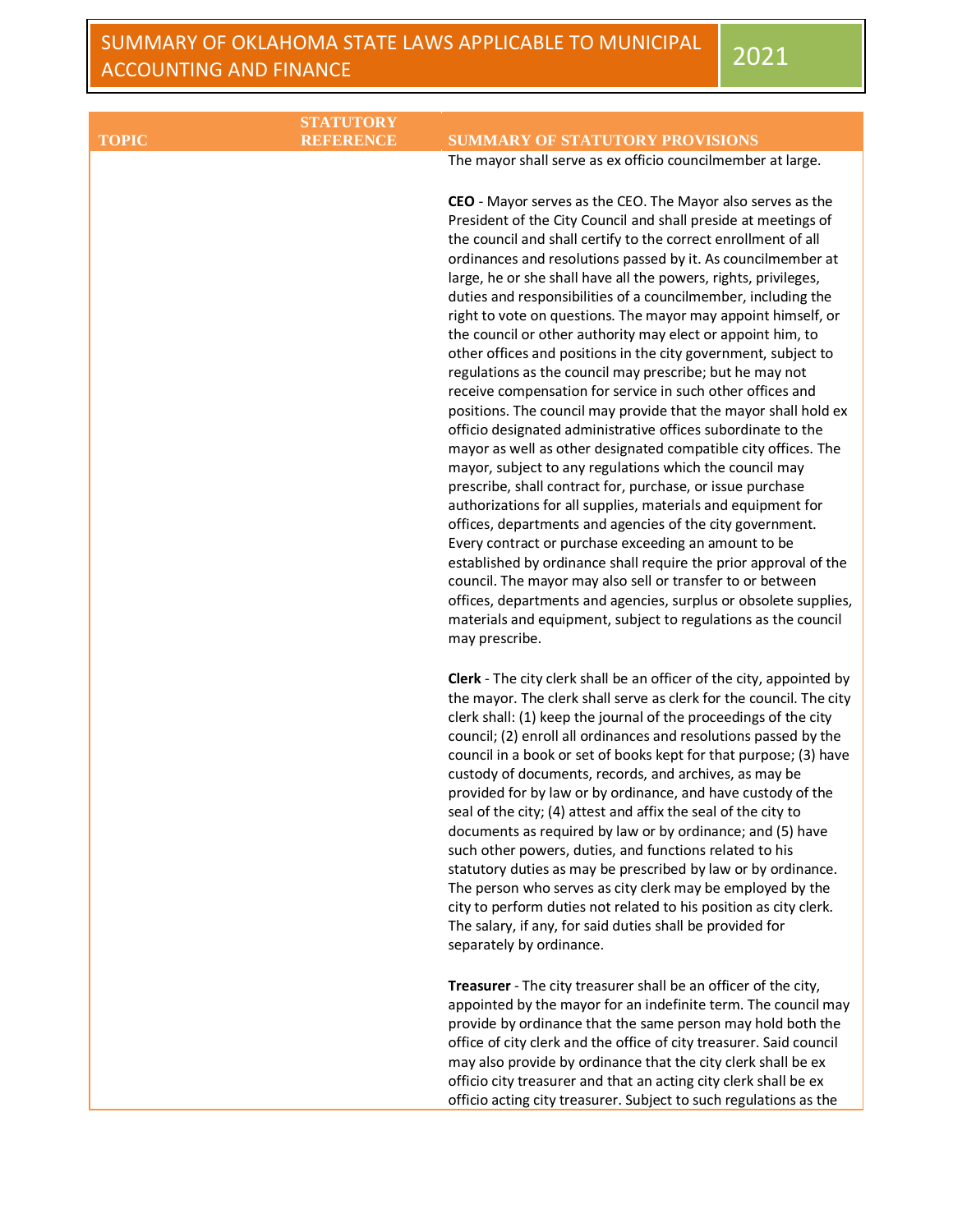|                           | <b>STATUTORY</b>  |                                                                                                                                                                                                                                                                                                                                                                                                                                                                                                                                                                                                                                                                                                                                                                                                                                                                                                                                                                                                                                                                                                                                                                                                                                                                                                                                                                                                                                                                                                                                                                                                                                                                                                                                                                                                                                                                                                                                                                                                                                                                                                                                                                                                                                                                                                                                                                                                                                                                                                                                                                                                                                                                                                                                                                                                                                                 |
|---------------------------|-------------------|-------------------------------------------------------------------------------------------------------------------------------------------------------------------------------------------------------------------------------------------------------------------------------------------------------------------------------------------------------------------------------------------------------------------------------------------------------------------------------------------------------------------------------------------------------------------------------------------------------------------------------------------------------------------------------------------------------------------------------------------------------------------------------------------------------------------------------------------------------------------------------------------------------------------------------------------------------------------------------------------------------------------------------------------------------------------------------------------------------------------------------------------------------------------------------------------------------------------------------------------------------------------------------------------------------------------------------------------------------------------------------------------------------------------------------------------------------------------------------------------------------------------------------------------------------------------------------------------------------------------------------------------------------------------------------------------------------------------------------------------------------------------------------------------------------------------------------------------------------------------------------------------------------------------------------------------------------------------------------------------------------------------------------------------------------------------------------------------------------------------------------------------------------------------------------------------------------------------------------------------------------------------------------------------------------------------------------------------------------------------------------------------------------------------------------------------------------------------------------------------------------------------------------------------------------------------------------------------------------------------------------------------------------------------------------------------------------------------------------------------------------------------------------------------------------------------------------------------------|
| <b>TOPIC</b>              | <b>REFERENCE</b>  | <b>SUMMARY OF STATUTORY PROVISIONS</b><br>council may prescribe, the city treasurer shall deposit daily<br>funds received for the city in depositories as the council may<br>designate. The city treasurer shall have such other powers,<br>duties, and functions related to his statutory duties as may be<br>prescribed by law or by ordinance. The person who serves as<br>city treasurer may be employed by the city to perform duties<br>not related to his position as city treasurer. The salary, if any,<br>for said duties shall be provided for separately by ordinance.<br>Departments - In a statutory strong-mayor-council city, there<br>shall be a police department, a fire department, a department<br>of law headed by a city attorney, and such other administrative<br>departments, offices and agencies as the council may establish.<br>Appointments and promotions in the service of a statutory<br>strong-mayor-council city shall be made solely on the basis of<br>merit and fitness; and removals, demotions, suspensions and<br>layoffs shall be made solely for the good of the service. The<br>council by ordinance may establish a merit system and provide<br>for its organization and functioning, and provide for personnel<br>administration and regulations of personnel matters. If and<br>when the council establishes a merit system, it shall create a<br>personnel department, the head of which shall be a personnel<br>director appointed by the mayor for an indefinite term. The<br>mayor may serve also as personnel director.<br>Officers and Employees - All officers and employees of a<br>statutory strong-mayor-council city shall be divided into the<br>classified and the unclassified service. The unclassified service<br>shall consist of: (1) The mayor and council members, one<br>secretary of the mayor, if any, the municipal judge, and one<br>clerk or secretary of the municipal court, if any; (2) All<br>personnel appointed, elected or confirmed by the council; (3)<br>Members and secretaries of boards, commissions and other<br>plural authorities; (4) All personnel who serve without<br>compensation; and (5) Persons appointed or employed on a<br>temporary basis to make or conduct a special audit, inquiry,<br>investigation, study, examination or installation, or to perform a<br>temporary professional or technical service, subject to<br>exclusions, limitations and regulations as may be prescribed by<br>ordinance or personnel rules. All other officers and employees<br>shall be in the classified service. Political appointments and<br>promotions for reasons other than merit are prohibited for<br>classified employees.<br><b>Compensation of Officers</b> - The compensation of all elective<br>city officers shall be fixed by ordinance. |
| <b>Statutory Council-</b> | 11 O.S. § 10-101- | Governing Body - The governing body of a statutory council-                                                                                                                                                                                                                                                                                                                                                                                                                                                                                                                                                                                                                                                                                                                                                                                                                                                                                                                                                                                                                                                                                                                                                                                                                                                                                                                                                                                                                                                                                                                                                                                                                                                                                                                                                                                                                                                                                                                                                                                                                                                                                                                                                                                                                                                                                                                                                                                                                                                                                                                                                                                                                                                                                                                                                                                     |
| Manager                   | 10-121            | manager city shall consist of one (1) council member from each<br>ward of the city and one (1) councilmember at large. The                                                                                                                                                                                                                                                                                                                                                                                                                                                                                                                                                                                                                                                                                                                                                                                                                                                                                                                                                                                                                                                                                                                                                                                                                                                                                                                                                                                                                                                                                                                                                                                                                                                                                                                                                                                                                                                                                                                                                                                                                                                                                                                                                                                                                                                                                                                                                                                                                                                                                                                                                                                                                                                                                                                      |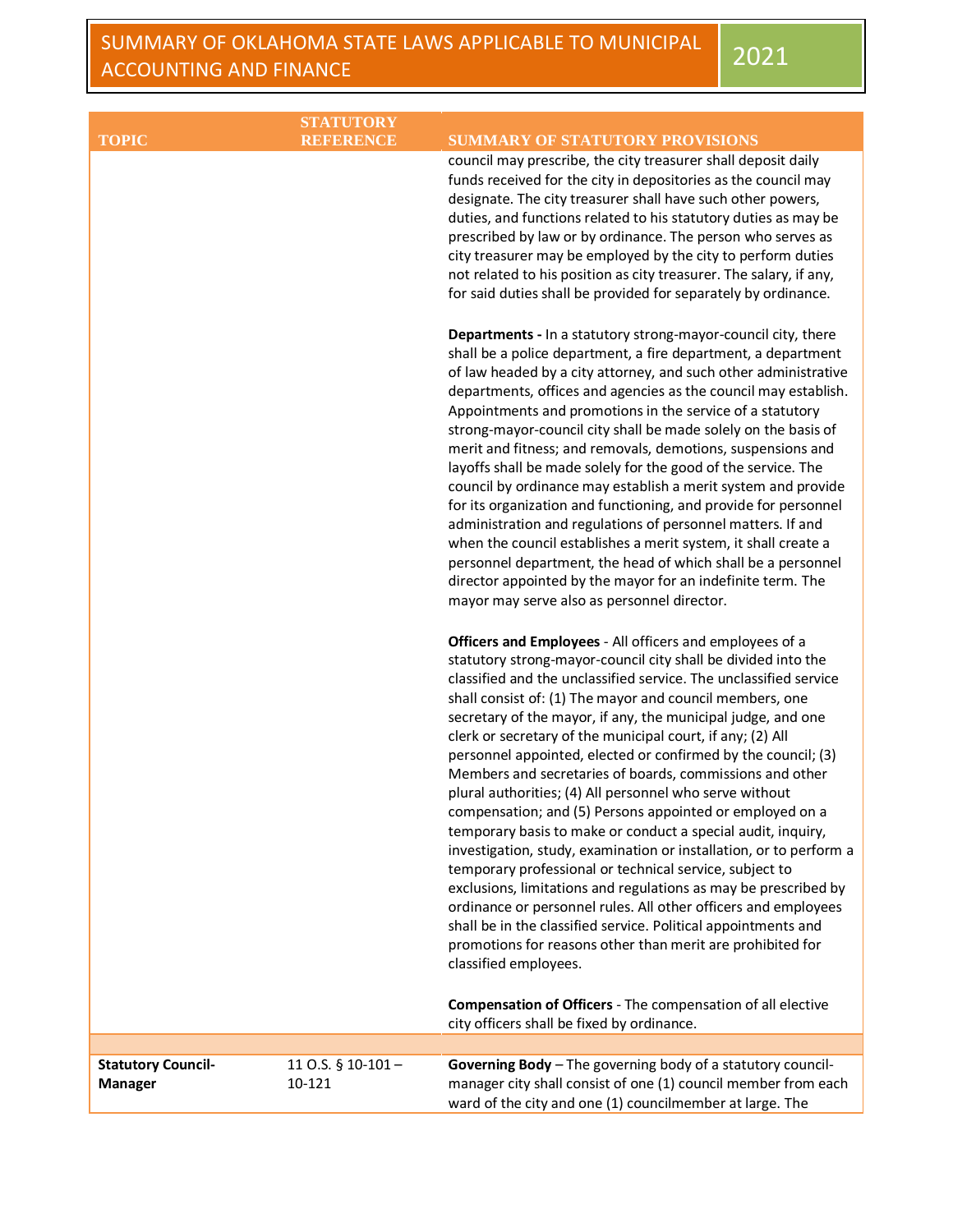|              | <b>STATUTORY</b> |                                                                                                                                                                                                                                                                                                                                                                                                                                                                                                                                                                                                                                                                                                                                                                                                                                                                                                                                                                                   |
|--------------|------------------|-----------------------------------------------------------------------------------------------------------------------------------------------------------------------------------------------------------------------------------------------------------------------------------------------------------------------------------------------------------------------------------------------------------------------------------------------------------------------------------------------------------------------------------------------------------------------------------------------------------------------------------------------------------------------------------------------------------------------------------------------------------------------------------------------------------------------------------------------------------------------------------------------------------------------------------------------------------------------------------|
| <b>TOPIC</b> | <b>REFERENCE</b> | <b>SUMMARY OF STATUTORY PROVISIONS</b>                                                                                                                                                                                                                                                                                                                                                                                                                                                                                                                                                                                                                                                                                                                                                                                                                                                                                                                                            |
|              |                  | council shall elect from among its members a mayor and a vice-<br>mayor. Except for the purposes of inquiry, the council and its<br>members shall deal with the administrative service of the city<br>solely through the city manager. The council and its members<br>may not: (1) Direct or request the city manager or other<br>authority to appoint or remove officers or employees; (2)<br>Participate in any manner in the appointment or removal of<br>officers and employees of the city, except as provided by law; or<br>(3) Give orders on ordinary administrative matters to any<br>subordinate of the city manager either publicly or privately.                                                                                                                                                                                                                                                                                                                      |
|              |                  | CEO - The city manager, appointed by the city council, serves as<br>the CEO. The council may suspend or remove the city manager<br>or acting city manager at any time by a vote of a majority of all<br>its members. . The city manager shall contract for, purchase, or<br>issue purchase authorizations for all supplies, materials, and<br>equipment for offices, departments, and agencies of the city<br>government, subject to any regulations which the council may<br>prescribe. Every contract or purchase exceeding an amount to<br>be established by the council shall require the prior approval of<br>the council. The city manager may also sell or transfer to or<br>between offices, departments, and agencies surplus or obsolete<br>supplies, materials, and equipment, subject to regulations the<br>council may prescribe.                                                                                                                                    |
|              |                  | Clerk - The city clerk shall be an officer of the city, appointed by<br>the city manager. The clerk shall serve as clerk for the council.<br>The city clerk shall: (1) keep the journal of the proceedings of<br>the city council; (2) enroll all ordinances and resolutions passed<br>by the council in a book or set of books kept for that purpose;<br>(3) have custody of documents, records, and archives, as may<br>be provided for by law or by ordinance, and have custody of the<br>seal of the city; (4) attest and affix the seal of the city to<br>documents as required by law or by ordinance; and (5) have<br>such other powers, duties, and functions related to his<br>statutory duties as may be prescribed by law or by ordinance.<br>The person who serves as city clerk may be employed by the<br>city to perform duties not related to his position as city clerk.<br>The salary, if any, for said duties shall be provided for<br>separately by ordinance. |
|              |                  | Treasurer - The city treasurer shall be an officer of the city,<br>appointed by the city council for an indefinite term. The council<br>may provide by ordinance that the same person may hold both<br>the office of city clerk and the office of city treasurer. Subject to<br>such regulations as the council may prescribe, the city treasurer<br>shall deposit daily funds received for the city in depositories as<br>the council may designate. The city treasurer shall have such<br>other powers, duties, and functions related to his statutory                                                                                                                                                                                                                                                                                                                                                                                                                          |

duties as may be prescribed by law or by ordinance. The person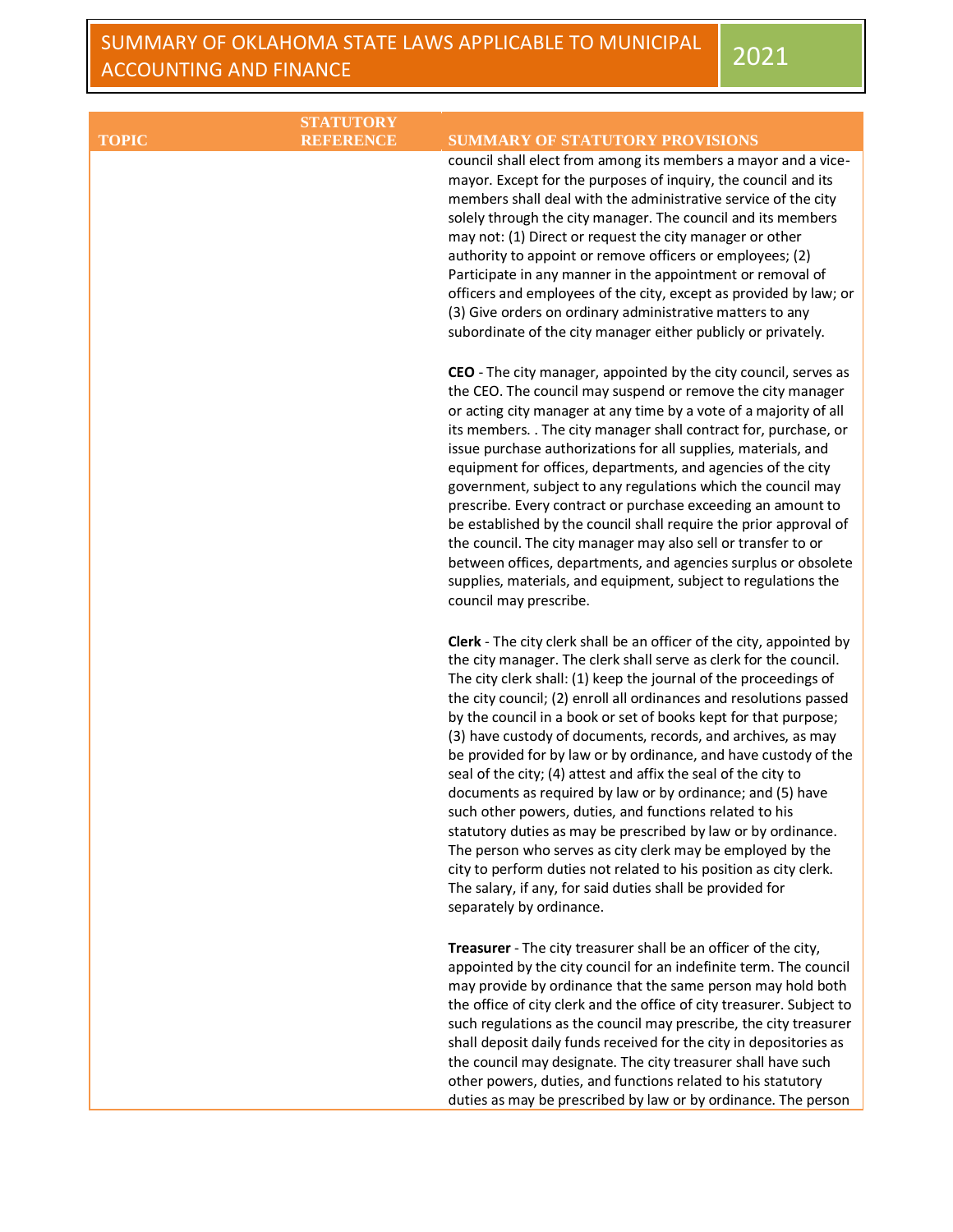|                       | <b>STATUTORY</b>                |                                                                                                                                                                                                                                                                                                                                                                                                                                                                                                                                                                                                                                                                                                                                                                                                                                                                                                                                                                    |
|-----------------------|---------------------------------|--------------------------------------------------------------------------------------------------------------------------------------------------------------------------------------------------------------------------------------------------------------------------------------------------------------------------------------------------------------------------------------------------------------------------------------------------------------------------------------------------------------------------------------------------------------------------------------------------------------------------------------------------------------------------------------------------------------------------------------------------------------------------------------------------------------------------------------------------------------------------------------------------------------------------------------------------------------------|
| <b>TOPIC</b>          | <b>REFERENCE</b>                | <b>SUMMARY OF STATUTORY PROVISIONS</b>                                                                                                                                                                                                                                                                                                                                                                                                                                                                                                                                                                                                                                                                                                                                                                                                                                                                                                                             |
|                       |                                 | who serves as city treasurer may be employed by the city to<br>perform duties not related to his position as city treasurer. The<br>salary, if any, for said duties shall be provided for separately by<br>ordinance.                                                                                                                                                                                                                                                                                                                                                                                                                                                                                                                                                                                                                                                                                                                                              |
|                       |                                 | Departments - In a statutory council-manager city, there shall<br>be a police department, a fire department, a department of law<br>headed by a city attorney, and other administrative<br>departments, offices and agencies as the council may establish.                                                                                                                                                                                                                                                                                                                                                                                                                                                                                                                                                                                                                                                                                                         |
|                       |                                 | Compensation of Officers - The compensation of all elective<br>city officers shall be fixed by ordinance.                                                                                                                                                                                                                                                                                                                                                                                                                                                                                                                                                                                                                                                                                                                                                                                                                                                          |
|                       |                                 |                                                                                                                                                                                                                                                                                                                                                                                                                                                                                                                                                                                                                                                                                                                                                                                                                                                                                                                                                                    |
| <b>Statutory Town</b> | 11 O.S. $\S$ 12-101 -<br>12-114 | Governing Body - The town board of trustees shall consist of<br>either three (3) or five (5) trustees who shall be nominated<br>from wards or at large and elected at large. The governing body<br>may submit to the voters the question of whether the town<br>board shall consist of either three (3) or five (5) trustees. The<br>board of trustees may, by ordinance, provide for the<br>nomination and election at large of the trustees of a statutory<br>town board of trustees form of government.<br>Mayor - Mayor serves as the head of the town government for<br>all ceremonial purposes and shall have other powers, duties<br>and functions as prescribed by law or ordinance. The mayor                                                                                                                                                                                                                                                             |
|                       |                                 | also serves as the CEO of the town for purposes of applying the<br>Municipal Budget Act. The board of trustees shall elect from<br>among its members a mayor. The mayor shall have all the<br>powers, rights, privileges, duties and responsibilities of a<br>trustee, including the right to vote on questions.                                                                                                                                                                                                                                                                                                                                                                                                                                                                                                                                                                                                                                                   |
|                       |                                 | Clerk - The town clerk shall be an officer of the town. The clerk<br>shall serve as clerk for the board of trustees. The town clerk<br>shall: (1) keep the journal of the proceedings of the town board;<br>(2) enroll all ordinances and resolutions passed by the trustees<br>in a book or set of books kept for that purpose; (3) have custody<br>of documents, records, and archives, as may be provided for by<br>law or by ordinance, and have custody of the seal of the town;<br>(4) attest and affix the seal of the town to documents as<br>required by law or by ordinance; and (5) have such other<br>powers, duties, and functions related to his or her statutory<br>duties as may be prescribed by law or by ordinance. The person<br>who serves as town clerk may be employed by the town to<br>perform duties not related to his position as town clerk. The<br>salary, if any, for said duties shall be provided for separately by<br>ordinance. |
|                       |                                 | Treasurer - The town treasurer shall be an officer of the town.<br>The town treasurer shall: (1) maintain accounts and books to<br>show where and from what source all monies paid to him or her                                                                                                                                                                                                                                                                                                                                                                                                                                                                                                                                                                                                                                                                                                                                                                   |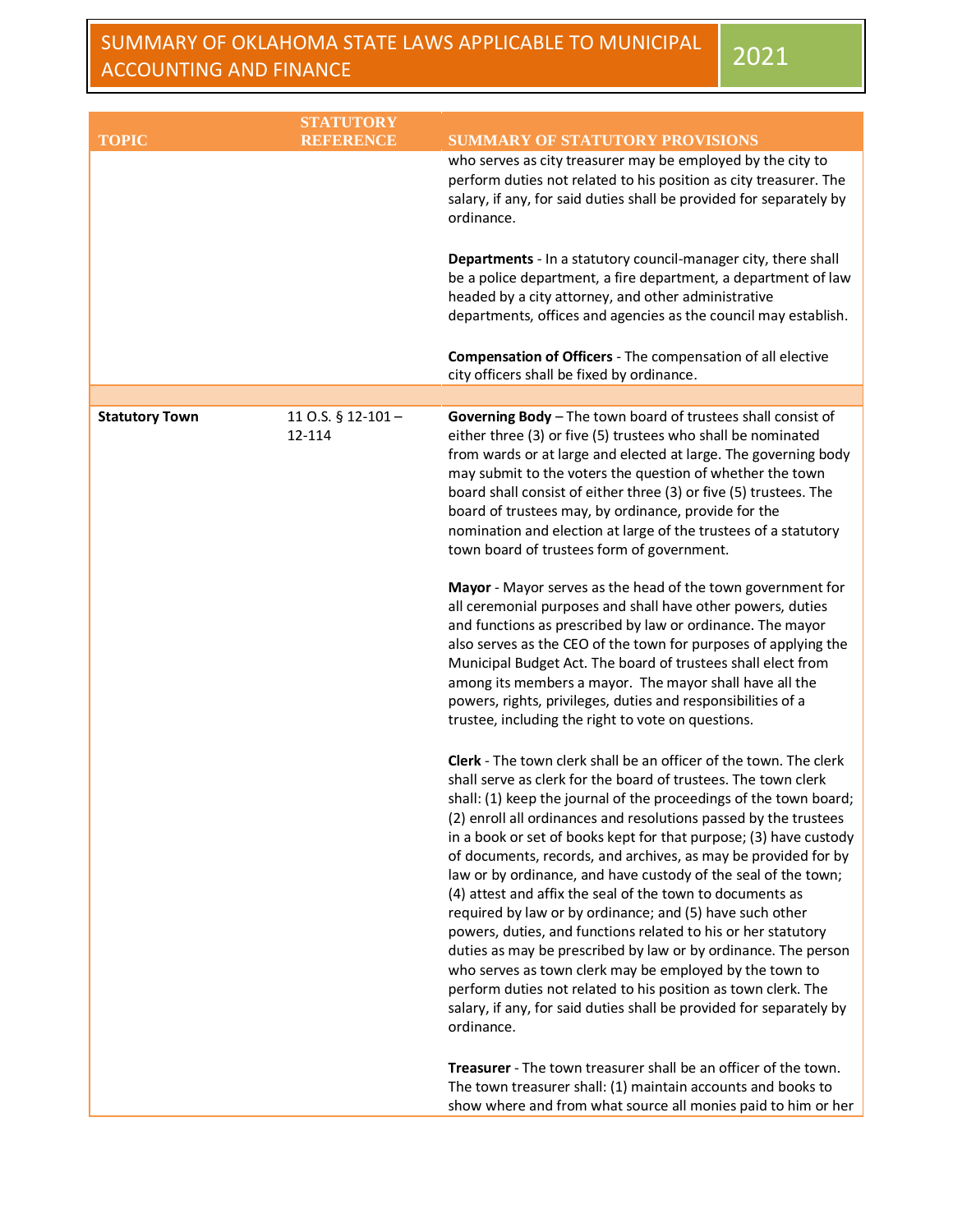| <b>TOPIC</b> | STATUT<br>REE BREAD | <b>SUMMARY OF STATUTORY PROVISIONS</b>                                                                                                                                                                                                                                                                                                                                                                                                                                                                                                                                                                                                                                               |
|--------------|---------------------|--------------------------------------------------------------------------------------------------------------------------------------------------------------------------------------------------------------------------------------------------------------------------------------------------------------------------------------------------------------------------------------------------------------------------------------------------------------------------------------------------------------------------------------------------------------------------------------------------------------------------------------------------------------------------------------|
|              |                     | have been derived and to whom and when any monies have<br>been paid; (2) deposit daily funds received for the town in<br>depositories as the board of trustees may designate; and (3)<br>have such other powers, duties, and functions related to his<br>statutory duties as may be prescribed by law or by ordinance.<br>The person who serves as town treasurer may be employed by<br>the town to perform duties not related to his position as town<br>treasurer. The salary, if any, for said duties shall be provided for<br>separately by ordinance. The books and accounts of the town<br>treasurer shall be subject at all times to examination by the<br>board of trustees. |
|              |                     | <b>Compensation of Officers</b> - The compensation of all elective<br>city officers shall be fixed by ordinance.                                                                                                                                                                                                                                                                                                                                                                                                                                                                                                                                                                     |
|              |                     |                                                                                                                                                                                                                                                                                                                                                                                                                                                                                                                                                                                                                                                                                      |

### **SUBJECT: LEGALLY REQUIRED FUNDS**

|                                               | <b>STATUTORY</b>                                         |                                                                                                                                                                                                                                                                                                                                                                                                                                             |
|-----------------------------------------------|----------------------------------------------------------|---------------------------------------------------------------------------------------------------------------------------------------------------------------------------------------------------------------------------------------------------------------------------------------------------------------------------------------------------------------------------------------------------------------------------------------------|
| <b>TOPIC</b>                                  | <b>REFERENCE</b>                                         | <b>SUMMARY OF STATUTORY PROVISIONS</b>                                                                                                                                                                                                                                                                                                                                                                                                      |
| <b>Sinking Funds</b>                          | Art. 10, § 28, OK<br>Constitution; 62<br>O.S., § 431-451 | Sinking funds shall be used for the levy of additional revenue for<br>(1) payment of interest as due (2) payment of bonds as due and<br>(3) payment of judgments required to be paid. This is applicable<br>to municipalities, not public trusts/authorities.                                                                                                                                                                               |
|                                               |                                                          |                                                                                                                                                                                                                                                                                                                                                                                                                                             |
| <b>Cemetery Care Fund</b>                     | 11 O.S. § 26-109                                         | 12.5% of revenue from lot sales and interments<br>from<br>municipally owned cemeteries shall be segregated in a<br>permanent fund entitled "Cemetery Care Fund" and the<br>principal of the fund restricted to purchasing cemetery land or<br>making cemetery capital improvements. Interest may be used<br>for same purpose or for cemetery care and maintenance.                                                                          |
|                                               |                                                          |                                                                                                                                                                                                                                                                                                                                                                                                                                             |
| <b>Cemetery Perpetual</b><br><b>Care Fund</b> | 11 O.S. § 26-201                                         | A trust fund required for donations or bequests made for<br>special care to specific lots, monuments or mausoleums. Only<br>the interest from investment of principal may be used, unless<br>otherwise specified by the donor. Often involves a district court<br>and trustee.                                                                                                                                                              |
|                                               |                                                          |                                                                                                                                                                                                                                                                                                                                                                                                                                             |
| <b>Airport Fund</b>                           | $3$ O.S. §<br>$65.12 - 65.13$                            | Requires all revenues obtained by a municipality from<br>ownership, control, or operation of an airport facility to be<br>accounted for in a separate fund. The revenue is restricted to<br>airport operations. Municipalities in counties with population<br>over 230,000 need not establish a separate fund. Federal and<br>state aid for airports shall be kept in separate funds unless<br>otherwise prescribed by the granting agency. |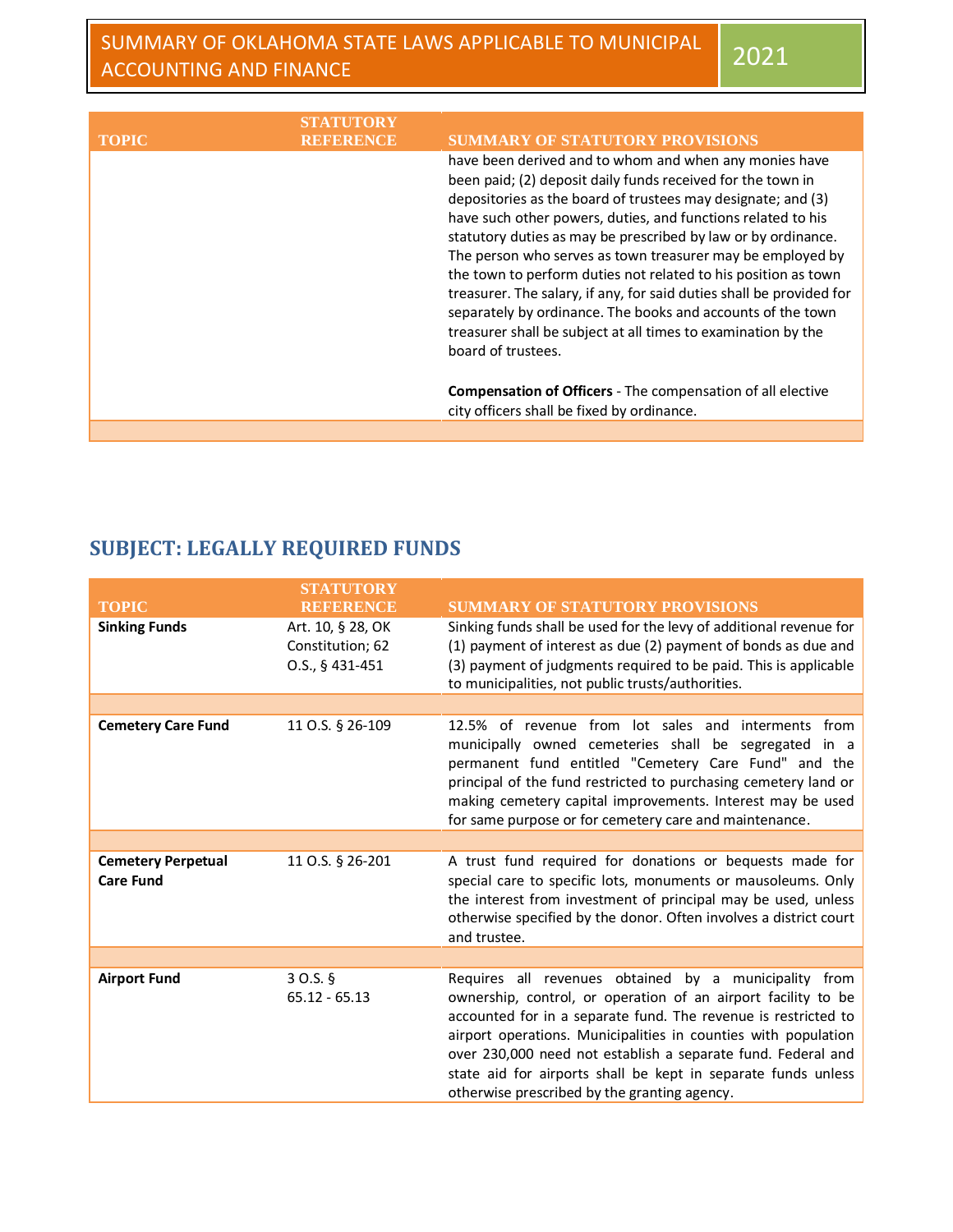#### SUMMARY OF OKLAHOMA STATE LAWS APPLICABLE TO MUNICIPAL SUMINIARY OF OKLAHOMA STATE LAWS APPLICABLE TO MONICIPAL 2021

| <b>TOPIC</b>                                       | <b>STATUTORY</b><br><b>REFERENCE</b> | <b>SUMMARY OF STATUTORY PROVISIONS</b>                                                                                                                                                                                                                                                                                                                        |
|----------------------------------------------------|--------------------------------------|---------------------------------------------------------------------------------------------------------------------------------------------------------------------------------------------------------------------------------------------------------------------------------------------------------------------------------------------------------------|
|                                                    |                                      |                                                                                                                                                                                                                                                                                                                                                               |
| <b>Hospital Fund</b>                               | 11 O.S. § 30-104                     | Municipal hospital revenue shall be paid to municipal treasurer<br>to be deposited in a separate account in the treasury to be<br>designated a "hospital fund".                                                                                                                                                                                               |
|                                                    |                                      |                                                                                                                                                                                                                                                                                                                                                               |
| <b>Limited Purpose Sales</b><br><b>Tax Fund</b>    | 68 O.S. § 2701                       | Sales tax approved by the voters and levied for a limited<br>purpose shall be deposited in a "limited purpose fund" and<br>used only in accordance with authorizing ordinance. All other<br>sales tax shall be deposited in the General Fund. Fund must be<br>interest bearing and retain the interest.                                                       |
|                                                    |                                      |                                                                                                                                                                                                                                                                                                                                                               |
| <b>Recreation Grant or</b><br><b>Donation Fund</b> | 11 O.S. § 33-109                     | Money derived from recreation grants, gifts or bequests shall<br>be deposited by the municipal treasurer in a separate<br>continuing fund, unless otherwise specified by the donor or<br>grantor, and be used for the specified recreation purposes.                                                                                                          |
|                                                    |                                      |                                                                                                                                                                                                                                                                                                                                                               |
| <b>Special Assessment</b><br><b>Funds</b>          | 11 O.S. § 36-221 &<br>37-226         | Collections from special assessment district projects shall be<br>deposited in a separate fund and used to pay off any<br>assessment bonds principal and interest as due. Any remaining<br>surplus after all bonds have been retired shall be used only for<br>the purpose of repairing or maintaining the improvements for<br>which the assessment was made. |
|                                                    |                                      |                                                                                                                                                                                                                                                                                                                                                               |
| <b>Retirement/Pension</b><br><b>Fund</b>           | 11 O.S. §<br>48-101 - 48-106         | Single employer pension or retirement moneys of a municipality<br>must be accounted for in a separate fund. The fund shall be<br>known as the "Employee Retirement System of<br>Payments into this fund by the municipality must be<br>appropriated by the governing body.                                                                                    |
|                                                    |                                      |                                                                                                                                                                                                                                                                                                                                                               |
| <b>Federal Assistance</b><br><b>Funds</b>          | 68 O.S. § 3003B                      | All funds received by a municipality from the federal<br>government pursuant to the distribution of funds by the State<br>shall be deposited in a fund separate and apart from all other<br>funds.                                                                                                                                                            |
|                                                    |                                      |                                                                                                                                                                                                                                                                                                                                                               |

### **SUBJECT: MUNICIPAL BUDGETING**

| <b>TOPIC</b>                | <b>STATUTORY</b><br><b>REFERENCE</b> | <b>SUMMARY OF STATUTORY PROVISIONS</b>                                                                                     |
|-----------------------------|--------------------------------------|----------------------------------------------------------------------------------------------------------------------------|
| <b>Municipal Budget Act</b> | 11 $0.5.$ §<br>17-201 - 17-218       | Act applies to municipalities that have opted, by resolution, to<br>come under the Act's provisions. Key features include: |
|                             |                                      | <b>Budget Options:</b>                                                                                                     |
|                             |                                      | Fund-based budget (budget for each separate fund)<br>1.<br>Purpose-based budget (Crosses multiple funds)                   |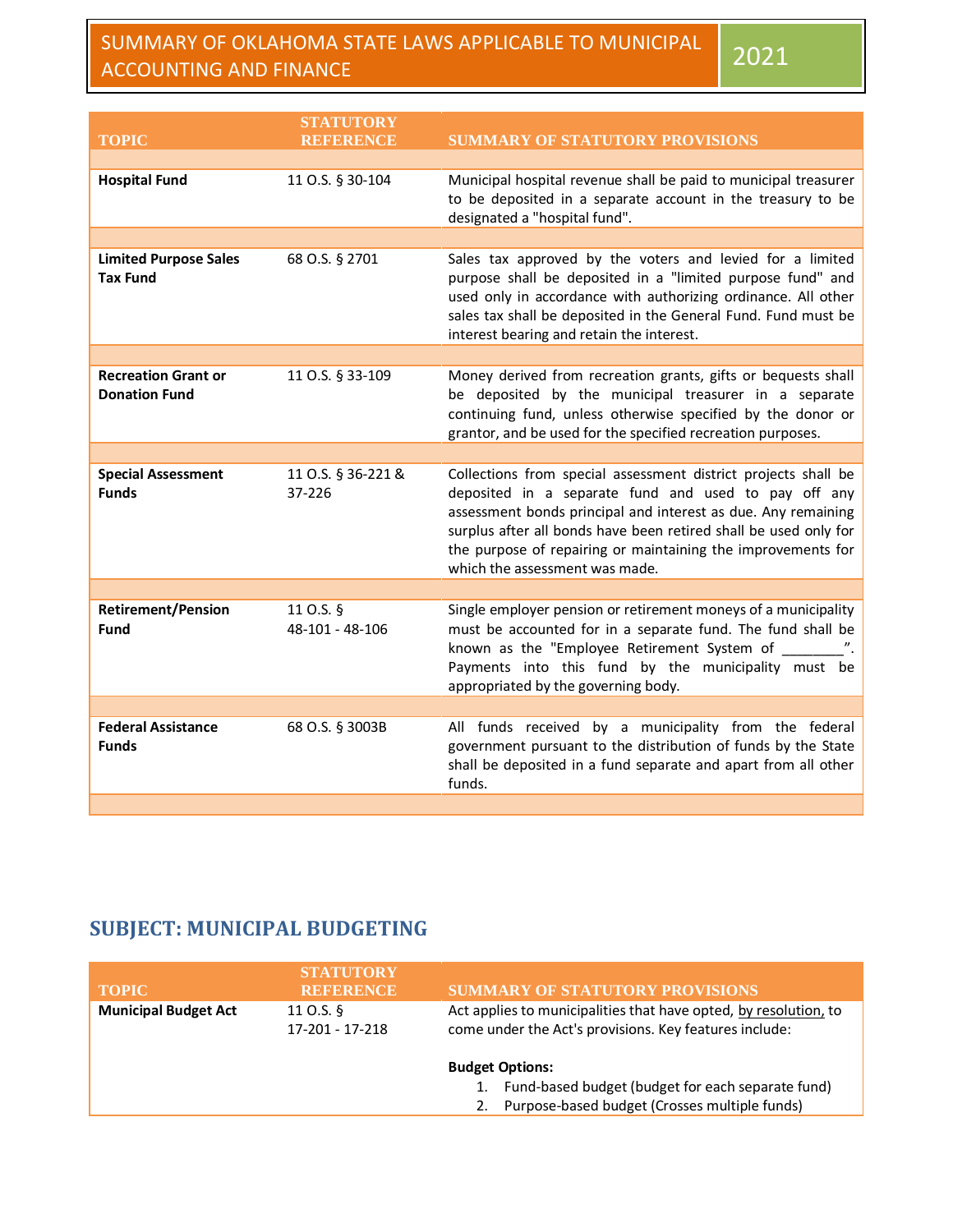| <b>TOPIC</b> | <b>STATUTORY</b><br><b>REFERENCE</b> | <b>SUMMARY OF STATUTORY PROVISIONS</b>                                                                                                                                                                                                                                                                                                                                                                                                                                                                                                                                                                                                                                                                                                                                                                                         |
|--------------|--------------------------------------|--------------------------------------------------------------------------------------------------------------------------------------------------------------------------------------------------------------------------------------------------------------------------------------------------------------------------------------------------------------------------------------------------------------------------------------------------------------------------------------------------------------------------------------------------------------------------------------------------------------------------------------------------------------------------------------------------------------------------------------------------------------------------------------------------------------------------------|
|              |                                      | <b>Legal Deadlines:</b><br>1. CEO prepared budget submitted to governing body (30<br>days prior to start of fiscal year)<br>2. Public hearing on proposed budget (15 days prior to<br>start of fiscal year)<br>3. Publish budget summary and notice of public hearing<br>(5 days before hearing) in newspaper and posted to<br>municipality's website<br>4. Adoption by governing body, by resolution, (7 days<br>prior to start of fiscal year)<br>5. Submission to State Auditor & Inspector (within 30                                                                                                                                                                                                                                                                                                                      |
|              |                                      | days after start of fiscal year)<br><b>Fund-Based Budget Provisions:</b>                                                                                                                                                                                                                                                                                                                                                                                                                                                                                                                                                                                                                                                                                                                                                       |
|              |                                      | Required Content for Fund-Based Budgets:<br>$\bullet$<br>1. Budget Message<br><b>Budget Summary</b><br>2.<br>Fund Budgets, in tabular form by department and<br>3.<br>object account category<br>4. Three years of fund budgets (revenues and<br>expenditures) - prior year actual, current year<br>budget, and proposed budget year<br>Requires annual budget for general fund and all other<br>funds established by the governing body, except for<br>grant funds and capital project funds that can be<br>budgeted one time at start of project.<br>Must be balanced (i.e. est. revenues + appropriated<br>fund balance = appropriations).<br>Accounting for expenditures must at least be at the<br>object category level within each department as<br>follows:<br>Personal services<br>1.<br>Materials and supplies<br>2. |
|              |                                      | Other services and charges<br>3.<br>Capital outlay<br>4.<br>Debt service<br>5.<br>Interfund transfers<br>6.<br>The legal level of expenditure and encumbrance<br>control is department appropriation total within a                                                                                                                                                                                                                                                                                                                                                                                                                                                                                                                                                                                                            |
|              |                                      | fund, if not established at a lower level by resolution.<br>Cannot have expenditures + encumbrances exceed<br>90% of est. revenues until revenues received +<br>beginning fund balance is least 90% of estimate.                                                                                                                                                                                                                                                                                                                                                                                                                                                                                                                                                                                                               |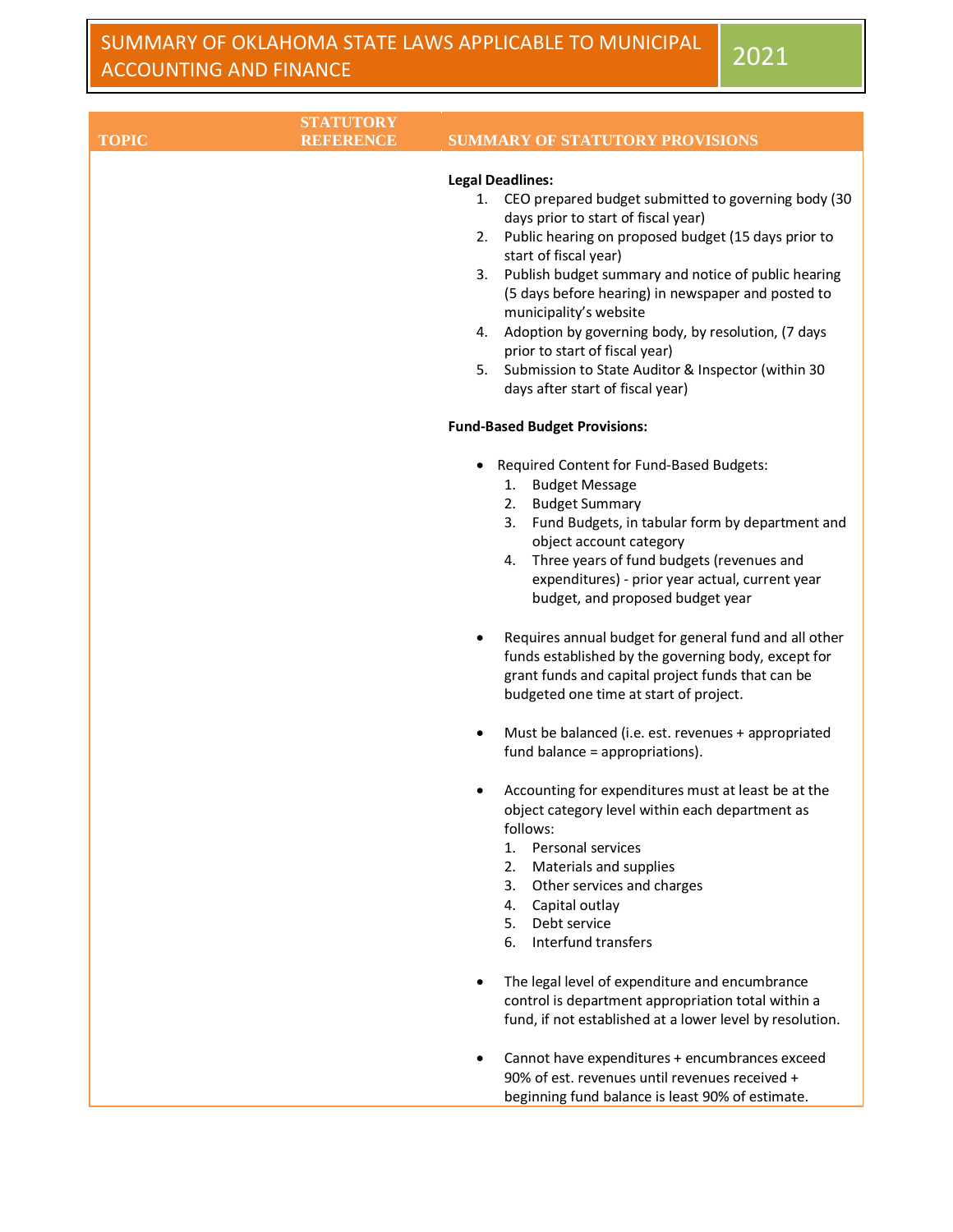|              | <b>STATUTORY</b> |                                                                                                                                                                                                                                                                                                                                                                                                                                                                                                                                                                                                                                                                                                                                                                                                                                                                                                                                                                                                                                                                                                                                                                                                                                                                                                                                                                                                                                                                                                                                                                                                                                                                                                                                                                                                                                                                                                                          |
|--------------|------------------|--------------------------------------------------------------------------------------------------------------------------------------------------------------------------------------------------------------------------------------------------------------------------------------------------------------------------------------------------------------------------------------------------------------------------------------------------------------------------------------------------------------------------------------------------------------------------------------------------------------------------------------------------------------------------------------------------------------------------------------------------------------------------------------------------------------------------------------------------------------------------------------------------------------------------------------------------------------------------------------------------------------------------------------------------------------------------------------------------------------------------------------------------------------------------------------------------------------------------------------------------------------------------------------------------------------------------------------------------------------------------------------------------------------------------------------------------------------------------------------------------------------------------------------------------------------------------------------------------------------------------------------------------------------------------------------------------------------------------------------------------------------------------------------------------------------------------------------------------------------------------------------------------------------------------|
| <b>TOPIC</b> | <b>REFERENCE</b> | <b>SUMMARY OF STATUTORY PROVISIONS</b>                                                                                                                                                                                                                                                                                                                                                                                                                                                                                                                                                                                                                                                                                                                                                                                                                                                                                                                                                                                                                                                                                                                                                                                                                                                                                                                                                                                                                                                                                                                                                                                                                                                                                                                                                                                                                                                                                   |
|              |                  | Budget amendments can be made anytime:<br>$\bullet$<br>Transfers - can be approved only by CEO/designee<br>1.<br>if by resolution<br>2. Supplemental or Fund Decreases - requires<br>governing body approval and submission to State<br>Auditor's Office<br>Sinking fund estimate of needs to be filed with county<br>excise board.                                                                                                                                                                                                                                                                                                                                                                                                                                                                                                                                                                                                                                                                                                                                                                                                                                                                                                                                                                                                                                                                                                                                                                                                                                                                                                                                                                                                                                                                                                                                                                                      |
|              |                  |                                                                                                                                                                                                                                                                                                                                                                                                                                                                                                                                                                                                                                                                                                                                                                                                                                                                                                                                                                                                                                                                                                                                                                                                                                                                                                                                                                                                                                                                                                                                                                                                                                                                                                                                                                                                                                                                                                                          |
|              |                  | <b>Purpose-Based Budget Provisions:</b>                                                                                                                                                                                                                                                                                                                                                                                                                                                                                                                                                                                                                                                                                                                                                                                                                                                                                                                                                                                                                                                                                                                                                                                                                                                                                                                                                                                                                                                                                                                                                                                                                                                                                                                                                                                                                                                                                  |
|              |                  | Each municipality shall adopt an appropriation for each<br>$\bullet$<br>purpose as established by the governing body;<br>In all cases the appropriations shall not exceed the<br>$\bullet$<br>income and revenue provided by the governing body<br>from estimated revenues and appropriated fund<br>balance;<br>The adopted budget shall be in effect on and after the<br>٠<br>first day of the fiscal year to which it applies. The<br>budget as adopted and filed with the State Auditor and<br>Inspector shall constitute an appropriation for each<br>purpose as defined by the governing body, and the<br>appropriation thus made shall not be used for any<br>other purpose except as provided by law;<br>The chief executive officer, or designee, as authorized<br>٠<br>by the governing body, may transfer any unexpended<br>and unencumbered appropriation or any portion<br>thereof from one purpose to another; except that no<br>appropriation for debt service or other appropriation<br>required by law or ordinance may be reduced below<br>the minimums required;<br>No encumbrance or expenditure may be authorized or<br>٠<br>made by any officer or employee which exceeds the<br>available appropriation for each purpose as defined by<br>the governing body;<br>The governing body may amend the budget to make<br>$\bullet$<br>supplemental appropriations to any purpose up to the<br>amount of additional unappropriated income and<br>revenues which become available during the fiscal<br>year;<br>If at any time during the budget year it appears<br>$\bullet$<br>probable that revenues available will be insufficient to<br>meet the amount appropriated, or that due to<br>unforeseen emergencies there is temporarily<br>insufficient money to meet the requirements of<br>appropriation, the governing body shall take action as<br>it deems necessary through budget amendments; and |
|              |                  | A budget amendment as provided in this section                                                                                                                                                                                                                                                                                                                                                                                                                                                                                                                                                                                                                                                                                                                                                                                                                                                                                                                                                                                                                                                                                                                                                                                                                                                                                                                                                                                                                                                                                                                                                                                                                                                                                                                                                                                                                                                                           |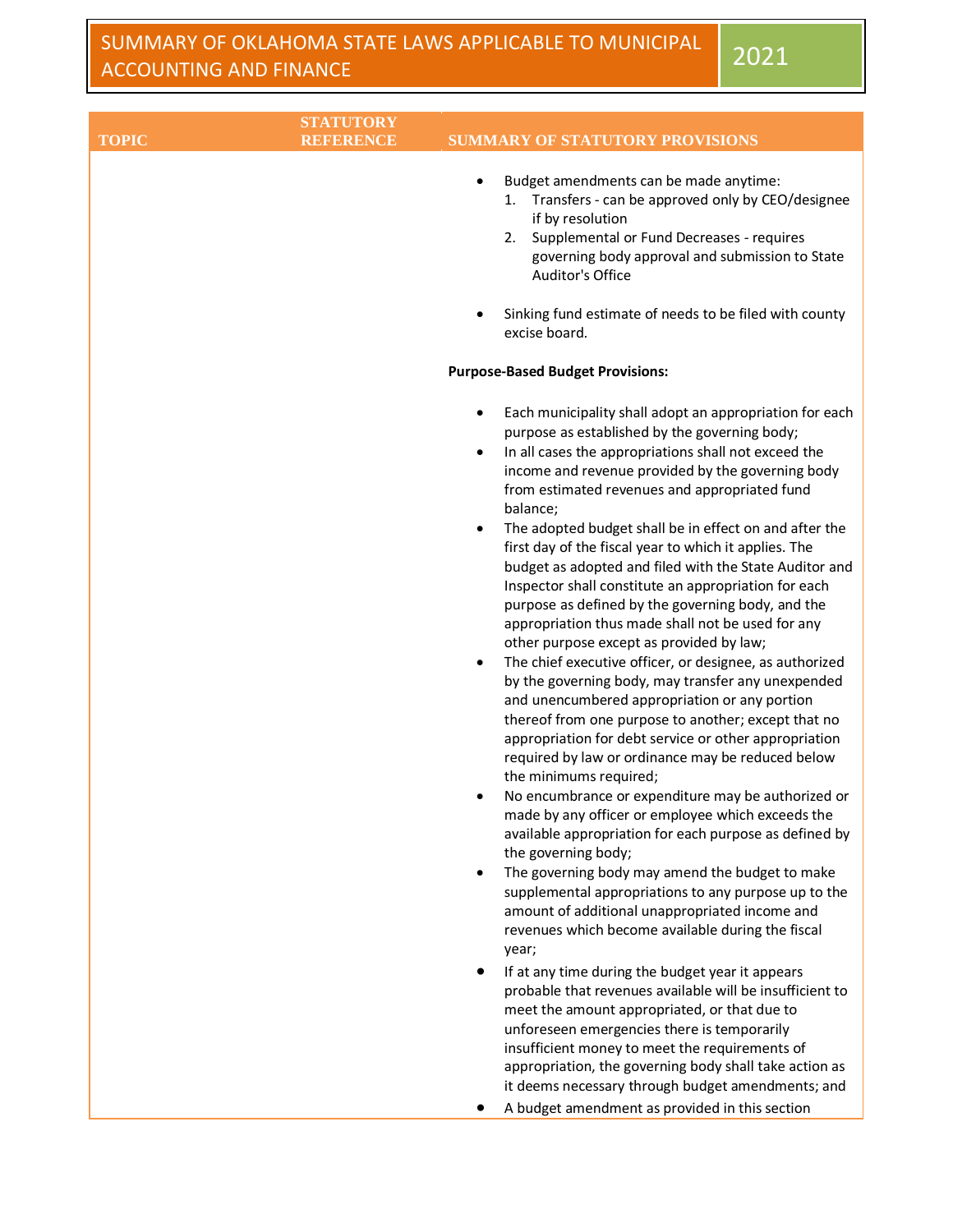|                                  | <b>STATUTORY</b>                     |                                                                                                                                                                                                                                                                                                                                                                                                                                                                                                                            |
|----------------------------------|--------------------------------------|----------------------------------------------------------------------------------------------------------------------------------------------------------------------------------------------------------------------------------------------------------------------------------------------------------------------------------------------------------------------------------------------------------------------------------------------------------------------------------------------------------------------------|
| <b>TOPIC</b>                     | <b>REFERENCE</b>                     | <b>SUMMARY OF STATUTORY PROVISIONS</b>                                                                                                                                                                                                                                                                                                                                                                                                                                                                                     |
|                                  |                                      | authorizing supplemental appropriations or a decrease<br>in the total appropriation of funds shall be adopted at<br>a meeting of the governing body and filed with the<br>municipal clerk and the State Auditor and Inspector.                                                                                                                                                                                                                                                                                             |
|                                  |                                      |                                                                                                                                                                                                                                                                                                                                                                                                                                                                                                                            |
| <b>Estimate of Needs</b><br>Laws | 68 O.S. § 3001-33<br>& 62 O.S. § 461 | Act is applicable to all municipalities that have not opted, by<br>resolution, to come under the provisions of the Municipal<br>Budget Act in Title 11. (Also, allows municipalities to prepare<br>an annual budget in a form other than the Estimate of Needs)<br>If the Estimate of Needs is used, the statute requires budget<br>only for General Fund and Sinking Fund at the budget filing<br>date; and, "cash fund" budgets for certain other funds only as<br>cash is received. Key features of the budget include: |
|                                  |                                      | <b>Legal Deadlines:</b>                                                                                                                                                                                                                                                                                                                                                                                                                                                                                                    |
|                                  |                                      | Prepare financial statement for close of prior year (1st<br>1.<br>Monday in August)<br>Prepare estimate of needs forms (by September 1)<br>2.<br>Submit financials and needs estimate to county excise<br>3.<br>board<br>A. Incorporated towns by August 22<br>B. Cities by August 27<br>Publication affidavit filed at least 5 days after budget<br>4.<br>filing                                                                                                                                                          |
|                                  |                                      | <b>Required Budget Content:</b>                                                                                                                                                                                                                                                                                                                                                                                                                                                                                            |
|                                  |                                      | Financial Statements / Estimate of Needs is a required<br>1.<br>form (automated format on disk available) available<br>from the State Auditor's Office (short form for towns<br>under 1000 population)<br>Sinking Fund Budget included on the form<br>2.<br>Cash Fund Appropriation forms from the State Auditor<br>3.<br>Budget Amendment forms also from the State Auditor<br>4.                                                                                                                                         |
|                                  |                                      |                                                                                                                                                                                                                                                                                                                                                                                                                                                                                                                            |
|                                  |                                      | <b>Other Provisions:</b>                                                                                                                                                                                                                                                                                                                                                                                                                                                                                                   |
|                                  |                                      | Estimated revenue of General Fund is limited to 90% of<br>$\bullet$<br>prior year recurring revenue plus unencumbered and<br>unreserved fund balance carry-over.                                                                                                                                                                                                                                                                                                                                                           |
|                                  |                                      | Long form requires budget to be departmentalized<br>$\bullet$<br>with the following objects:<br>A. Personal services                                                                                                                                                                                                                                                                                                                                                                                                       |
|                                  |                                      | B. Maintenance and operations<br>C. Capital outlay                                                                                                                                                                                                                                                                                                                                                                                                                                                                         |
|                                  |                                      | Public utilities may be operated in a separate fund<br>without appropriation                                                                                                                                                                                                                                                                                                                                                                                                                                               |
|                                  |                                      | <b>Budget amendments:</b><br>A. Transfers within same fund - department head<br>and/or governing body approval required and<br>excise board written notification                                                                                                                                                                                                                                                                                                                                                           |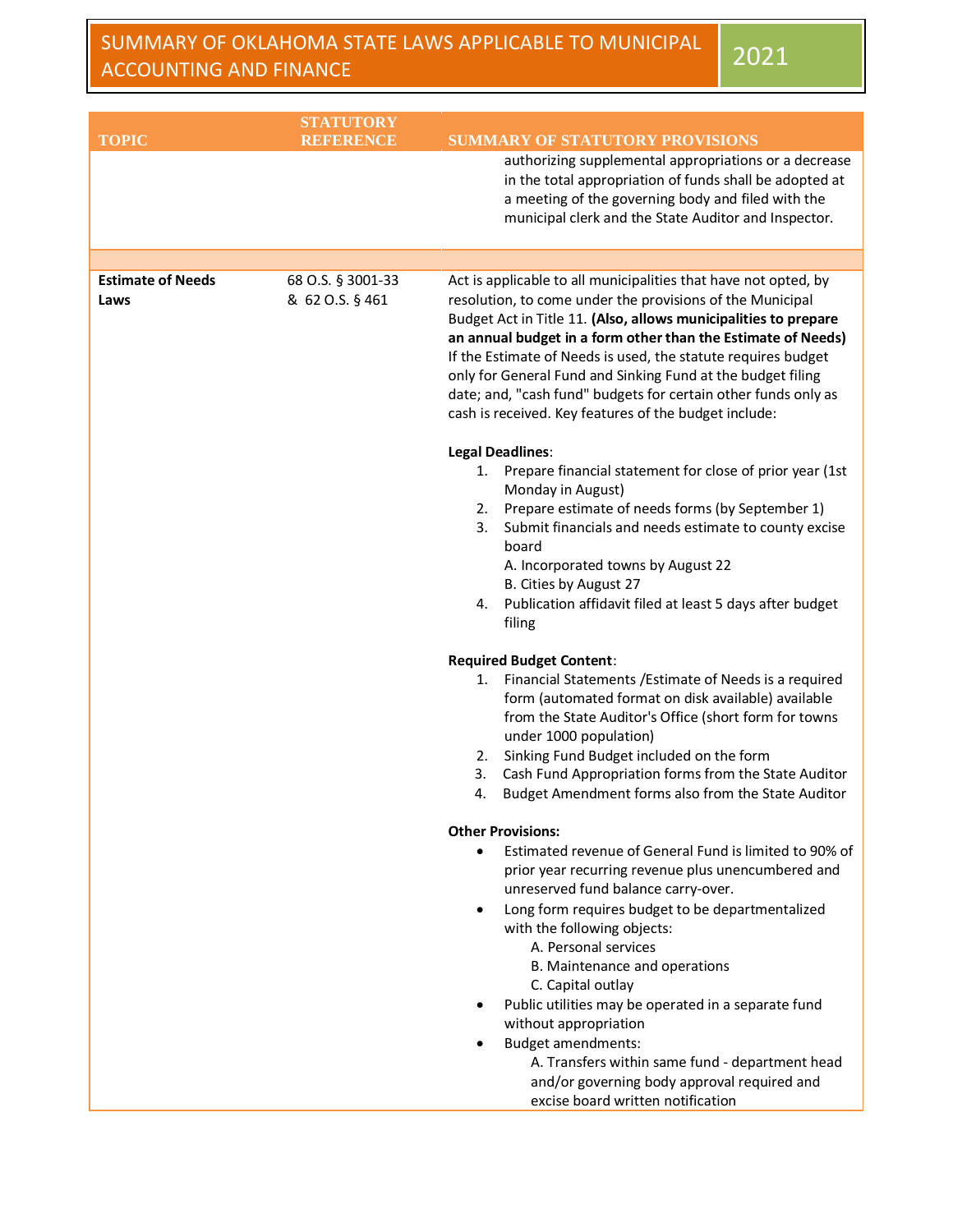| <b>TOPIC</b>                                  | STATUTORY<br>R E ERENOE | <b>SUMMARY OF STATUTORY PROVISIONS</b><br>B. Supplemental or Fund Decreases - decreased<br>department head and/or governing body approval<br>and approval by the county excise board                                                                                                                                                                   |
|-----------------------------------------------|-------------------------|--------------------------------------------------------------------------------------------------------------------------------------------------------------------------------------------------------------------------------------------------------------------------------------------------------------------------------------------------------|
| <b>Public Trusts</b><br>(Authorities) Budgets | 60 O.S. § 176g          | Public trusts created pursuant to Title 60, Section 176 shall file<br>annually with their respective beneficiaries a copy of certain<br>financial documents, including a budget. Amendments to the<br>adopted budget shall be approved by the trustees and recorded<br>in the minutes.<br>(This appears to establish only a requirement to prepare and |
|                                               |                         | file an annual budget and approve budget amendments. It does<br>not state the form of the budget nor set a legal spending limit.<br>The primary purpose is to serve as a financial plan.)                                                                                                                                                              |

### **SUBJECT: DEPOSITS AND INVESTMENTS**

|                                           | <b>STATUTORY</b>                       |                                                                                                                                                                                                                                                                                                                                                                                                                                      |
|-------------------------------------------|----------------------------------------|--------------------------------------------------------------------------------------------------------------------------------------------------------------------------------------------------------------------------------------------------------------------------------------------------------------------------------------------------------------------------------------------------------------------------------------|
| <b>TOPIC</b>                              | <b>REFERENCE</b>                       | <b>SUMMARY OF STATUTORY PROVISIONS</b>                                                                                                                                                                                                                                                                                                                                                                                               |
| <b>Deposits of Public</b><br><b>Funds</b> | 62 O.S. § 511-516                      | All funds coming into the treasurer's possession shall be<br>deposited daily (not later than the immediately next business<br>day) in banks, trust companies, credit unions or savings and<br>loan associations as designated by the State.<br>Deposits cannot exceed the federal insurance limit unless<br>secured by acceptable collateral.<br>Demand accounts must be established in banks, etc. within the<br>State of Oklahoma. |
|                                           |                                        | Unless otherwise provided by law, interest earnings shall be<br>prorated by fund source.                                                                                                                                                                                                                                                                                                                                             |
|                                           |                                        |                                                                                                                                                                                                                                                                                                                                                                                                                                      |
| <b>Utility Deposits</b>                   | 11 O.S. § 35-107 &<br>11 O.S. § 17-101 | Deposits for utility service shall be refunded or credited to the<br>customer upon termination of service or at an earlier date as<br>allowed by the municipality. Refund checks to be issued within<br>30 days following termination of service. No interest is required<br>to be paid to customer.                                                                                                                                 |
|                                           |                                        | One year after termination, if deposit refund check for \$5 or<br>less remains un-cashed, municipality may cancel the check and<br>deposit the monies in either the utility fund or General Fund,<br>and customer has no further claim to refund.                                                                                                                                                                                    |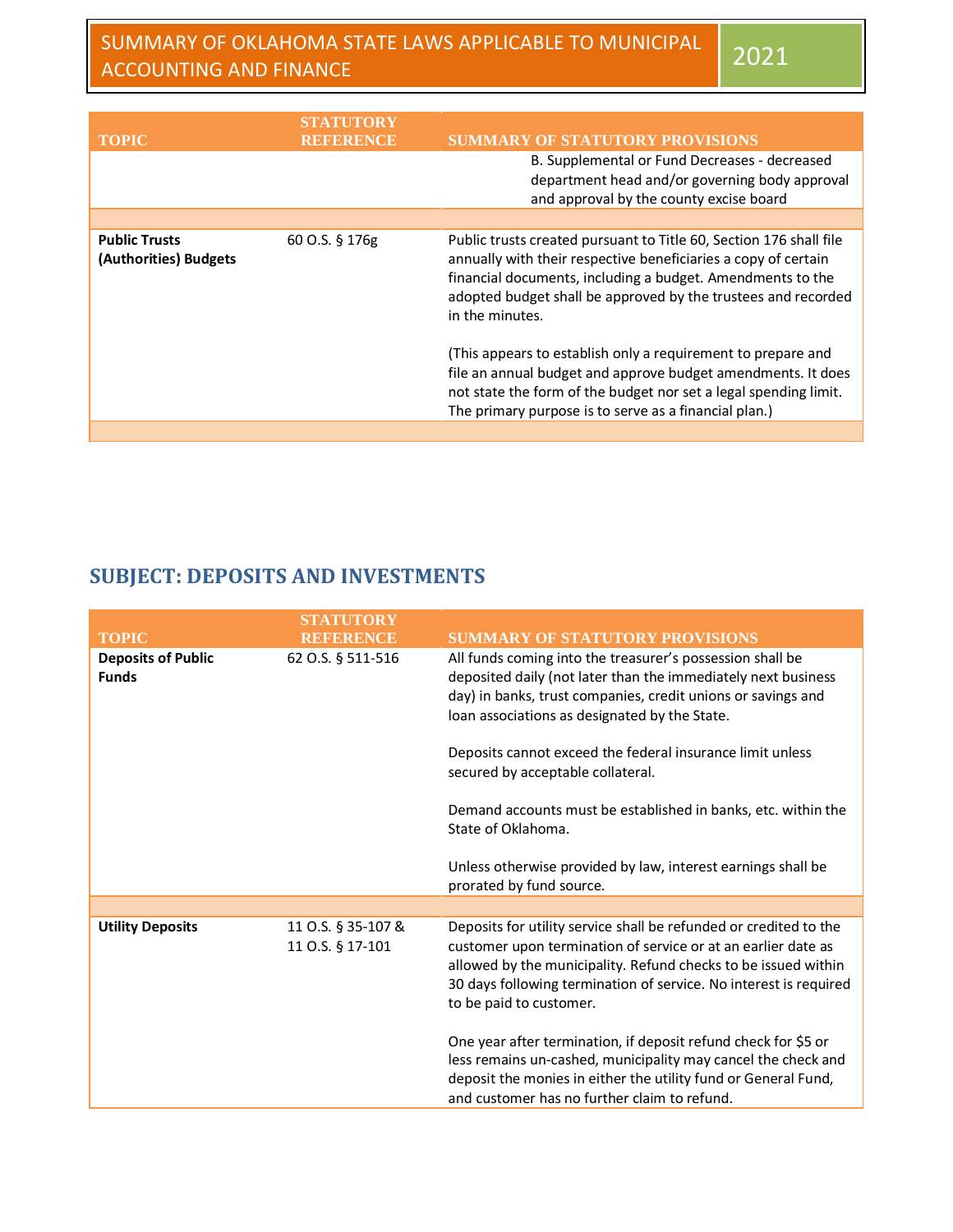| <b>TOPIC</b>               | <b>STATUTORY</b><br><b>REFERENCE</b> | <b>SUMMARY OF STATUTORY PROVISIONS</b>                                                                                                                                                                                                                                                                                                                                                                                                                                                                                                                                                                                                                                                                                                                                                                                               |
|----------------------------|--------------------------------------|--------------------------------------------------------------------------------------------------------------------------------------------------------------------------------------------------------------------------------------------------------------------------------------------------------------------------------------------------------------------------------------------------------------------------------------------------------------------------------------------------------------------------------------------------------------------------------------------------------------------------------------------------------------------------------------------------------------------------------------------------------------------------------------------------------------------------------------|
|                            |                                      | One year after termination, if deposit refund check for over \$5<br>remains un-cashed, municipality shall send a written notice to<br>customer at last known address and inform them that the<br>deposit will be paid over to the municipality if not claimed<br>within 90 days of the date of the notice. If not claimed after 90<br>day period, municipality may pay deposit amount to the utility<br>fund or General Fund, and customer has no further claim to<br>refund.                                                                                                                                                                                                                                                                                                                                                        |
| <b>Collateral</b>          |                                      |                                                                                                                                                                                                                                                                                                                                                                                                                                                                                                                                                                                                                                                                                                                                                                                                                                      |
| <b>Requirements</b>        | 62 O.S. § 517 &<br>348.1             | Collateral, valued at market value, is required to secure<br>uninsured deposits.<br>Includes a requirement that the treasurer shall review and<br>determine the market value of the pledged collateral not less<br>than quarterly.<br>The securities and investments that may be accepted are as<br>follows:<br>Obligations, including letters of credit, of the U.S.<br>➤<br>Government, its agencies and instrumentalities;<br>Obligations of the state or of a county, municipality, or<br>➤<br>school district of this state or of an instrumentality<br>thereof;<br>General obligation bonds of any other state of the U.S.;<br>➤<br>and<br>Surety bonds and letter of credit, under certain<br>➤<br>specified conditions.<br>Establishes treasurer's duties in the event of a default or<br>insolvency of a public depository. |
|                            |                                      | Provides for treasurers complying with the Act to not be held<br>liable for any loss arising from the default or insolvency of a<br>public depository in the absence of negligence or malfeasance<br>on the part of the treasurer.<br>Banks cannot be approved as custodian for its own securities<br>used as collateral for public deposits in such bank.                                                                                                                                                                                                                                                                                                                                                                                                                                                                           |
| <b>Investment of Funds</b> | 62 O.S. § 348                        | Written investment policy, ordinance or resolution required for                                                                                                                                                                                                                                                                                                                                                                                                                                                                                                                                                                                                                                                                                                                                                                      |
|                            | 6 O.S. § 2042<br>11 O.S. § 17-101    | investment.<br>Municipalities, in accordance with policy, may invest in<br>Direct obligations of the U.S. government, it agencies<br>1.<br>or instrumentalities where full faith and credit is<br>pledged, or investment grade obligations of the State                                                                                                                                                                                                                                                                                                                                                                                                                                                                                                                                                                              |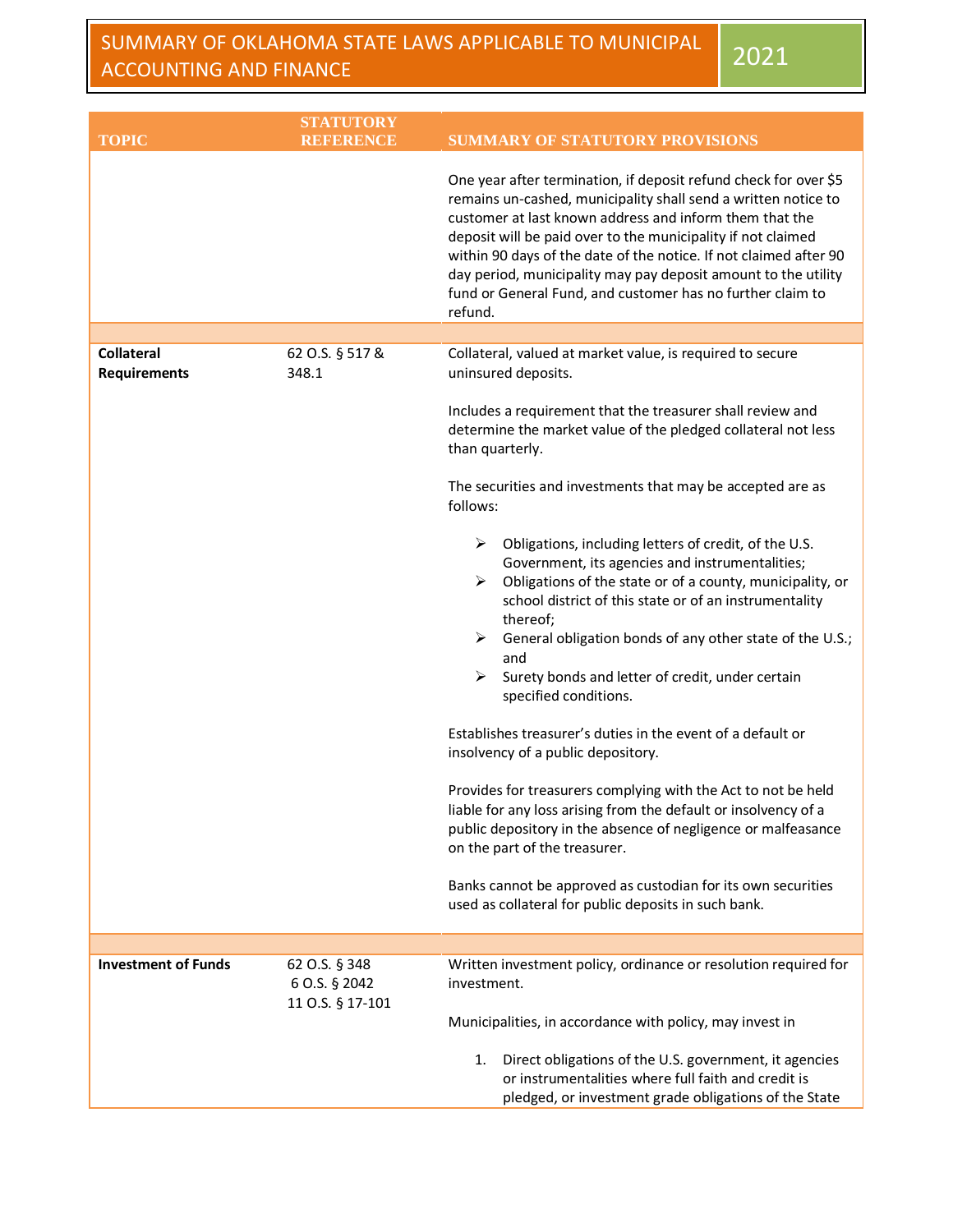### SUMMARY OF OKLAHOMA STATE LAWS APPLICABLE TO MUNICIPAL SUMINIARY OF OKLAHOMA STATE LAWS APPLICABLE TO MONICIPAL 2021

| <b>TOPIC</b>                              | STATUTORY                  | <b>SUMMARY OF STATUTORY PROVISIONS</b>                                                                                                                                                                                                                                                                                                                                                                                                                                                                                                                                                                                                                                                                                                                                                                                                                                                                                                                                                                                                                                                                                                                                                                                                                                                                                                                                                                                                                                                    |
|-------------------------------------------|----------------------------|-------------------------------------------------------------------------------------------------------------------------------------------------------------------------------------------------------------------------------------------------------------------------------------------------------------------------------------------------------------------------------------------------------------------------------------------------------------------------------------------------------------------------------------------------------------------------------------------------------------------------------------------------------------------------------------------------------------------------------------------------------------------------------------------------------------------------------------------------------------------------------------------------------------------------------------------------------------------------------------------------------------------------------------------------------------------------------------------------------------------------------------------------------------------------------------------------------------------------------------------------------------------------------------------------------------------------------------------------------------------------------------------------------------------------------------------------------------------------------------------|
|                                           | <b>REFERENCE</b>           | of Oklahoma and its agencies rated A+ or A1 or better,<br>or an equivalent grade<br>Insured or collateralized CDs within the State, only fully<br>2.<br>insured CDs out of State<br>Savings account or certificates of savings and loan<br>3.<br>associations, banks and credit unions provided they are<br>FDIC insured<br>Prime banker's acceptances with limitations<br>4.<br>Prime commercial paper with limitations<br>5.<br>Repurchase agreements with collateral<br>6.<br>SEC regulated money market funds and which<br>7.<br>investments are restricted to the items 1-6 above<br>Obligations to the payment of which the full faith and<br>8.<br>credit of this state is pledged<br>9.<br>County, municipal or school district ad valorem tax<br>funded debt<br>10. Bonds, notes or money judgments of a county,<br>municipality or school district<br>11. Revenue anticipation notes of a public trust of which<br>the municipality is beneficiary<br>12. Securities lending programs with limitations<br>13. Any bond, note or other debt of any public trusts of<br>which the municipality is sole beneficiary or other<br>entities whose governing boards were appointed by<br>the municipality (excludes industrial development<br>bonds)<br>14. Notes or bonds secured by mortgage or trust deed<br>insured by the FHA, debt issued by the Federal Housing<br>Administrator, and obligations of national mortgage<br>associations are allowable investments under Title 6. |
|                                           |                            |                                                                                                                                                                                                                                                                                                                                                                                                                                                                                                                                                                                                                                                                                                                                                                                                                                                                                                                                                                                                                                                                                                                                                                                                                                                                                                                                                                                                                                                                                           |
| <b>Sinking Fund</b><br><b>Investments</b> | 62 O.S. § 541-545<br>& 562 | Investments limited to:<br>1. U.S. Treasury bills, notes and bonds and Postal Savings<br>certificates<br>2. State of Oklahoma bonds and notes<br>3. Interest bearing deposit account<br>4. Bonds or judgments of a court of record of the same<br>municipality<br>5. Current warrants of own municipality<br>Limitations are placed on when and under what circumstances<br>investments can be sold from the sinking fund.<br>Interest on sinking fund investments must be placed first in the<br>sinking fund; but, may then be credited or transferred to the<br>general fund.                                                                                                                                                                                                                                                                                                                                                                                                                                                                                                                                                                                                                                                                                                                                                                                                                                                                                                          |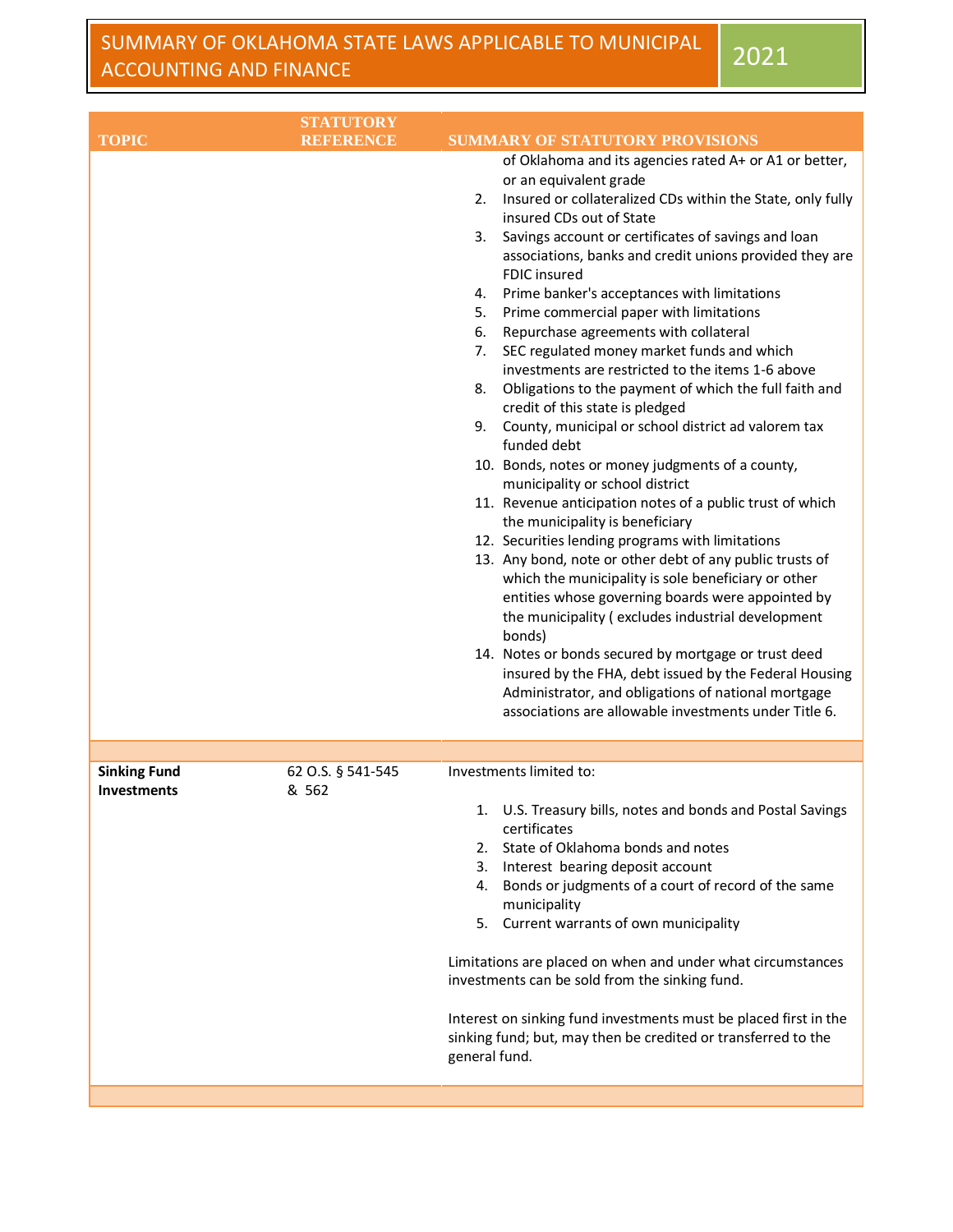| <b>TOPIC</b>                                               | STATUTORY<br><b>REFERENCE</b>          | <b>SUMMARY OF STATUTORY PROVISIONS</b>                                                                                                                                                                                                                                                                                                |
|------------------------------------------------------------|----------------------------------------|---------------------------------------------------------------------------------------------------------------------------------------------------------------------------------------------------------------------------------------------------------------------------------------------------------------------------------------|
| <b>Public Trust</b><br>(Authorities)<br><b>Investments</b> | 62 O.S. § 72.4a &<br>60 O.S. § 175.24g | Public trust moneys in financial institutions must be in fully<br>insured or collateralized CDs or other evidences of deposit. Not<br>applicable to revenue bond issue accounts covered by<br>indenture.                                                                                                                              |
|                                                            |                                        | Trust agreement authorizing investments in U.S. government<br>issued or guaranteed obligations may also be invested by the<br>trustee in any open or closed end investment trust or mutual<br>fund made up solely of such government securities and<br>repurchase agreements fully collateralized with such<br>government securities. |
|                                                            |                                        | The Title 60 public trusts are not limited by the same<br>investment limitations of their municipal beneficiary.                                                                                                                                                                                                                      |
|                                                            |                                        |                                                                                                                                                                                                                                                                                                                                       |

#### **SUBJECT: REVENUE RESTRICTIONS**

| <b>TOPIC</b>                        | <b>STATHTORY</b><br><b>REFERENCE</b>                            | <b>SUMMARY OF STATUTORY PROVISIONS</b>                                                                                                                                                                                                                                                                                                                                                                                                                                                                                                                                                                                                                                                                                                                                                                                                                                                                           |
|-------------------------------------|-----------------------------------------------------------------|------------------------------------------------------------------------------------------------------------------------------------------------------------------------------------------------------------------------------------------------------------------------------------------------------------------------------------------------------------------------------------------------------------------------------------------------------------------------------------------------------------------------------------------------------------------------------------------------------------------------------------------------------------------------------------------------------------------------------------------------------------------------------------------------------------------------------------------------------------------------------------------------------------------|
| <b>Ad Valorem (Property)</b><br>Tax | Art. 10, § 9, 10, &<br>35, OK Constitution<br>& 62 O.S. § 361-5 | Assessed value shall not exceed 35% of estimated fair value.<br>Levies must be approved by the voters, except for (1) a general<br>15 mill levy in each county which includes 5 mills for schools<br>and the remaining 10 may be apportioned by the County Excise<br>Board to the county, cities/towns and the school districts in the<br>county, and (2) money judgments from court cases.<br>Municipalities are limited in their ability to levy ad valorem<br>(property) taxes (subject to voter approval in most cases) to the<br>following:<br>1. Principal and interest on general obligation bonds<br>Principal and interest on court judgments over \$200<br>2.<br>(voter approval not required to levy)<br>5 mills for municipal hospitals<br>3 <sub>1</sub><br>5 mills for repaying bonds issued for securing or<br>4.<br>developing industry<br>5 mills for a public safety protection district<br>5. |
|                                     |                                                                 |                                                                                                                                                                                                                                                                                                                                                                                                                                                                                                                                                                                                                                                                                                                                                                                                                                                                                                                  |
| <b>Sales Tax</b>                    | 68 O.S. § 2701-06                                               | Municipalities may levy sales taxes (subject to voter approval)<br>for both general and specific purposes. No statutory limit is<br>set on the tax rate.<br>Revenues from a general sales tax are to be deposited and                                                                                                                                                                                                                                                                                                                                                                                                                                                                                                                                                                                                                                                                                            |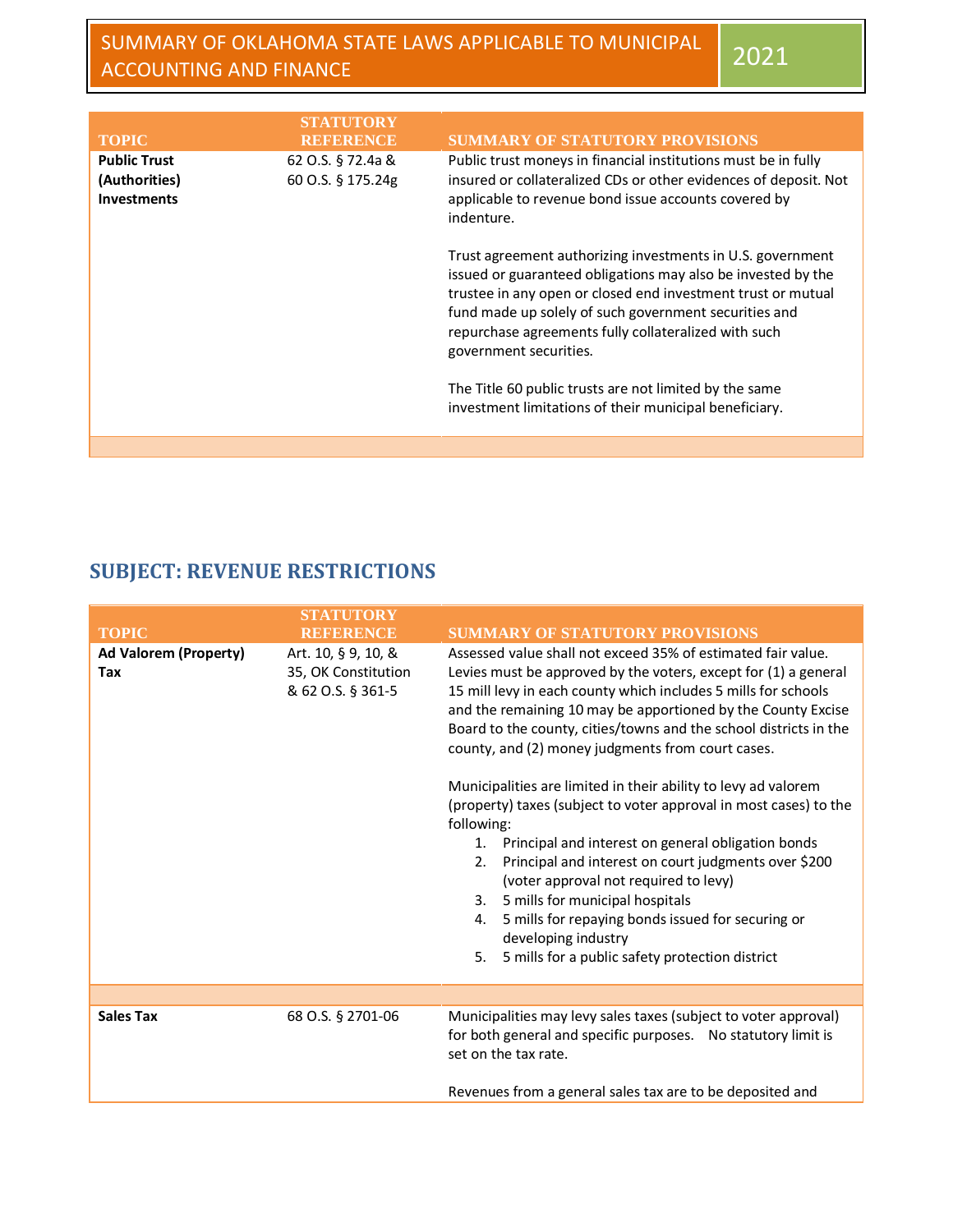| <b>TOPIC</b>                                | <b>STATUTORY</b><br><b>REFERENCE</b> | <b>SUMMARY OF STATUTORY PROVISIONS</b>                                                                                                                                                                                                                                                                             |
|---------------------------------------------|--------------------------------------|--------------------------------------------------------------------------------------------------------------------------------------------------------------------------------------------------------------------------------------------------------------------------------------------------------------------|
|                                             |                                      | recorded initially in the general fund. Expenditures are not<br>limited as to purpose other than for the good of the public.                                                                                                                                                                                       |
|                                             |                                      | Revenues from a limited purpose sales tax must be accounted<br>for in a separate limited purpose sales tax fund. Interest from<br>investment of this fund must be retained in the fund.<br>Expenditures are limited to the purposes set forth in the taxing<br>ordinance.                                          |
|                                             |                                      | Dedicated sales taxes levied for the purposes of funding public<br>safety or any other specific governmental purpose shall not be<br>directed to another purpose without a vote of the people.                                                                                                                     |
|                                             |                                      | Municipalities may not propose taxing ordinances more often<br>than 3 times in any calendar year or twice in any six month<br>period.                                                                                                                                                                              |
|                                             |                                      | Municipalities may provide an ordinance for the enforcement<br>and collection of sales taxes, including penal and civil actions, to<br>enforce payment. State may keep up to 0.5 % of collections for<br>administering the collection and remittance process.                                                      |
|                                             |                                      | 68 O.S. sec 227 provides that a taxpayer may claim a refund<br>from the OTC for erroneously paid sales and use tax "within two<br>(2) years from the date of payment.                                                                                                                                              |
|                                             |                                      |                                                                                                                                                                                                                                                                                                                    |
| <b>Municipal Taxing</b><br><b>Authority</b> | 68 O.S. §. 2601-05,<br>2701          | Municipalities may assess, by ordinance, an annual tax not<br>exceeding 2% on the gross receipts from residential and<br>commercial sales of power, light, heat, gas, electricity or water.<br>This tax shall be in lieu of any other franchise, license,<br>occupation, or excise tax levied by the municipality. |
|                                             |                                      | This tax shall not apply to any person, firm, association or<br>corporation operating under a valid franchise from the<br>municipality.                                                                                                                                                                            |
|                                             |                                      | The tax levied under this provision shall be levied for a term of<br>not-to-exceed one year, and shall be payable monthly.                                                                                                                                                                                         |
|                                             |                                      | Incorporated municipalities are authorized to tax as provided by<br>the state legislature for the following:                                                                                                                                                                                                       |
|                                             |                                      | Uniform income tax on residents<br>Uniform sales tax<br>Limited motor vehicle tax                                                                                                                                                                                                                                  |
|                                             |                                      |                                                                                                                                                                                                                                                                                                                    |
| <b>Cemetery Revenues</b>                    | 11 O.S. § 26-109                     | At least 12.5 % of revenue from sales of cemetery lots and from<br>interments shall be limited for purchasing cemetery land and<br>for cemetery capital improvements. Interest from the                                                                                                                            |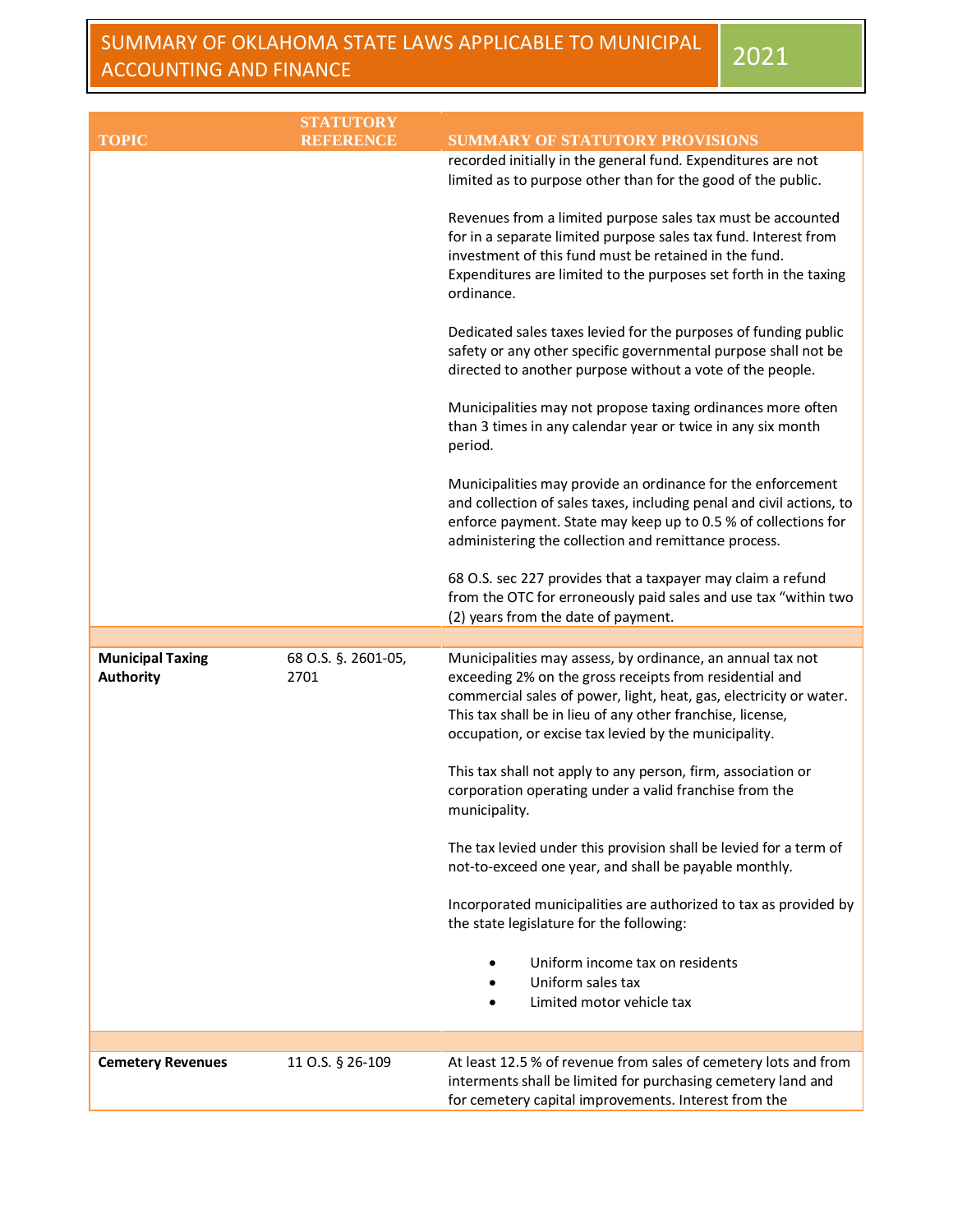| <b>TOPIC</b>                                                 | <b>STATUTORY</b><br>REFERENCE                   | <b>SUMMARY OF STATUTORY PROVISIONS</b>                                                                                                                                                                                                                                                                                                                                                                                                                                                                                                                                                                                                                                                                                                 |
|--------------------------------------------------------------|-------------------------------------------------|----------------------------------------------------------------------------------------------------------------------------------------------------------------------------------------------------------------------------------------------------------------------------------------------------------------------------------------------------------------------------------------------------------------------------------------------------------------------------------------------------------------------------------------------------------------------------------------------------------------------------------------------------------------------------------------------------------------------------------------|
|                                                              |                                                 | investment of the 12.5 % principal is limited to the same<br>purpose above plus costs of cemetery upkeep and<br>maintenance.                                                                                                                                                                                                                                                                                                                                                                                                                                                                                                                                                                                                           |
|                                                              |                                                 |                                                                                                                                                                                                                                                                                                                                                                                                                                                                                                                                                                                                                                                                                                                                        |
| <b>State Shared Street &amp;</b><br><b>Alley Tax Revenue</b> | 11 O.S. § 36-114                                | State shared revenue from the State motor fuel tax and the<br>motor vehicle license and registration tax may be expended<br>only for construction, maintenance, repair, improvement, or<br>lighting of streets and alleys. Revenues may be deposited in and<br>paid from either a street and alley fund of a street and alley<br>account of the general fund.                                                                                                                                                                                                                                                                                                                                                                          |
|                                                              |                                                 |                                                                                                                                                                                                                                                                                                                                                                                                                                                                                                                                                                                                                                                                                                                                        |
| <b>Municipal Court Fines</b><br>& Costs                      | 11 O.S. §<br>14-109 -111<br>20 O.S.<br>§ 1313.4 | Penal ordinances must be complied and published in<br>permanent form not less than once every 10 years. Biennial<br>supplements must be published every 2 years, and filed with<br>the county law library.<br><b>Maximum fines limits:</b>                                                                                                                                                                                                                                                                                                                                                                                                                                                                                             |
|                                                              |                                                 |                                                                                                                                                                                                                                                                                                                                                                                                                                                                                                                                                                                                                                                                                                                                        |
|                                                              |                                                 | . Courts of Record - maximum fines:<br>\$1,000 for wastewater/stormwater regulation<br>$\circ$<br>violations<br>\$1,250 for alcohol or drug related traffic<br>$\circ$<br>offenses (\$50 of each alcohol-related fine<br>shall be used to defray costs alcohol related<br>enforcement)<br>prostitution related offenses which may not<br>$\circ$<br>exceed:<br>\$2,500 upon first conviction<br>٠<br>\$5,000 upon second conviction<br>٠<br>\$7,500 upon third and all subsequent<br>convictions<br>all other offenses - may not exceed \$1,200<br>$\circ$<br>\$15 shall be assessed for DUI violations to be<br>$\circ$<br>remitted to Oklahoma Impaired Driver<br>Database Revolving Fund<br>. Courts not of Record - maximum fines: |
|                                                              |                                                 |                                                                                                                                                                                                                                                                                                                                                                                                                                                                                                                                                                                                                                                                                                                                        |
|                                                              |                                                 | \$200 for traffic-related speeding and parking<br>$\circ$<br>citations                                                                                                                                                                                                                                                                                                                                                                                                                                                                                                                                                                                                                                                                 |
|                                                              |                                                 | \$800 for alcohol-related or drug-related<br>$\circ$<br>offenses(\$50 of each alcohol-related fine shall<br>be used to defray costs alcohol related<br>enforcement)<br>\$1,000 for wastewater/stormwater regulation<br>$\circ$<br>violations<br>\$750 for all other offenses<br>$\circ$                                                                                                                                                                                                                                                                                                                                                                                                                                                |
|                                                              |                                                 | . No fines of more than \$50 allowed if penal ordinances<br>have not been compiled and published as required                                                                                                                                                                                                                                                                                                                                                                                                                                                                                                                                                                                                                           |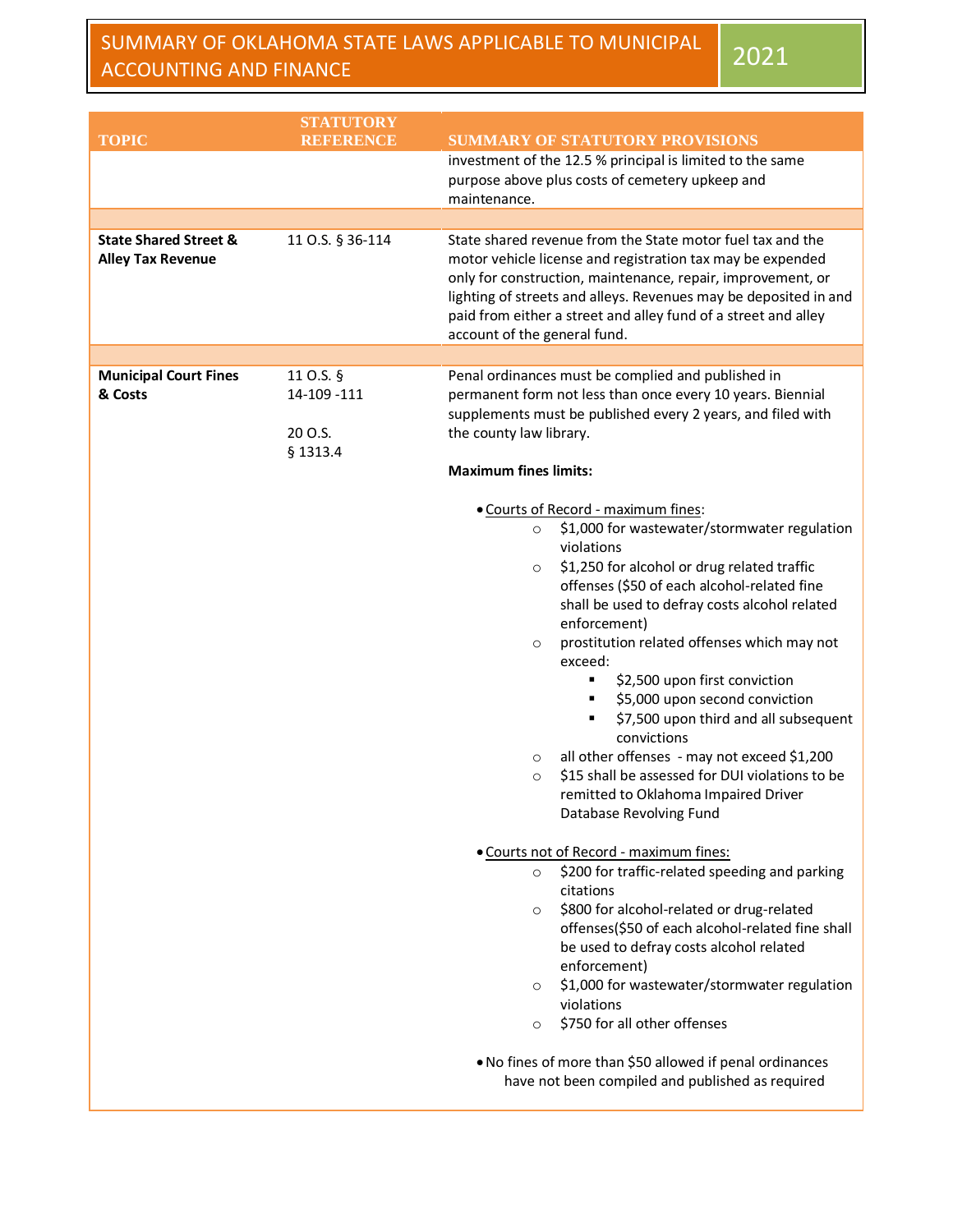#### SUMMARY OF OKLAHOMA STATE LAWS APPLICABLE TO MUNICIPAL SUMINIARY OF OKLAHOMA STATE LAWS APPLICABLE TO MUNICIPAL 2021

|                       | STATUTORY        |                                                                                                                                                                                                                                                                                                                                                                                                                                                                                                                                                                                                                                                                                                                                                                                                                                                                                                                                                                                                                                                                                                                                 |
|-----------------------|------------------|---------------------------------------------------------------------------------------------------------------------------------------------------------------------------------------------------------------------------------------------------------------------------------------------------------------------------------------------------------------------------------------------------------------------------------------------------------------------------------------------------------------------------------------------------------------------------------------------------------------------------------------------------------------------------------------------------------------------------------------------------------------------------------------------------------------------------------------------------------------------------------------------------------------------------------------------------------------------------------------------------------------------------------------------------------------------------------------------------------------------------------|
| <b>TOPIC</b>          | <b>REFERENCE</b> | <b>SUMMARY OF STATUTORY PROVISIONS</b>                                                                                                                                                                                                                                                                                                                                                                                                                                                                                                                                                                                                                                                                                                                                                                                                                                                                                                                                                                                                                                                                                          |
|                       |                  | • Maximum fine of \$10 plus \$15 court costs for any<br>speeding citation for speeding of no more than 10 mph<br>on a national or state highway on the outskirts of town<br>• Labor to work off fines must be calculated at a rate of not<br>less than \$50 per day                                                                                                                                                                                                                                                                                                                                                                                                                                                                                                                                                                                                                                                                                                                                                                                                                                                             |
|                       |                  | <b>Administrative fees:</b>                                                                                                                                                                                                                                                                                                                                                                                                                                                                                                                                                                                                                                                                                                                                                                                                                                                                                                                                                                                                                                                                                                     |
|                       |                  | A municipal court which collects a penalty<br>assessment or other state fee from a defendant<br>pursuant to state law may retain eight cents (\$0.08)<br>of such monies and may also retain all interest<br>accrued thereon prior to the due date for deposits as<br>provided in state law. The fee shall be deposited as<br>determined by the municipal governing body.<br>A municipal court in a municipality having a basic law<br>enforcement academy approved by the Council on<br>Law Enforcement Education and Training pursuant to<br>the criteria developed by the Council for training law<br>enforcement officers may retain as an administrative<br>fee two percent (2%) of any penalty assessment or<br>other state fee imposed by state statute. The two<br>percent (2%) administrative fee shall be deducted<br>from the portion of the penalty assessment or other<br>state fee retained by such municipality.<br>For certain offenses, municipal clerks will collect a<br>$\bullet$<br>Forensic Improvement Assessment fee in the amount<br>of \$10 per applicable offense and remit such fee to<br>the State. |
|                       |                  | <b>Collection by Tax Commission</b>                                                                                                                                                                                                                                                                                                                                                                                                                                                                                                                                                                                                                                                                                                                                                                                                                                                                                                                                                                                                                                                                                             |
|                       |                  | A municipal court seeking to collect a debt, unpaid<br>fines and cost or final judgment of at least Fifty Dollars<br>(\$50.00) from an individual who has filed a state<br>income tax return may file a claim with the Oklahoma<br>Tax Commission requesting that the amount owed to<br>the agency, a municipal court or a district court be<br>deducted from any state income tax refund due to that<br>individual. The claim shall be filed electronically in a<br>form prescribed by the Tax Commission and shall<br>contain information necessary to identify the person<br>owing the debt, including the full name and Social<br>Security number of the debtor.                                                                                                                                                                                                                                                                                                                                                                                                                                                            |
| <b>Allocated Drug</b> | 63 O.S. § 2-416  | 25% of fines collected by the State from enforcement of                                                                                                                                                                                                                                                                                                                                                                                                                                                                                                                                                                                                                                                                                                                                                                                                                                                                                                                                                                                                                                                                         |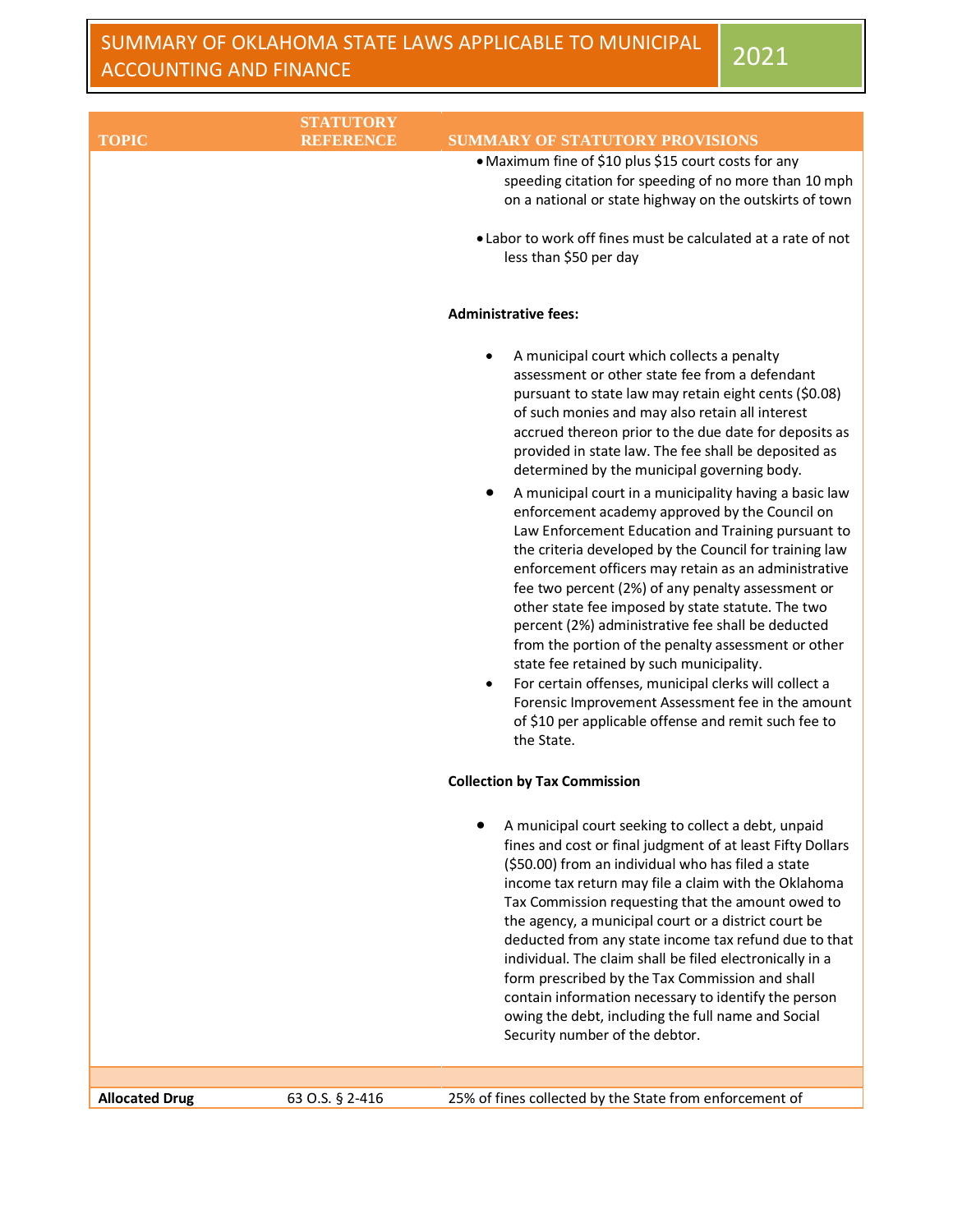#### SUMMARY OF OKLAHOMA STATE LAWS APPLICABLE TO MUNICIPAL SUMINIANT OF ONLAHOMA STATE LAWS APPLICABLE TO MONICIPAL 2021

|                                                       | <b>STATUTORY</b>           |                                                                                                                                                                                                                                                                                                                                                                                                                                                                                     |
|-------------------------------------------------------|----------------------------|-------------------------------------------------------------------------------------------------------------------------------------------------------------------------------------------------------------------------------------------------------------------------------------------------------------------------------------------------------------------------------------------------------------------------------------------------------------------------------------|
| <b>TOPIC</b>                                          | <b>REFERENCE</b>           | <b>SUMMARY OF STATUTORY PROVISIONS</b>                                                                                                                                                                                                                                                                                                                                                                                                                                              |
| <b>Seizures Fines from</b><br><b>State</b>            |                            | Uniform Controlled Dangerous Substances Act shall be<br>distributed to municipality, county, or state agencies which<br>conducted the investigation. The amount received by a<br>municipality or county shall be placed in a revolving fund to be<br>used for law enforcement purposes.                                                                                                                                                                                             |
|                                                       |                            |                                                                                                                                                                                                                                                                                                                                                                                                                                                                                     |
| E-911 Fees                                            | 62 O.S. § 28.11-.21        | Municipalities may impose, by ordinance, a fee not to exceed<br>15% of the tariff rate for emergency telephone service. Revenue<br>is restricted to fund the costs associated with the operation of<br>the emergency telephone service.                                                                                                                                                                                                                                             |
|                                                       |                            |                                                                                                                                                                                                                                                                                                                                                                                                                                                                                     |
| <b>E-911 Wireless Fees</b>                            | 63 O.S. § 2843.2           | Prepaid wireless 911 fees assessed by and allocated to<br>municipalities and collected by the OTC shall be remitted to the<br>governing body and deposited in a special wireless 911 account<br>to be used only for services related to 911 emergency wireless<br>services, including automatic number identification and location<br>services.                                                                                                                                     |
|                                                       |                            |                                                                                                                                                                                                                                                                                                                                                                                                                                                                                     |
| <b>Meter Deposit</b><br><b>Investment Income</b>      | 11 O.S. § 35-102.1         | The proceeds from any investment of meter deposit funds and<br>any related earnings shall be placed in the fund from which the<br>operation and maintenance expenses of the utility, for which<br>they collected, are paid.                                                                                                                                                                                                                                                         |
|                                                       |                            |                                                                                                                                                                                                                                                                                                                                                                                                                                                                                     |
| <b>Water Sales Outside</b><br><b>Corporate Limits</b> | 11 O.S. § 37-119 &<br>119a | All water sold to persons or entities outside the corporate limits<br>shall be sold under written contract which provides for annual<br>review of costs and rates to permit rate changes. Rates are<br>limited to the costs attributable to maintaining the ability to<br>provide water to the purchaser.<br>Municipalities selling water outside corporate limits must<br>implement an enterprise accounting system or may have to pay<br>for such an accounting to the purchaser. |
|                                                       |                            |                                                                                                                                                                                                                                                                                                                                                                                                                                                                                     |
| <b>Development Impact</b><br>Fees                     | <b>SB 708</b>              | Development fees must be based on actual system<br>improvement costs or certain reliable estimates, and must be<br>calculated to fund only the costs of improvements related to<br>specifically-listed public infrastructure systems. Fees must be<br>used only for costs of new capital improvements and must not<br>be used on repairs or maintenance to existing public<br>infrastructure systems.                                                                               |

### **SUBJECT: DEBT RESTRICTIONS AND LIMITATIONS**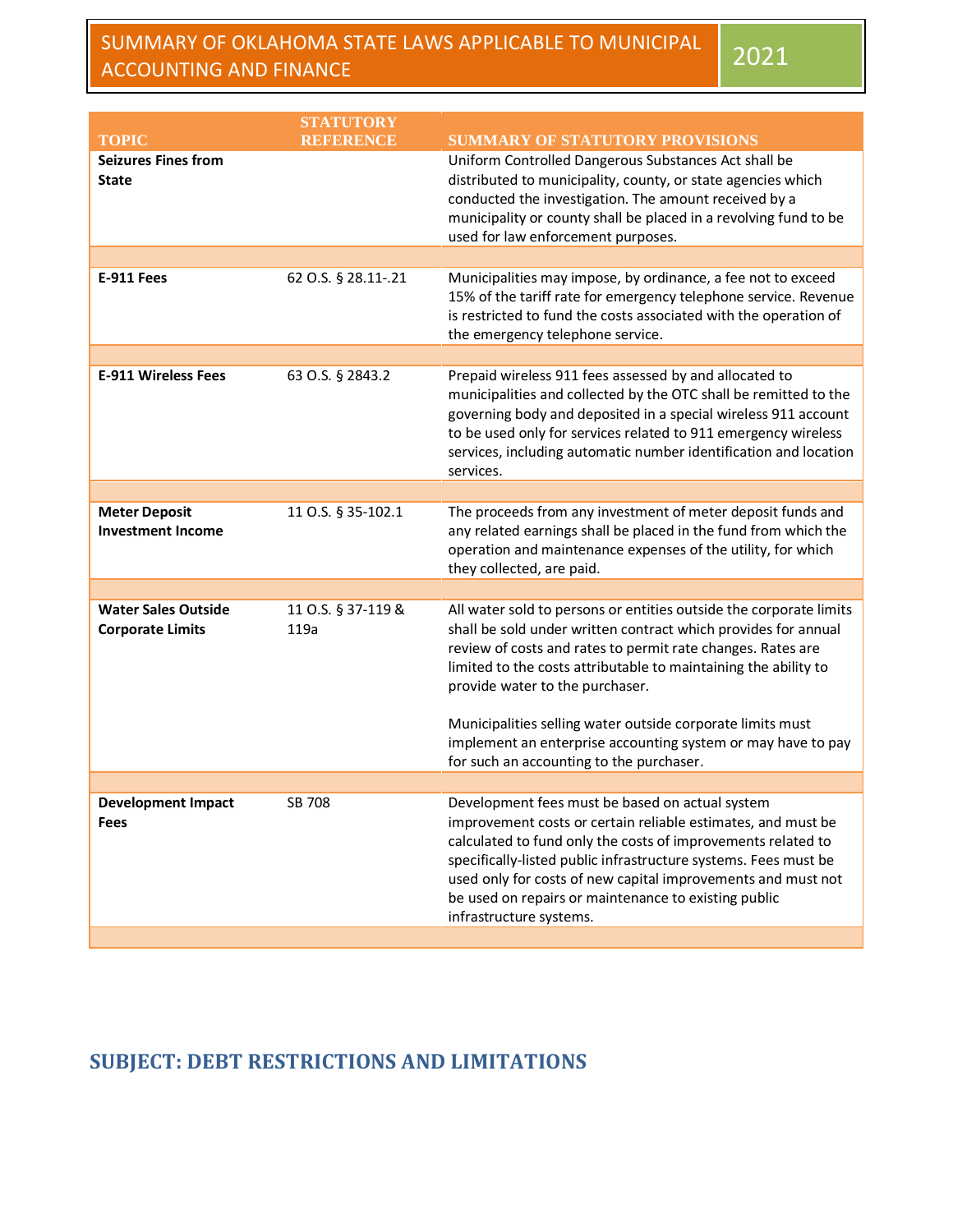| <b>TOPIC</b>                                                                                                                | <b>STATUTORY</b><br><b>REFERENCE</b>   | SUMMARY OF STATUTORY PROVISIONS                                                                                                                                                                                                                                |
|-----------------------------------------------------------------------------------------------------------------------------|----------------------------------------|----------------------------------------------------------------------------------------------------------------------------------------------------------------------------------------------------------------------------------------------------------------|
| <b>Constitutional Debt</b><br><b>Limitations</b>                                                                            | Art. 10, § 26 - 28,<br>OK Constitution | No municipality shall be allowed to become indebted, in any<br>manner, or for any purpose, to an amount exceeding, in any<br>year, the income and revenue provided for the year without<br>assent of three-fifths of the voters.                               |
|                                                                                                                             |                                        | Total indebtedness not to exceed 10% of total assessed<br>valuation. Applies primarily to general obligation bonds.                                                                                                                                            |
|                                                                                                                             |                                        | Municipality shall provide for an annual tax sufficient to pay<br>principal and interest on the bonds from the sinking fund for a<br>term of not more than 25 years.                                                                                           |
|                                                                                                                             |                                        | Municipalities may become indebted in a larger amount than<br>10% of assessed value for the purpose of purchasing,<br>constructing, or repairing public utilities or streets.                                                                                  |
|                                                                                                                             |                                        | Individual or joint water project indebtedness, approved by the<br>voters and secured by water revenue, may be issued for a<br>period of not more than 3 0 years and are not included in the<br>10% limit.                                                     |
|                                                                                                                             |                                        | Revenue bonds may be issued by a municipality, with certain<br>limitations and voter approval required under certain<br>circumstances. (See Art. 10, S. 27B)                                                                                                   |
|                                                                                                                             |                                        |                                                                                                                                                                                                                                                                |
| <b>General Obligation</b><br><b>Bonds</b><br>399-403, 411-412,<br>423-426<br>11 O.S. § 22-128,<br>37-107<br>62 O.S. § 498.1 | 62 O.S. § 351-354,                     | G.O. bonds must be sold at least at 99% of par plus accrued<br>interest.<br>Principal may not start maturing for two years after issuance                                                                                                                      |
|                                                                                                                             |                                        | date.                                                                                                                                                                                                                                                          |
|                                                                                                                             |                                        | Requires uniform maturities of principal or level debt service<br>payments annually.                                                                                                                                                                           |
|                                                                                                                             |                                        | Interest on general obligations bonds are limited to 10% except<br>for general obligation special assessment bonds which are<br>limited to 6%. Interest may not be payable more often than<br>semiannually.                                                    |
|                                                                                                                             |                                        | At least 30 days prior to bond vote, a description of projects or<br>assets to be acquired, improved or repaired (and a description<br>of any unfinished bond projects) shall be made available on the<br>municipality's website or otherwise on the internet. |
|                                                                                                                             |                                        |                                                                                                                                                                                                                                                                |
| <b>Public Trusts</b><br>(Authorities)<br><b>Indebtedness</b>                                                                | 60 O.S. § 176                          | No municipal trust may become indebted unless approved by<br>3/4 vote of the governing body of the beneficiary (or 3/5 vote<br>when governing body consists of fewer than 7 members).                                                                          |
|                                                                                                                             |                                        | No bonds may be sold for less than par unless approved by 3/4<br>vote of trustees and governing body members of beneficiary (or                                                                                                                                |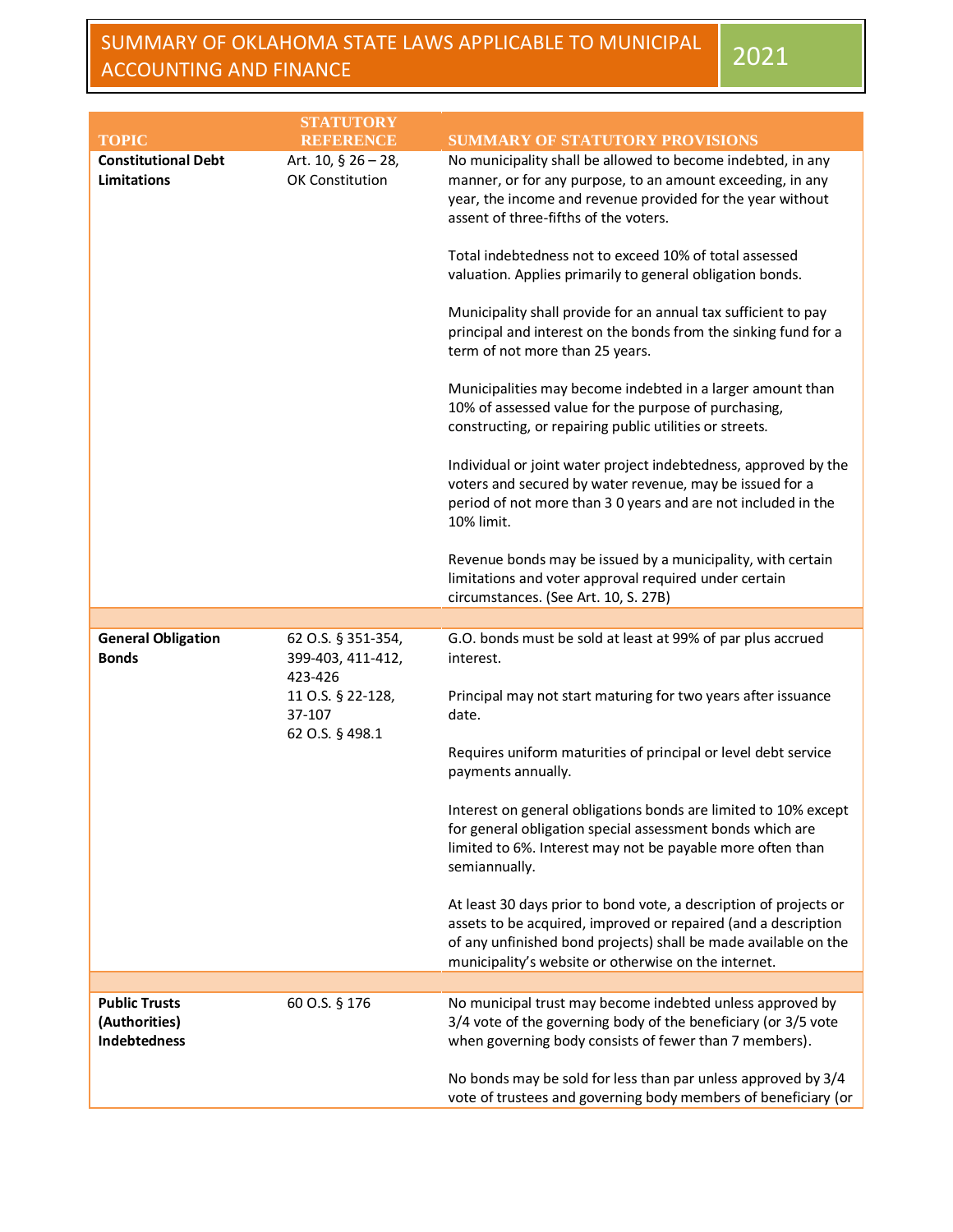| <b>TOPIC</b>                                                                | <b>STATUTORY</b><br><b>REFERENCE</b>                                                                                                                                                                 | <b>SUMMARY OF STATUTORY PROVISIONS</b>                                                                                                                                                                                                                        |
|-----------------------------------------------------------------------------|------------------------------------------------------------------------------------------------------------------------------------------------------------------------------------------------------|---------------------------------------------------------------------------------------------------------------------------------------------------------------------------------------------------------------------------------------------------------------|
|                                                                             |                                                                                                                                                                                                      | 3/5 vote when governing body consists of fewer than 7                                                                                                                                                                                                         |
|                                                                             |                                                                                                                                                                                                      | members). Under no circumstances will bonds be sold at less<br>than 65% of par.                                                                                                                                                                               |
|                                                                             |                                                                                                                                                                                                      | Original purchaser discount (fees) shall not exceed 4% and<br>interest rate shall not exceed 14%.                                                                                                                                                             |
| <b>Rental or Lease</b>                                                      | 62 O.S. § 430.1                                                                                                                                                                                      | Any rental contract extending beyond June 30 of the fiscal year                                                                                                                                                                                               |
| <b>Obligations</b>                                                          |                                                                                                                                                                                                      | shall contain provisions for mutual ratification of renewal. Lease<br>contract is in effect only valid through availability of current<br>year revenue per the Constitution.                                                                                  |
|                                                                             |                                                                                                                                                                                                      | Lease agreements where title is to be acquired by the<br>municipality shall state the purchase price and be limited to<br>10% simple interest.                                                                                                                |
|                                                                             |                                                                                                                                                                                                      |                                                                                                                                                                                                                                                               |
| <b>Special Assessment</b><br><b>Bonds</b>                                   | 11 O.S. §<br>32-105 -114,<br>$36 - 216 - 406$<br>37-222 - 231,<br>39-115 -116, &                                                                                                                     | Special assessment bonds are limited to unpaid assessments<br>remaining after 30 days of ordinance and are limited to12%<br>interest until maturity and 15% after maturity. Certain types of<br>assessment bonds have different rate limitations.             |
| 40-106 -110                                                                 | Obligation shall in no way become a liability of the municipality;<br>and, is solely payable from assessments. Bonds are mandatory<br>callable when sufficient funds are available from assessments. |                                                                                                                                                                                                                                                               |
|                                                                             |                                                                                                                                                                                                      | Central business redevelopment districts may issue bonds<br>funded by tax increment financing. These bonds are not general<br>obligations of the government and are solely payable from the<br>incremental property taxes generated by the district projects. |
|                                                                             |                                                                                                                                                                                                      |                                                                                                                                                                                                                                                               |
| <b>Municipal Utility</b><br><b>Revenue Bonds</b>                            | 11 O.S. §<br>22-150 -158                                                                                                                                                                             | Implementing legislation pursuant to Article 27B of the State<br>Constitution.                                                                                                                                                                                |
|                                                                             |                                                                                                                                                                                                      | Requires 3/4 approval of the governing body and under certain<br>circumstances requires voter approval.                                                                                                                                                       |
|                                                                             |                                                                                                                                                                                                      | Interest rate limited to 14% and other similar public trust debt<br>limitations.                                                                                                                                                                              |
|                                                                             |                                                                                                                                                                                                      |                                                                                                                                                                                                                                                               |
| <b>Judgments</b><br>Art. 10, § 28, OK<br>Constitution;<br>62 O.S. § 431-435 | & 361-365                                                                                                                                                                                            | Judgment defined as a final determination by any court of<br>competent jurisdiction in any action or proceeding to determine<br>the rights of parties.                                                                                                        |
|                                                                             |                                                                                                                                                                                                      | Includes all judgments meeting the definition over \$200.                                                                                                                                                                                                     |
|                                                                             |                                                                                                                                                                                                      | Judgments are repaid through the sinking fund in three equal<br>installments plus interest.                                                                                                                                                                   |
|                                                                             |                                                                                                                                                                                                      | Interest rate on judgments shall be equal to the annual average<br>U.S. Treasury Bill rate of the preceding year as certified by the                                                                                                                          |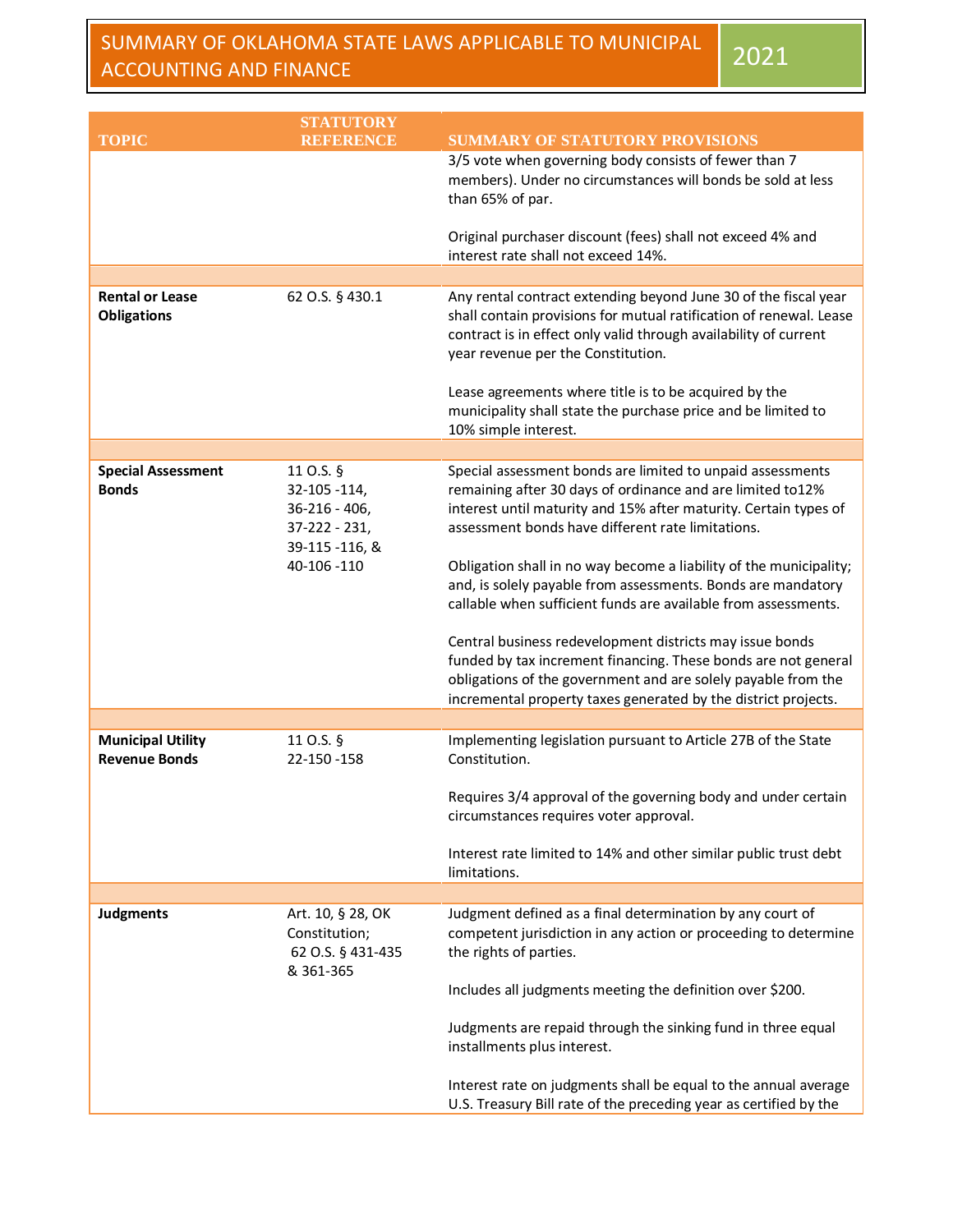#### SUMMARY OF OKLAHOMA STATE LAWS APPLICABLE TO MUNICIPAL SUMINIARY OF OKLAHOMA STATE LAWS APPLICABLE TO MONICIPAL 2021

| <b>TOPIC</b> | <b>STATUTORY</b><br><b>REFERENCE</b> | SUMMARY OF STATUTORY PROVISIONS                                                    |
|--------------|--------------------------------------|------------------------------------------------------------------------------------|
|              |                                      | State Treasurer plus 4%, not to exceed a total rate of 10%. (See<br>12 0.S. § 727) |
|              |                                      |                                                                                    |

#### **SUBJECT: PAYROLL, PURCHASING AND SPENDING**

|                                                      | <b>STATUTORY</b>                         |                                                                                                                                                                                                                                                                                                                                                                                                                                                                                                                                                                                                                                                                                                                                                                |
|------------------------------------------------------|------------------------------------------|----------------------------------------------------------------------------------------------------------------------------------------------------------------------------------------------------------------------------------------------------------------------------------------------------------------------------------------------------------------------------------------------------------------------------------------------------------------------------------------------------------------------------------------------------------------------------------------------------------------------------------------------------------------------------------------------------------------------------------------------------------------|
| <b>TOPIC</b>                                         | <b>REFERENCE</b>                         | <b>SUMMARY OF STATUTORY PROVISIONS</b>                                                                                                                                                                                                                                                                                                                                                                                                                                                                                                                                                                                                                                                                                                                         |
| <b>Use of Public Funds</b>                           | Art. 10, §14, 15 &<br>17 OK Constitution | Municipalities may not become a stockholder in any company,<br>association, or corporation; nor may it obtain or appropriate<br>money for, or levy any tax for, or loan its credit to any<br>corporation, association or individual.                                                                                                                                                                                                                                                                                                                                                                                                                                                                                                                           |
|                                                      |                                          | Taxes shall be levied and collected by general laws and used for<br>public purposes only.                                                                                                                                                                                                                                                                                                                                                                                                                                                                                                                                                                                                                                                                      |
|                                                      |                                          | Municipalities may not make a donation by gift in any way to<br>any company, association, or corporation. (Exception is made in<br>11 O.S. Section 22-125 for gifts of money for buildings or<br>construction or real property to college or school within the<br>municipality.)                                                                                                                                                                                                                                                                                                                                                                                                                                                                               |
|                                                      |                                          |                                                                                                                                                                                                                                                                                                                                                                                                                                                                                                                                                                                                                                                                                                                                                                |
| <b>Transfers to and from</b><br><b>Public Trusts</b> | 60 O.S. § 176a<br>60 O.S. § 176.1.D      | No funds of the trust beneficiary derived from sources other<br>than the trust property, or the operation thereof, shall be<br>charged with or expended for the execution of the trust, except<br>by express action of the legislative authority of the beneficiary<br>prior to the charging or expending of the funds.<br>The affairs of the public trust shall be separate and independent<br>from the affairs of the beneficiary including its budget,<br>expenditures, revenues,<br>and<br>general<br>operations<br>and<br>management; provided that either the public trust or the<br>beneficiary may make payment of money to the other unless<br>prohibited by the written instrument creating the trust (trust<br>indenture) or by existing state law. |
|                                                      |                                          |                                                                                                                                                                                                                                                                                                                                                                                                                                                                                                                                                                                                                                                                                                                                                                |
| <b>Competitive Bidding</b><br>Act                    | 61 O.S. § 101-136                        | Applicable to both municipalities and their public trusts.<br>Public construction contracts exceeding \$100,000 (except for<br>construction management trade contracts or subcontracts<br>which threshold is \$50,000) shall be let and awarded to lowest<br>responsible bidder through open competitive bidding that<br>meets the requirements of the Act. Public construction<br>contracts less than \$100,000 shall be let and awarded to the                                                                                                                                                                                                                                                                                                               |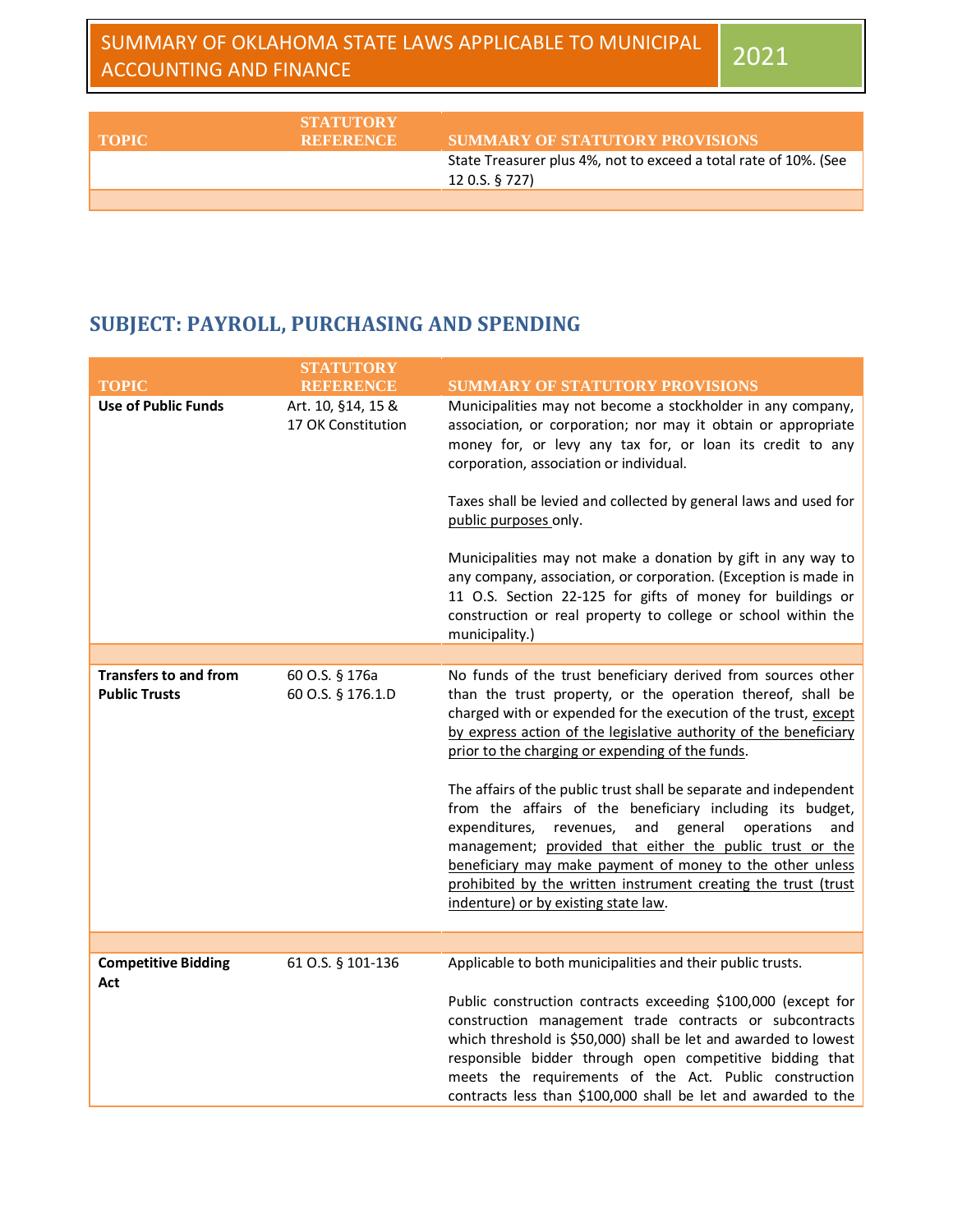|                                               | <b>STATUTORY</b> |                                                                                                                                                                                                                                                                                                                                                                                                                                                 |
|-----------------------------------------------|------------------|-------------------------------------------------------------------------------------------------------------------------------------------------------------------------------------------------------------------------------------------------------------------------------------------------------------------------------------------------------------------------------------------------------------------------------------------------|
| <b>TOPIC</b>                                  | <b>REFERENCE</b> | <b>SUMMARY OF STATUTORY PROVISIONS</b>                                                                                                                                                                                                                                                                                                                                                                                                          |
|                                               |                  | lowest responsible bidder on the basis of competitive quotes.<br>Public construction contracts for less than \$10,000 may be<br>negotiated with a qualified contractor without bidding. Public<br>construction contracts include any public improvements and<br>construction or repair or maintenance to buildings. Provisions<br>related to notice and bids may be waived by 2/3 vote of all<br>members of governing body if emergency exists. |
|                                               |                  | Such contracts shall be awarded to the lowest bidder after<br>solicitation of sealed bids and a written contract will be<br>executed. If awarded to someone other than the lowest bidder,<br>a publicized statement setting forth the reasons is required and<br>must be kept in official records open to the public.                                                                                                                           |
|                                               |                  | Prohibits a public agency from awarding a public construction<br>contract exceeding \$100,000 or a construction management<br>trade contract or subcontract exceeding \$50,000 to any<br>contractor affiliated with a purchasing cooperative unless there<br>is compliance with the Act.                                                                                                                                                        |
|                                               |                  | Public construction purchases for emergency purposes may be<br>made without competitive bids in amounts not exceeding<br>\$150,000.                                                                                                                                                                                                                                                                                                             |
|                                               |                  |                                                                                                                                                                                                                                                                                                                                                                                                                                                 |
| Competitive Bidding -<br><b>Public Trusts</b> | 60 O.S. § 176h   | Public trusts have further statutory bidding requirements in<br>addition to the Competitive Bidding Act.                                                                                                                                                                                                                                                                                                                                        |
|                                               |                  | Contracts for construction, labor, equipment, materials or<br>repairs in excess of \$50,000 shall be awarded to the lowest and<br>best competitive bidder, pursuant to a public invitation to bid<br>which shall be published.                                                                                                                                                                                                                  |
|                                               |                  | Trustees may, in formal documented action, waive bidding if an<br>emergency exists in order to avoid loss of life, substantial<br>damage to property, or damage to the public peace and safety<br>for contracts up to \$75,000.                                                                                                                                                                                                                 |
|                                               |                  |                                                                                                                                                                                                                                                                                                                                                                                                                                                 |
| <b>Payroll Purchase</b><br><b>Orders</b>      | 62 O.S. § 304.1  | Appears to provide for but not require the certification of<br>payroll payments by the governing body through a payroll<br>purchase order.                                                                                                                                                                                                                                                                                                      |
|                                               |                  | If this statute is followed, an itemized payroll statement from<br>each department certified with an affidavit by both the<br>department head and the city clerk. Only the totals by<br>appropriation account and fund need to be included in the<br>purchase order which may be encumbered the date approved<br>by the governing body or the date payments are made.                                                                           |
|                                               |                  | Payroll taxes, retirement and other contractual benefit<br>payments to outside entities may be paid without a purchase                                                                                                                                                                                                                                                                                                                          |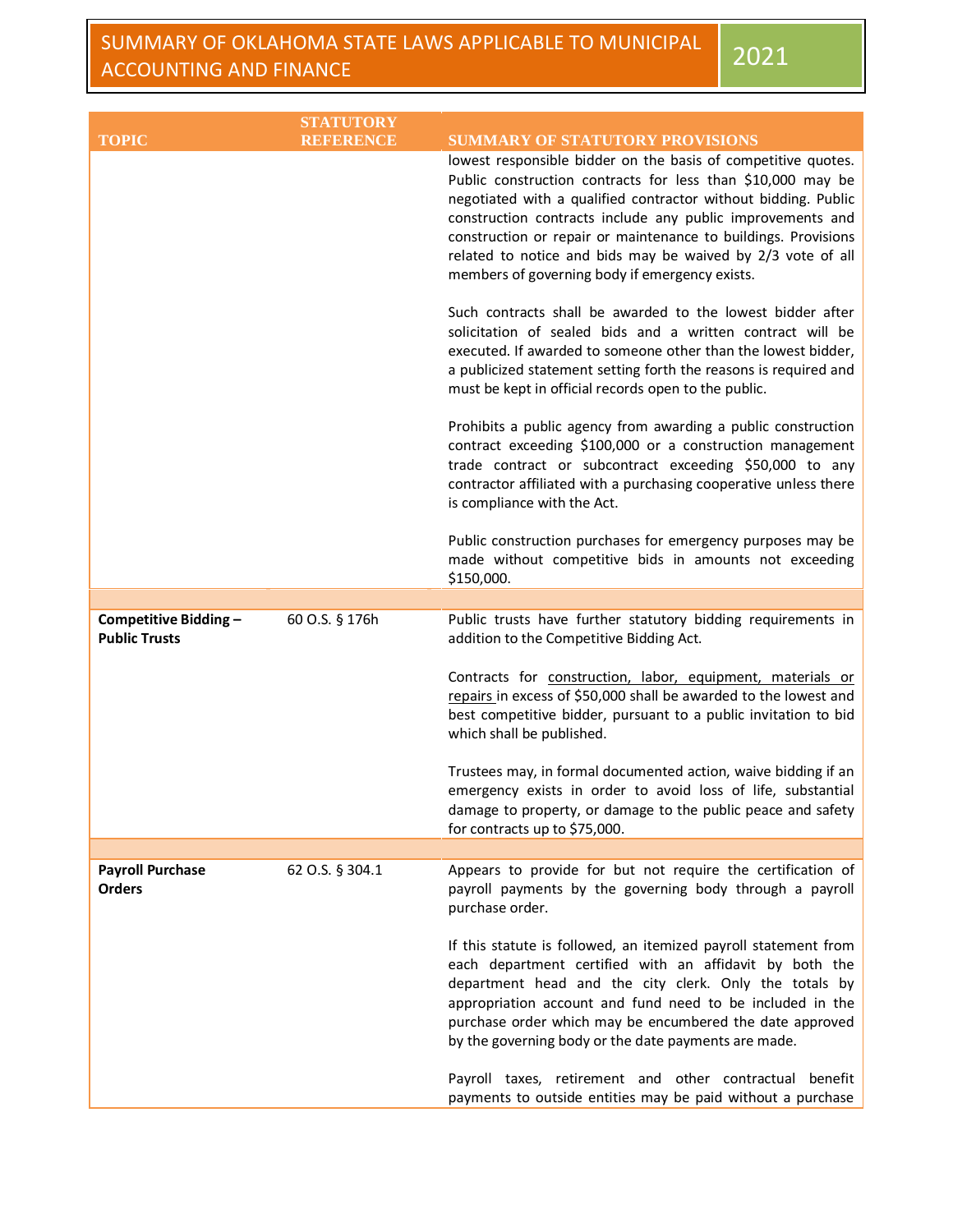|                                                   | <b>STATUTORY</b>                          |                                                                                                                                                                                                                                                                                                                                                                                                                                                                                                                                      |
|---------------------------------------------------|-------------------------------------------|--------------------------------------------------------------------------------------------------------------------------------------------------------------------------------------------------------------------------------------------------------------------------------------------------------------------------------------------------------------------------------------------------------------------------------------------------------------------------------------------------------------------------------------|
| <b>TOPIC</b>                                      | <b>REFERENCE</b>                          | <b>SUMMARY OF STATUTORY PROVISIONS</b>                                                                                                                                                                                                                                                                                                                                                                                                                                                                                               |
|                                                   |                                           | order or further approval of the governing body,                                                                                                                                                                                                                                                                                                                                                                                                                                                                                     |
|                                                   |                                           |                                                                                                                                                                                                                                                                                                                                                                                                                                                                                                                                      |
| <b>Purchase Orders and</b><br><b>Encumbrances</b> | 62 O.S. §<br>310.1-310.9                  | Unless otherwise provided by ordinance, municipalities are<br>required to follow the provisions of this Act when making<br>acquiring goods and services.                                                                                                                                                                                                                                                                                                                                                                             |
|                                                   |                                           | Purchase orders shall have written approval of a purchasing<br>officer and an encumbering clerk prior to release.                                                                                                                                                                                                                                                                                                                                                                                                                    |
|                                                   |                                           | Invoices are required, after satisfactory delivery, and shall be<br>itemized.                                                                                                                                                                                                                                                                                                                                                                                                                                                        |
|                                                   |                                           | The individual receiving satisfactory delivery of merchandise<br>shall acknowledge that fact by signing the invoice or delivery<br>ticket; and, no purchase order shall be approved for payment<br>by the governing body unless the required signed invoices or<br>delivery tickets are attached.                                                                                                                                                                                                                                    |
|                                                   |                                           | The invoices, along with attached supporting documentation,<br>shall be submitted to and examined by the governing body for<br>review of legality. The governing body shall approve the<br>invoices for payment in the amount determined just and<br>correct. As an alternative, a municipality may, by ordinance,<br>authorize the CEO or their designee to approve the invoices for<br>payment as long as adequate internal controls are present in<br>the ordinance.                                                              |
|                                                   |                                           | Every contract with an architect, contractor, engineer or<br>supplier of materials for \$25,000 or more shall be accompanied<br>by a sworn statement per 62 O.S. § 310.9.                                                                                                                                                                                                                                                                                                                                                            |
|                                                   |                                           | Blanket purchase orders for recurring purchases, approved by<br>the governing body, may be used. No limit on blanket P.O.<br>amount for municipalities. Before transacting the purchase<br>pursuant to a blanket purchase order, the order shall be<br>submitted to the governing body for approval.                                                                                                                                                                                                                                 |
|                                                   |                                           | Unencumbered balances at the close of the fiscal year may<br>remain open as a credit until September 30, next. Municipality<br>shall, anytime in July, publish a notice for two consecutive times<br>in a daily paper or once in a weekly paper to inform vendors "<br>that all invoices and documentation pertaining to a purchase<br>order or contract for goods or services provided prior to July 1<br>for that fiscal year must be provided to the municipality by<br>September 30 or it will be void and barred from payment". |
|                                                   |                                           |                                                                                                                                                                                                                                                                                                                                                                                                                                                                                                                                      |
| <b>Payment of Invoices</b>                        | 11 O.S. §<br>17-102-04; 17-114;<br>22-134 | Invoices must be in writing and examined per the Purchase<br>Order Act or municipal ordinance.                                                                                                                                                                                                                                                                                                                                                                                                                                       |
|                                                   | 62 O.S. § 505;                            | Employee claims for payment or reimbursement must be in the                                                                                                                                                                                                                                                                                                                                                                                                                                                                          |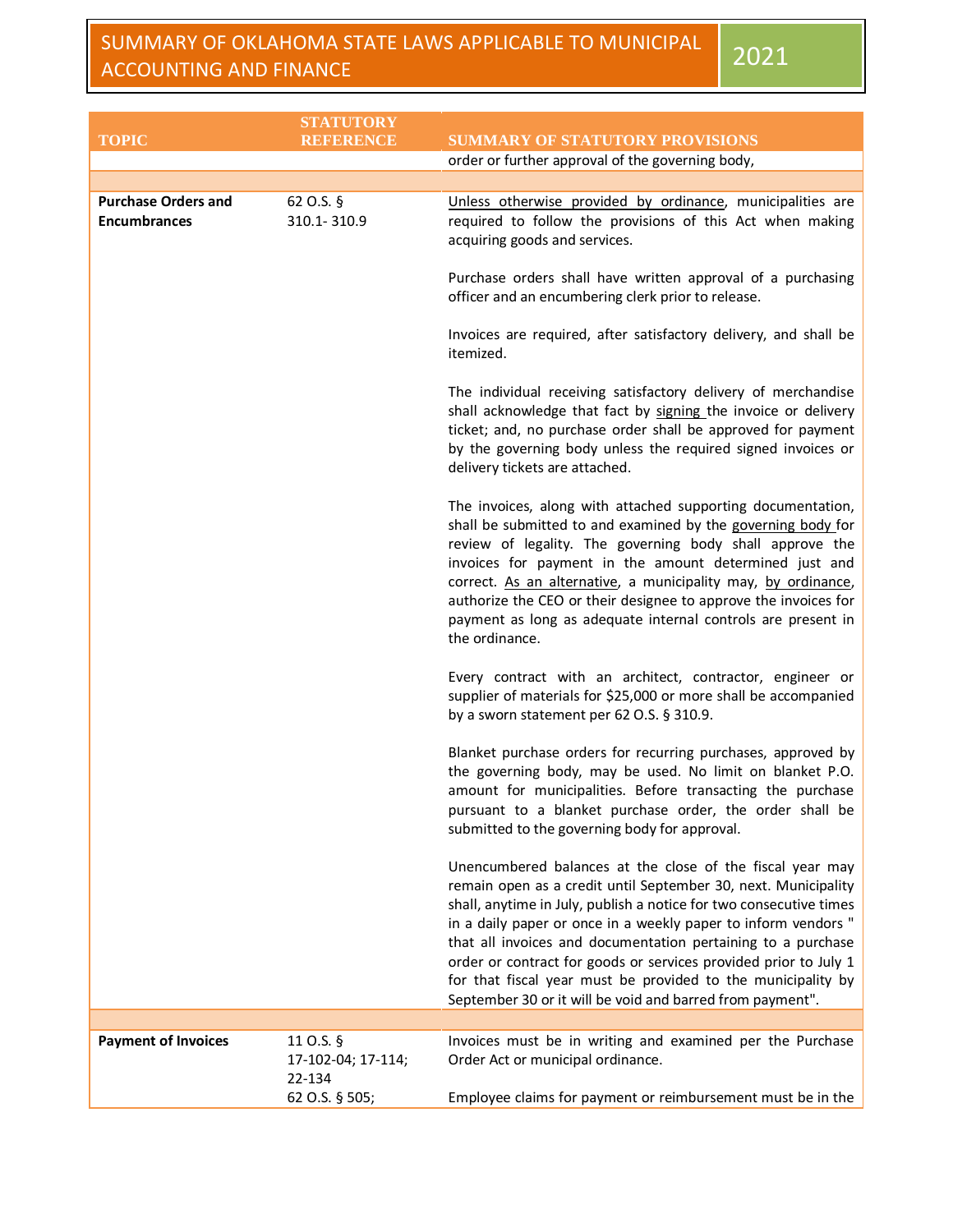| <b>TOPIC</b>                                                          | <b>STATUTORY</b><br><b>REFERENCE</b> | <b>SUMMARY OF STATUTORY PROVISIONS</b>                                                                                                                                                                                                                                                                                                                                                                                                                                                                                                                                                                                                                                                                                                                                                                                                                                                                                                                                                                                            |
|-----------------------------------------------------------------------|--------------------------------------|-----------------------------------------------------------------------------------------------------------------------------------------------------------------------------------------------------------------------------------------------------------------------------------------------------------------------------------------------------------------------------------------------------------------------------------------------------------------------------------------------------------------------------------------------------------------------------------------------------------------------------------------------------------------------------------------------------------------------------------------------------------------------------------------------------------------------------------------------------------------------------------------------------------------------------------------------------------------------------------------------------------------------------------|
|                                                                       | 471-485; 488;<br>551-555; 601-605    | form of a written statement and include all receipts supporting<br>the amount expended and/or claimed.                                                                                                                                                                                                                                                                                                                                                                                                                                                                                                                                                                                                                                                                                                                                                                                                                                                                                                                            |
|                                                                       |                                      | Invoices may be paid by warrant, check, wire transfer, direct<br>payroll deposit, or other disbursement method of the Federal<br>Reserve.                                                                                                                                                                                                                                                                                                                                                                                                                                                                                                                                                                                                                                                                                                                                                                                                                                                                                         |
|                                                                       |                                      | Warrant or check shall be signed by the officers designated in<br>the ordinance, or in absence of such officer, by the municipal<br>treasurer.                                                                                                                                                                                                                                                                                                                                                                                                                                                                                                                                                                                                                                                                                                                                                                                                                                                                                    |
|                                                                       |                                      | Facsimile signatures may be used in lieu of manual signatures<br>provided the authorized signing officer has filed and certified<br>their signature with the Secretary of State.                                                                                                                                                                                                                                                                                                                                                                                                                                                                                                                                                                                                                                                                                                                                                                                                                                                  |
|                                                                       |                                      | Municipalities may use "uniform jacket" to include multiple<br>invoices or contract estimates and supporting documentation<br>related to a contract. The jacket will contain the necessary<br>approvals on its face.                                                                                                                                                                                                                                                                                                                                                                                                                                                                                                                                                                                                                                                                                                                                                                                                              |
|                                                                       |                                      | Any municipal document, other than warrants, checks or drafts,<br>relating to purchasing or accounts payable may be approved by<br>the municipality by an electronic process in lieu of a manual<br>written approval.                                                                                                                                                                                                                                                                                                                                                                                                                                                                                                                                                                                                                                                                                                                                                                                                             |
|                                                                       |                                      | Petty cash funds may be used in amounts established the<br>governing body. The petty cash fund shall be reimbursed by<br>using itemized vouchers or voucher slips and processed in the<br>same manner of other payments for goods or services.                                                                                                                                                                                                                                                                                                                                                                                                                                                                                                                                                                                                                                                                                                                                                                                    |
|                                                                       |                                      |                                                                                                                                                                                                                                                                                                                                                                                                                                                                                                                                                                                                                                                                                                                                                                                                                                                                                                                                                                                                                                   |
| <b>Uncashed Checks and</b><br><b>Unclaimed Intangible</b><br>Property | 11 O.S. § 22-136                     | After checks and other intangible property held by a<br>municipality or public trust have gone uncashed, unclaimed or<br>abandoned after 1 year from when payable, it may be disposed<br>of as follows:<br>• Written notice shall be mailed last known address of<br>owner stating it will be paid over to the municipality or<br>public trust unless cashed or claimed within 2 years of<br>the notice;<br>• If address is unknown or notice returned undeliverable,<br>notice shall be published 2 times in a local newspaper;<br>• If not cashed or claimed within 2 years of the last notice,<br>then the claim is extinguished and the money or<br>intangible property shall be disposed of as directed by<br>the governing body.<br>(Intangible property covered by this section includes money,<br>warrants, checks, drafts, deposits, interest, dividends, income,<br>credit balances, overpayments, security deposits, refunds,<br>credit memos, unpaid wages, unused airline tickets, and<br>unidentified remittances.) |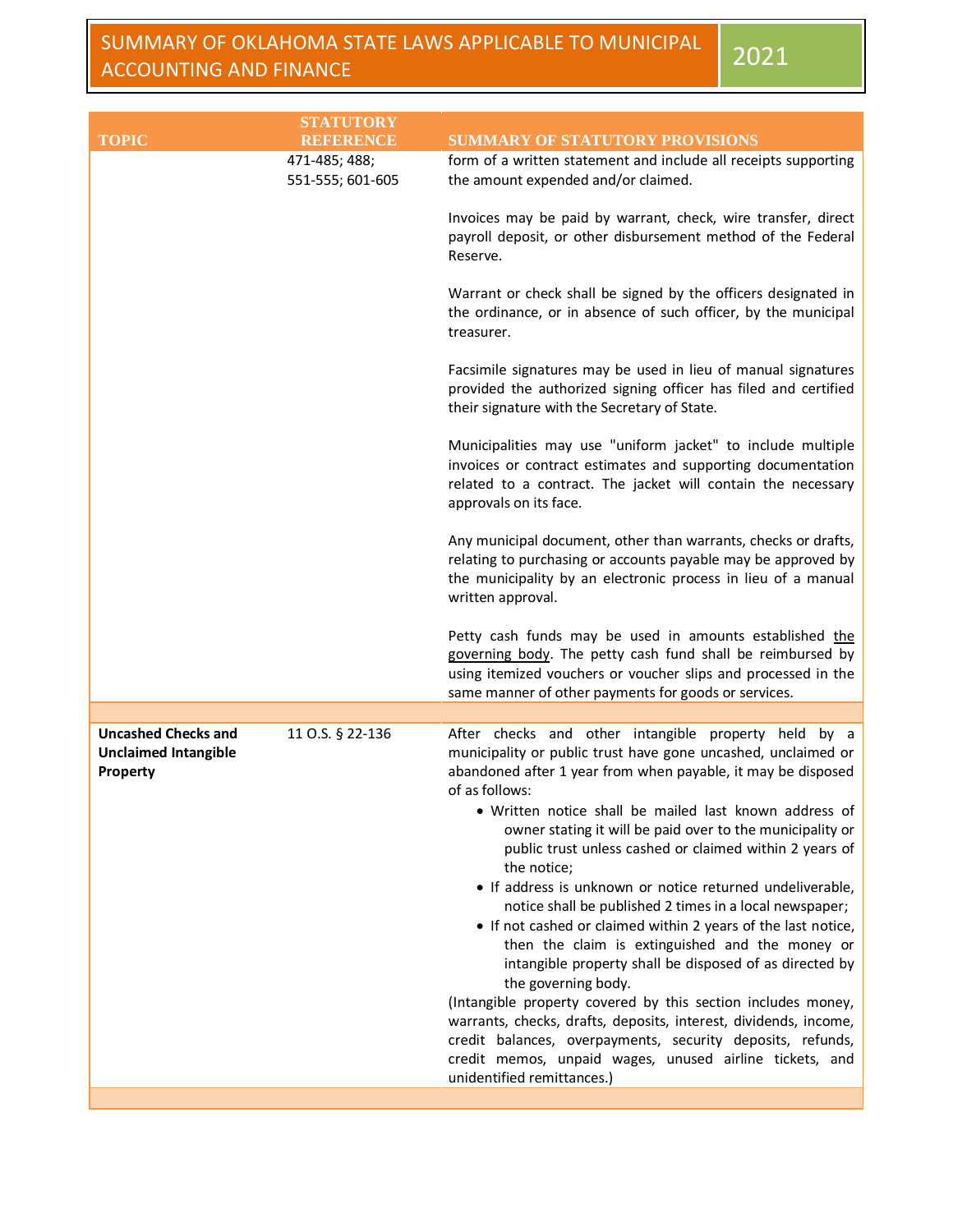| <b>TOPIC</b>                                         | <b>STATUTORY</b><br><b>REFERENCE</b>                                  | <b>SUMMARY OF STATUTORY PROVISIONS</b>                                                                                                                                                                                                                                                                                                                                                                                                                                                                                                                                                                                                                                                                                                                                                                                                                                                                                                                                                                                                                                                                                                                                                                                                                                                                                                                                                                                                                                                                                                                                                                                                                                                                                                                                                                                                                                                                                                                                                                                                                                                       |
|------------------------------------------------------|-----------------------------------------------------------------------|----------------------------------------------------------------------------------------------------------------------------------------------------------------------------------------------------------------------------------------------------------------------------------------------------------------------------------------------------------------------------------------------------------------------------------------------------------------------------------------------------------------------------------------------------------------------------------------------------------------------------------------------------------------------------------------------------------------------------------------------------------------------------------------------------------------------------------------------------------------------------------------------------------------------------------------------------------------------------------------------------------------------------------------------------------------------------------------------------------------------------------------------------------------------------------------------------------------------------------------------------------------------------------------------------------------------------------------------------------------------------------------------------------------------------------------------------------------------------------------------------------------------------------------------------------------------------------------------------------------------------------------------------------------------------------------------------------------------------------------------------------------------------------------------------------------------------------------------------------------------------------------------------------------------------------------------------------------------------------------------------------------------------------------------------------------------------------------------|
| <b>Payments of Billings</b><br>from Public Utilities | 62 O.S. § 305.1                                                       | If authorized by the governing body, municipalities may pay<br>regular periodic billings of any municipal utility or of any public<br>utility whose rates are controlled by the Corporation<br>Commission or any other public regulatory body of any utility<br>coop for utility services without the need for a purchase order<br>or invoice.<br>No late charge shall be attached or discount denied the<br>municipality on any such bill until a 30-day period has lapsed<br>from the receipt of the bill.                                                                                                                                                                                                                                                                                                                                                                                                                                                                                                                                                                                                                                                                                                                                                                                                                                                                                                                                                                                                                                                                                                                                                                                                                                                                                                                                                                                                                                                                                                                                                                                 |
|                                                      |                                                                       |                                                                                                                                                                                                                                                                                                                                                                                                                                                                                                                                                                                                                                                                                                                                                                                                                                                                                                                                                                                                                                                                                                                                                                                                                                                                                                                                                                                                                                                                                                                                                                                                                                                                                                                                                                                                                                                                                                                                                                                                                                                                                              |
| <b>Misappropriation of</b><br><b>Funds</b>           | 62 O.S. § 371-374                                                     | Any officer who orders or directs payment to a claim or<br>transfers public property they know to be fraudulent, void or<br>unauthorized, and every person who having notice of the facts<br>is a participant in the illegal transaction shall be held jointly and<br>severally liable to the municipality affected for triple the<br>amount of money or property involved to be recovered by the<br>municipality or any resident taxpayer. No action shall create<br>liability against any officer for transactions approved in good<br>faith reliance on advice of legal counsel of the municipality or<br>court determination.<br>100 resident taxpayers or 2 % % of registered voters, whichever<br>is less, may file a written petition demanding proper<br>proceedings at law or in equity be initiated by the governing<br>body to recover such sums as may have been paid or property<br>transferred illegally. Upon refusal, failure, or neglect by the<br>municipality's public officers to act on the written demand<br>within six months of receipt, an affected resident may initiate,<br>with the State as plaintiff, a lawsuit to recover funds or<br>property. If court determines the claims to be meritorious,<br>contract is deemed void and the money or property shall be<br>returned to the municipality and municipality shall be liable for<br>attorney fees and court costs of the resident taxpayers. If court<br>determines claims are frivolous, the resident taxpayers that<br>signed the demand petition and were parties to the lawsuit<br>shall be jointly and severally liable for attorney fees and court<br>costs of the municipality and public officers.<br>Civil actions brought by taxpayers for such recovery of real or<br>personal property can only be brought if written demand is<br>made to municipality by the required number of resident<br>taxpayers within 2 years of the transfer of the property and the<br>suit is filed within 6 months of the refusal, failure, or neglect of<br>the public officers to act upon the written demand. |
|                                                      |                                                                       |                                                                                                                                                                                                                                                                                                                                                                                                                                                                                                                                                                                                                                                                                                                                                                                                                                                                                                                                                                                                                                                                                                                                                                                                                                                                                                                                                                                                                                                                                                                                                                                                                                                                                                                                                                                                                                                                                                                                                                                                                                                                                              |
| <b>Conflicts of Interest</b>                         | 11 O.S. § 8-113;<br>60 O.S. §178.8;<br>62 O.S. § 371<br>61 O.S. § 114 | <b>Municipalities</b><br>No municipal officer, employee who can enter involved with<br>purchase decisions, or spouse thereof that has more than a 25%<br>ownership or a controlling interest in a business shall engage in                                                                                                                                                                                                                                                                                                                                                                                                                                                                                                                                                                                                                                                                                                                                                                                                                                                                                                                                                                                                                                                                                                                                                                                                                                                                                                                                                                                                                                                                                                                                                                                                                                                                                                                                                                                                                                                                   |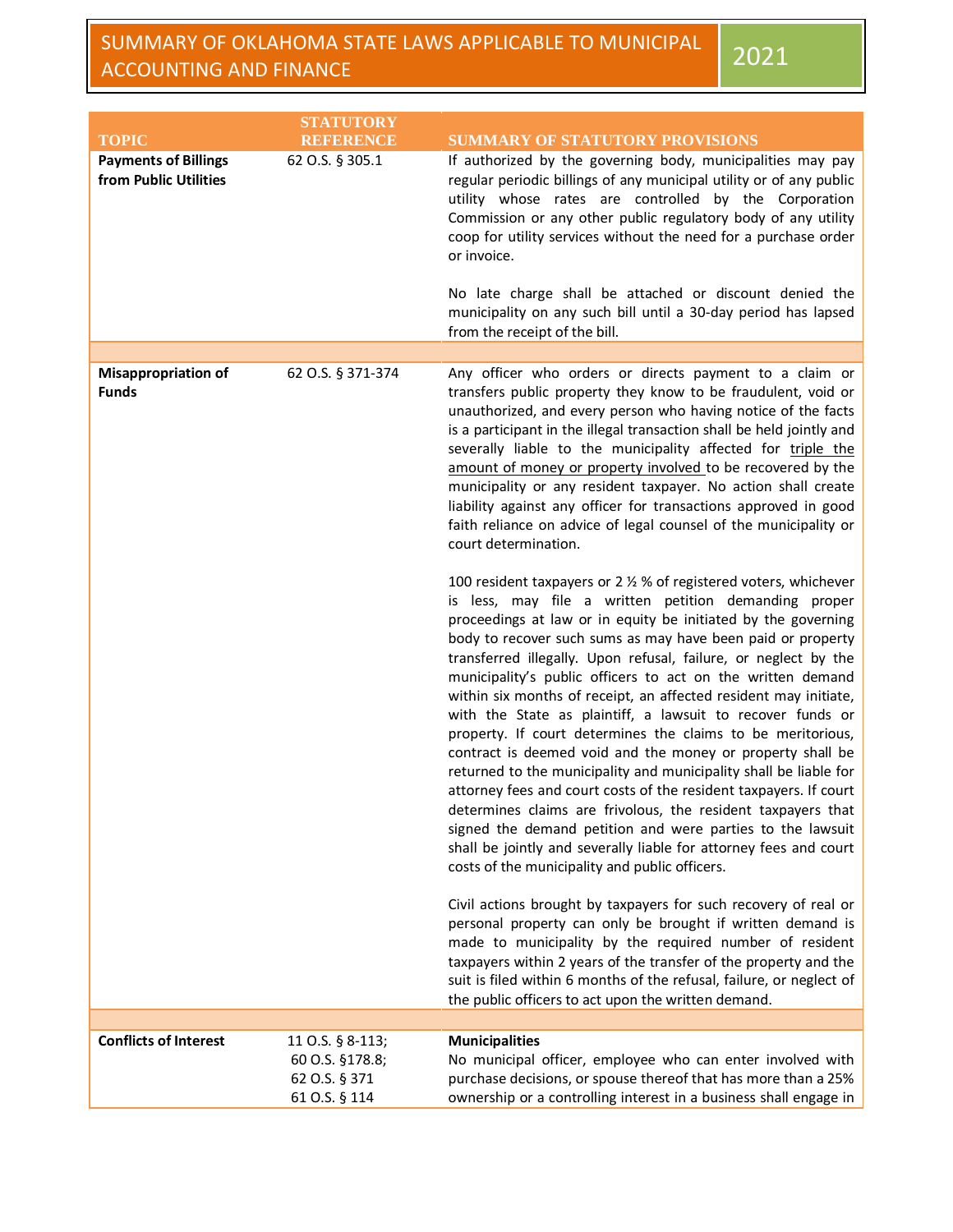| <b>TOPIC</b>                              | <b>STATUTORY</b><br><b>REFERENCE</b> | <b>SUMMARY OF STATUTORY PROVISIONS</b>                                                                                                                                                                                                                                                                                                                                                                                                                                                                                                                                                                                                                                                                                                                                                                                                    |
|-------------------------------------------|--------------------------------------|-------------------------------------------------------------------------------------------------------------------------------------------------------------------------------------------------------------------------------------------------------------------------------------------------------------------------------------------------------------------------------------------------------------------------------------------------------------------------------------------------------------------------------------------------------------------------------------------------------------------------------------------------------------------------------------------------------------------------------------------------------------------------------------------------------------------------------------------|
|                                           |                                      | any business transactions with the municipality. This includes<br>acquiring any surplus property of the municipality or any of its<br>public trusts unless offered for sale to the public.<br>Municipalities may not contract, directly or indirectly, with a                                                                                                                                                                                                                                                                                                                                                                                                                                                                                                                                                                             |
|                                           |                                      | member of the governing body. Exceptions include: contracts<br>with utilities governed by the Corporation Commission;<br>contracts or deposits with financial institutions; and, for<br>cities/towns under 5,000 population, contracts with only<br>businesses of its type within 5 miles of city/town limits, limited<br>to \$5,000 per transaction and \$15,000 annually. The related<br>party business transactions \$15,000 annual limit will not apply if<br>the municipality purchases items from the business that are<br>also sold to the regular public in the normal course of business<br>and the price charged to the municipality does not exceed the<br>price charged to the general public. Provisions shall also not<br>apply where two or more competitive bids were obtained,<br>regardless of population restrictions. |
|                                           |                                      | <b>Public Trusts</b><br>A conflict of interest will exist in a contractual relationship<br>between the trust and a trustee or any for profit corporation of<br>which the trustee or any member of their immediate family is<br>an officer, partner or owner for goods and services or other<br>contracts. If done through competitive bidding and relationship<br>is not publicly disclosed, the trustee is subject to removal. A<br>compilation of all such related party transactions must be<br>maintained. Certain exemptions apply, including: loaning<br>money to the trust, buying trust obligations, legal advertising,<br>banking services, and the sale of public utilities to the trust.                                                                                                                                       |
|                                           |                                      | <b>Public Construction Contracts</b><br>The chief administrative officer and members of the governing<br>body awarding a public construction contract and their relatives<br>within the third degree of consanguinity or affinity, are<br>forbidden from directly or indirectly being interested in the<br>contract.                                                                                                                                                                                                                                                                                                                                                                                                                                                                                                                      |
| <b>Governmental Tort</b><br><b>Claims</b> | 51 O.S. § 151-167                    | Liability Limits for Tort Claims:<br>\$25,000 for any claim or claimant for property loss per<br>occurrence<br>\$125,000 - \$200,000 total for any claimant for any<br>other loss per occurrence<br>\$1,000,000 for all claims arising out of a single<br>٠<br>occurrence<br>No punitive or exemplary damages may be awarded<br>٠                                                                                                                                                                                                                                                                                                                                                                                                                                                                                                         |
|                                           |                                      | Claims must be presented within 1 year of the date the loss<br>occurs or it is barred.                                                                                                                                                                                                                                                                                                                                                                                                                                                                                                                                                                                                                                                                                                                                                    |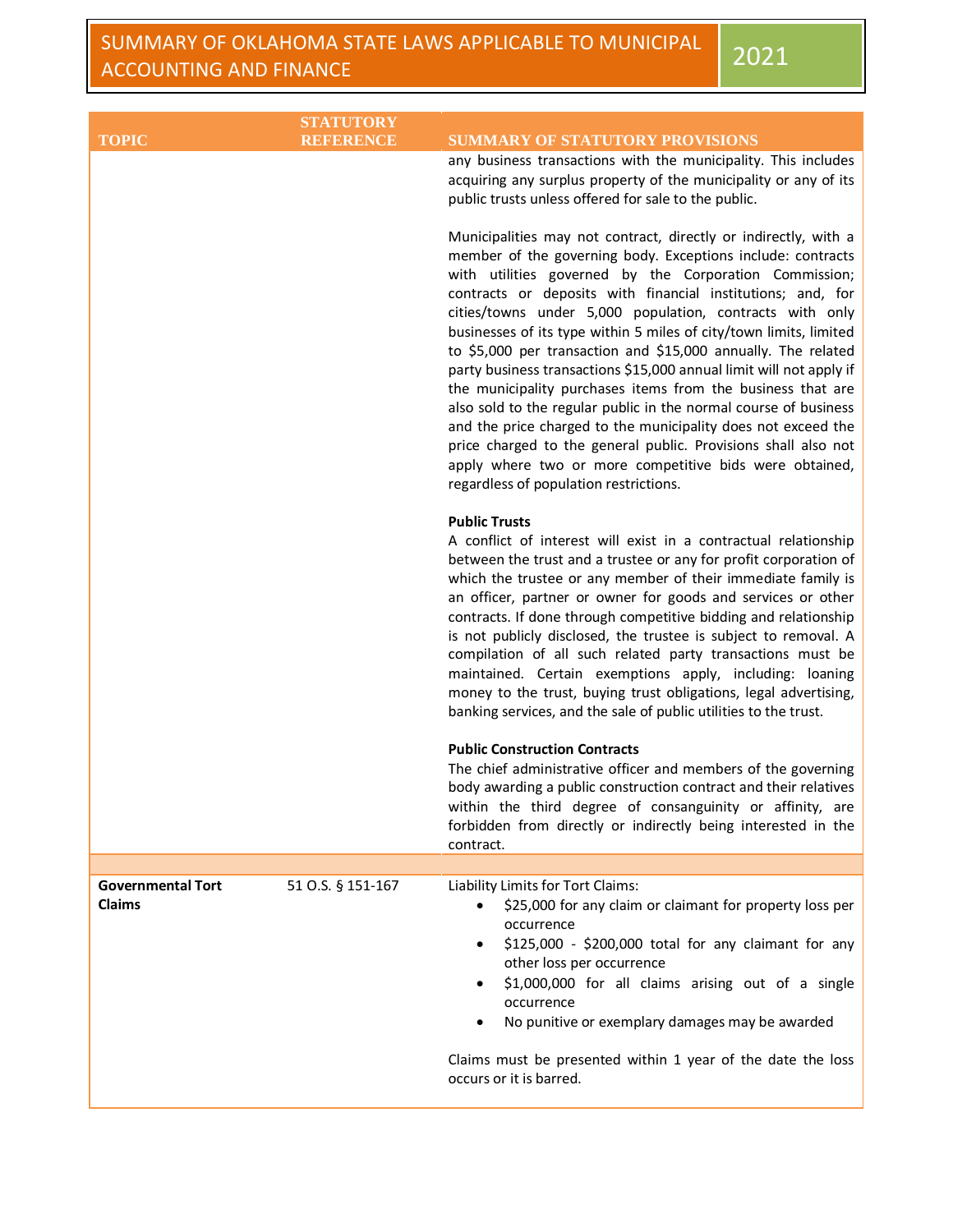|                                                       | STATUTORY          |                                                                                                                                                                                                                                                                                                                                                                                                                                                                                                                                                                                                                                                       |
|-------------------------------------------------------|--------------------|-------------------------------------------------------------------------------------------------------------------------------------------------------------------------------------------------------------------------------------------------------------------------------------------------------------------------------------------------------------------------------------------------------------------------------------------------------------------------------------------------------------------------------------------------------------------------------------------------------------------------------------------------------|
| <b>TOPIC</b>                                          | RESERVATOR         | <b>SUMMARY OF STATUTORY PROVISIONS</b>                                                                                                                                                                                                                                                                                                                                                                                                                                                                                                                                                                                                                |
|                                                       |                    | Claim must be filed in writing with the clerk of the governing<br>body.                                                                                                                                                                                                                                                                                                                                                                                                                                                                                                                                                                               |
|                                                       |                    | Settlements in excess of \$10,000 not covered by insurance shall<br>be approved by the district court and be entered as a judgment.<br>For judgments under this provision, the manner of payment<br>must follow the 3-year sinking fund tax levy process unless the<br>court approves alternative funding periods of between 1 and 10<br>years.                                                                                                                                                                                                                                                                                                       |
|                                                       |                    |                                                                                                                                                                                                                                                                                                                                                                                                                                                                                                                                                                                                                                                       |
| <b>Reverse Auction</b><br><b>Bidding</b>              | 11 O.S. §17-115    | A municipality or any public trust of which the municipality is<br>beneficiary is authorized to use a reverse auction bidding<br>procedure to obtain bids for the purchase of goods or services<br>of any type of kind. The reverse auction shall be a real-time<br>bidding process taking place at a previously scheduled time and<br>Internet location and for a previously established duration, in<br>which multiple suppliers, anonymous to each other, submit bids<br>to provide the goods or services. The reverse auction procedure<br>may be used as an alternative to any state law applicable to the<br>purchase of the goods or services. |
|                                                       |                    | All bids submitted electronically through the reverse auction<br>bidding process pursuant to this section are subject to the same<br>public disclosure laws that govern bids received pursuant to any<br>other law of this state governing procurement procedures for a<br>municipality or public trust.                                                                                                                                                                                                                                                                                                                                              |
|                                                       |                    |                                                                                                                                                                                                                                                                                                                                                                                                                                                                                                                                                                                                                                                       |
| <b>Payroll and Fair Labor</b><br><b>Standards Act</b> | 61 O.S. § 3        | Fair Labor Standards Act (29 U.S.C., Sections 201-209) are to be<br>followed by public employers and sets a normal work day as 8<br>hours and normal work week of 40 hours. Exceptions for longer<br>work periods for public safety and certain other employee<br>groups.                                                                                                                                                                                                                                                                                                                                                                             |
|                                                       |                    | Act addresses: Minimum wage, overtime compensation, child<br>labor, pay equality and recordkeeping.                                                                                                                                                                                                                                                                                                                                                                                                                                                                                                                                                   |
|                                                       |                    |                                                                                                                                                                                                                                                                                                                                                                                                                                                                                                                                                                                                                                                       |
| Dual Office Holding,<br><b>Nepotism, and Bonds</b>    | 11 O.S. § 8-105-06 | A member of the governing body shall not receive<br>compensation for service in any municipal office or position<br>other than their elected office.<br>No elected or appointed official shall appoint or elect any                                                                                                                                                                                                                                                                                                                                                                                                                                   |
|                                                       |                    | person related by affinity or blood within the third degree to<br>any governing body member of themselves.<br>The municipal treasurer and any officer or employee designated<br>to sign warrants or checks and any others designated by<br>ordinance shall give a performance bond within 10 days of<br>appointment or election in an amount determined by the                                                                                                                                                                                                                                                                                        |
|                                                       |                    | governing body. Municipality shall pay the premium.                                                                                                                                                                                                                                                                                                                                                                                                                                                                                                                                                                                                   |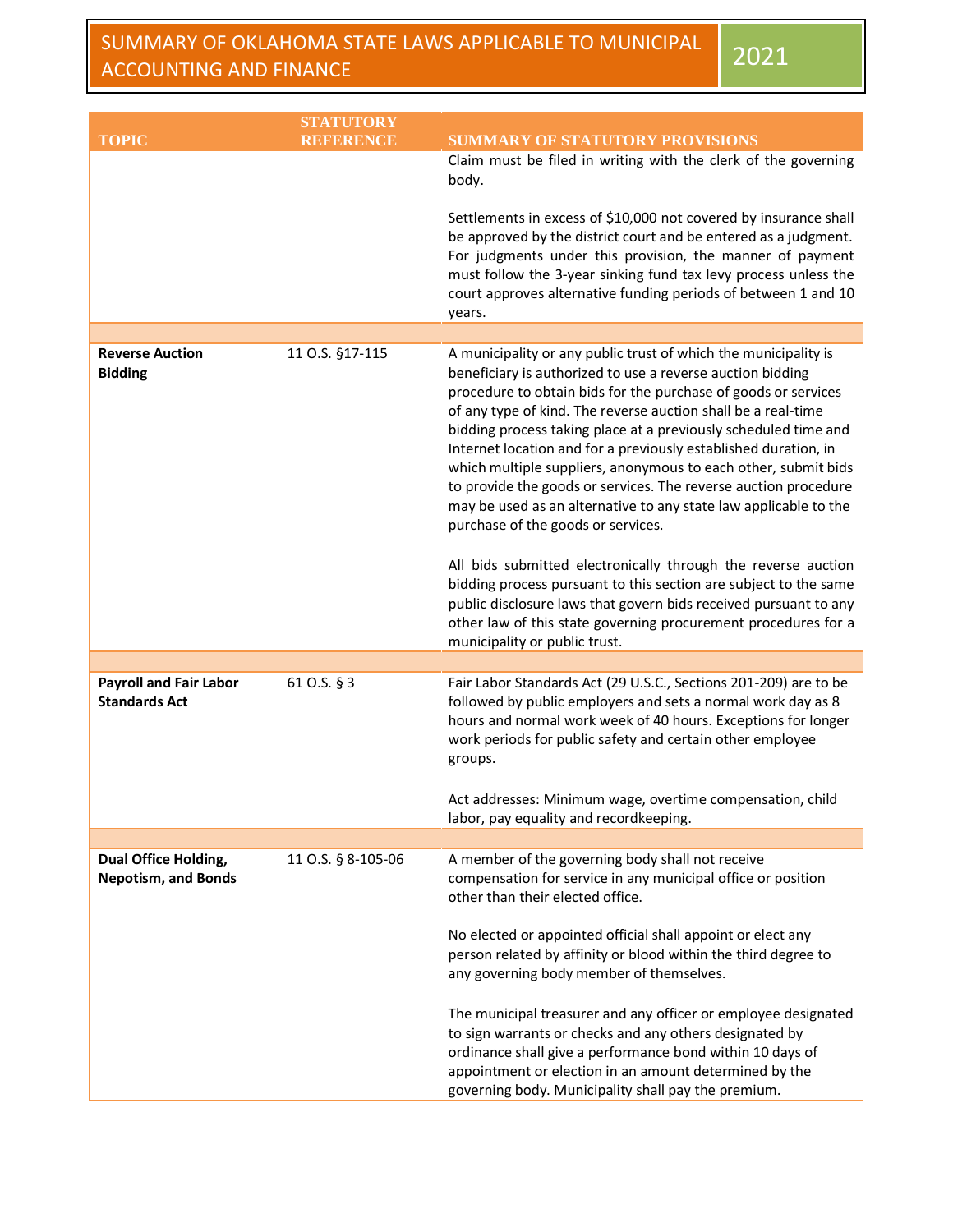|                                                                              | <b>STATUTORY</b>             |                                                                                                                                                                                                                                                                                                                                                                                                                                                                                                                                                                                                                                                                                                                         |
|------------------------------------------------------------------------------|------------------------------|-------------------------------------------------------------------------------------------------------------------------------------------------------------------------------------------------------------------------------------------------------------------------------------------------------------------------------------------------------------------------------------------------------------------------------------------------------------------------------------------------------------------------------------------------------------------------------------------------------------------------------------------------------------------------------------------------------------------------|
| <b>TOPIC</b>                                                                 | <b>REFERENCE</b>             | <b>SUMMARY OF STATUTORY PROVISIONS</b>                                                                                                                                                                                                                                                                                                                                                                                                                                                                                                                                                                                                                                                                                  |
|                                                                              |                              |                                                                                                                                                                                                                                                                                                                                                                                                                                                                                                                                                                                                                                                                                                                         |
| <b>Elected Officials</b>                                                     | 11 O.S. § 9 -116             | Compensation shall be fixed by ordinance for all elected                                                                                                                                                                                                                                                                                                                                                                                                                                                                                                                                                                                                                                                                |
| Compensation                                                                 |                              | officials.                                                                                                                                                                                                                                                                                                                                                                                                                                                                                                                                                                                                                                                                                                              |
|                                                                              |                              |                                                                                                                                                                                                                                                                                                                                                                                                                                                                                                                                                                                                                                                                                                                         |
| Retirement<br><b>Contributions</b>                                           | 11 O.S. § 49-122 &<br>50-109 | Minimum combined contribution by the municipality and<br>employee to the State Plans for paid firefighters is 23 % and for<br>paid police officers is 21%.                                                                                                                                                                                                                                                                                                                                                                                                                                                                                                                                                              |
|                                                                              |                              | For paid firefighters, a maximum of 9% can be withheld from<br>the employee and at least 14% employer contribution. For paid<br>police officers, contribution requirements are 8% employee and<br>13% municipality. Such employee deductions are considered<br>income tax deferred under IRC 414(h).                                                                                                                                                                                                                                                                                                                                                                                                                    |
|                                                                              |                              | For volunteer firefighters, municipality shall contribute \$60 per<br>year per volunteer. Municipalities with under \$25,000 of annual<br>general fund revenue are exempt.                                                                                                                                                                                                                                                                                                                                                                                                                                                                                                                                              |
|                                                                              |                              |                                                                                                                                                                                                                                                                                                                                                                                                                                                                                                                                                                                                                                                                                                                         |
| Independent<br><b>Contractors</b>                                            | 11 O.S. § 8-115              | An attorney, engineer, or member of a profession who<br>performs duties required or permitted by statute as an<br>attorney, prosecutor, judge, engineer, or other professional for<br>a state or local government pursuant to a retainer or service<br>contract shall be presumed to be an independent contractor<br>and not an employee for all purposes, including IRS income and<br>employment tax treatment.                                                                                                                                                                                                                                                                                                        |
|                                                                              |                              |                                                                                                                                                                                                                                                                                                                                                                                                                                                                                                                                                                                                                                                                                                                         |
| <b>Hospital and Medical</b><br><b>Benefits for Employees</b><br>and Retirees | 11. O.S. § 23-108            | A municipality may provide hospital and medical benefits,<br>accident, health, and life insurance, or any of the aforesaid,<br>through any company authorized to do business in Oklahoma,<br>for any or all of its officers or employees and their dependents,<br>whether said officers or employees are engaged in a<br>governmental or nongovernmental function of the municipality.<br>The municipality may pay a portion or all of said premiums from<br>any municipal general funds, and may deduct from the wages<br>or salary of any such officer or employee, upon written<br>authority signed by the officer or employee, amounts for the<br>payment of all or any portion of the monthly premium for<br>same. |
|                                                                              |                              | A municipality that offers a health insurance plan in accordance<br>with this section to its officers or employees and dependents<br>shall offer the same health insurance plan to those retired<br>employees and their dependents who elect to continue in force<br>or participate in said health insurance plan in accordance with<br>this subsection unless the retired employee or dependent is<br>over sixty-five (65) years of age and qualifies for Medicare. The<br>municipality that provides a health insurance plan to retired<br>employees shall also offer a Medicare supplement plan to those<br>retired employees and their dependents who are over sixty-five                                           |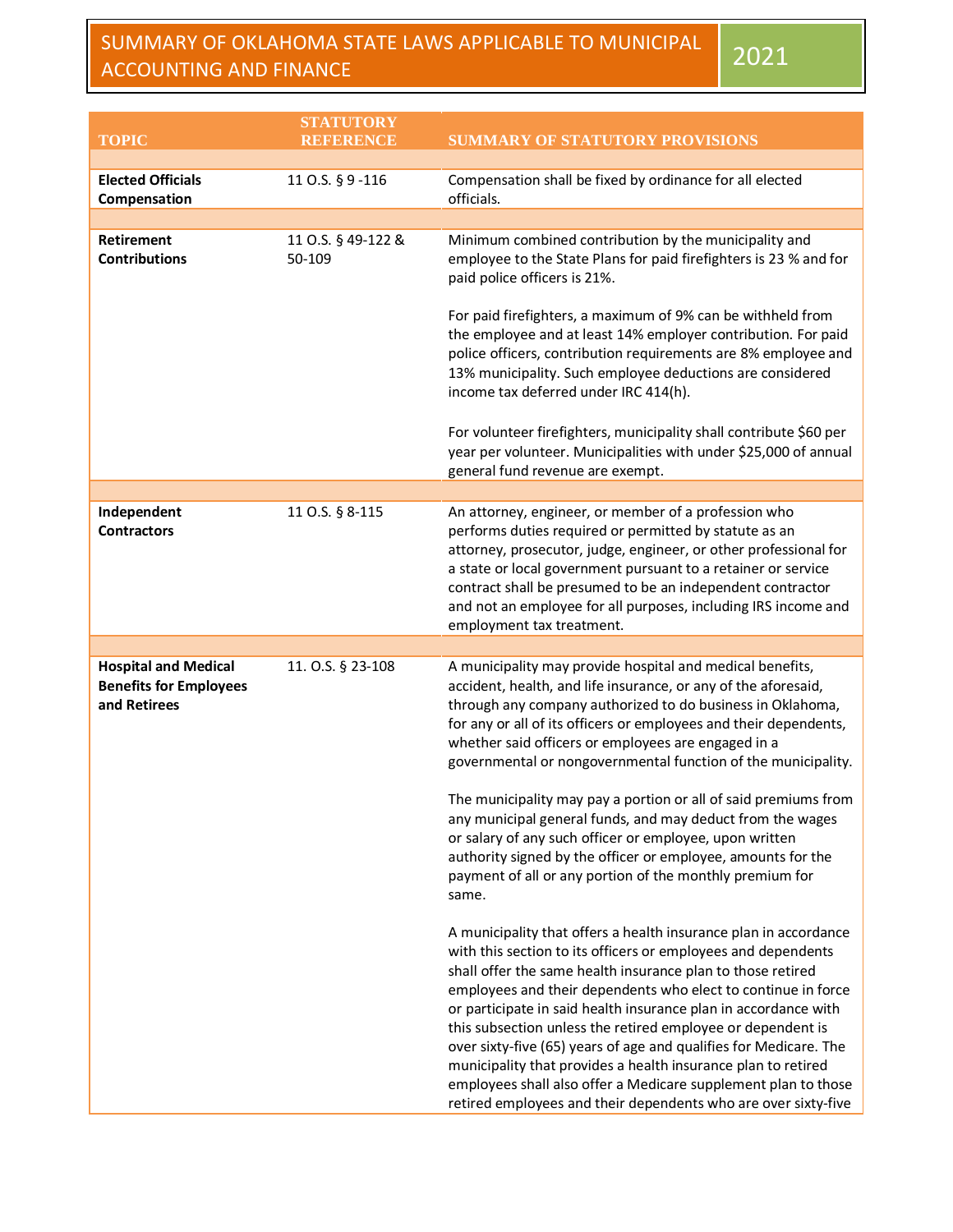| <b>TOPIC</b>                                          | STATUTORY<br><u>REFERENCE</u> | <b>SUMMARY OF STATUTORY PROVISIONS</b>                                                                                                                                                                                                                                                                                                                                                                                                                                                                                                                                                                                                                                                                                                                                                                                                               |
|-------------------------------------------------------|-------------------------------|------------------------------------------------------------------------------------------------------------------------------------------------------------------------------------------------------------------------------------------------------------------------------------------------------------------------------------------------------------------------------------------------------------------------------------------------------------------------------------------------------------------------------------------------------------------------------------------------------------------------------------------------------------------------------------------------------------------------------------------------------------------------------------------------------------------------------------------------------|
|                                                       |                               | (65) years of age.                                                                                                                                                                                                                                                                                                                                                                                                                                                                                                                                                                                                                                                                                                                                                                                                                                   |
|                                                       |                               | Retired employees that elect to participate if the employers'<br>health insurance plan must make such election within thirty<br>(30) days from the date of termination of employment with the<br>municipality.                                                                                                                                                                                                                                                                                                                                                                                                                                                                                                                                                                                                                                       |
|                                                       |                               | The retired employee who participates in the health insurance<br>plan shall pay up to the full cost of said health insurance plan at<br>the rates and pursuant to the terms and conditions established<br>by the municipality, provided the amount of the retired<br>employee's premiums and dependent premiums for said health<br>insurance plan paid by said retired employee who is under sixty-<br>five (65) years of age shall be no greater than one hundred<br>twenty-five percent (125%) of the amount of the officer or<br>employee premiums and dependent premiums for the health<br>insurance plan paid by or on behalf of an officer or employee<br>who is currently employed by the municipality.<br>A municipality which participates in the plan or plans offered by<br>the State and Education Employees Group Insurance Board shall |
|                                                       |                               | not be subject to the provisions of this subsection so long as<br>said participation continues.                                                                                                                                                                                                                                                                                                                                                                                                                                                                                                                                                                                                                                                                                                                                                      |
|                                                       |                               |                                                                                                                                                                                                                                                                                                                                                                                                                                                                                                                                                                                                                                                                                                                                                                                                                                                      |
| <b>Compensation for</b><br><b>Excess Unused Leave</b> | 11. O.S. § 22-137             | If a municipal employee whose job duties include providing fire<br>protection services or law enforcement services is unable to use<br>excess leave in the time frame allowed by the municipality<br>because the employee's request for leave is denied by the<br>municipality and the denial of leave is due to extraordinary<br>circumstances such that taking leave could pose a threat to<br>public safety, health or welfare, the employee shall receive<br>compensation at the employee's regular rate of pay for the<br>amount of excess leave the employee is unable to use. Such<br>compensation shall be paid at the end of the time period during<br>which the excess leave was required to have been used.                                                                                                                               |

### **SUBJECT: PUBLIC TRUSTS/AUTHORITIES**

| <b>TOPIC</b>                                         | <b>STATUTORY</b><br><b>REFERENCE</b> | <b>SUMMARY OF STATUTORY PROVISIONS</b>                                                                                                                                           |
|------------------------------------------------------|--------------------------------------|----------------------------------------------------------------------------------------------------------------------------------------------------------------------------------|
| <b>Trusts for Furtherance</b><br>of Public Functions | 60 O.S. § 176-180                    | Trusts may be created by express approval of 2/3rds of the<br>membership of the governing body. These trusts are considered<br>separate legal entities from their beneficiaries. |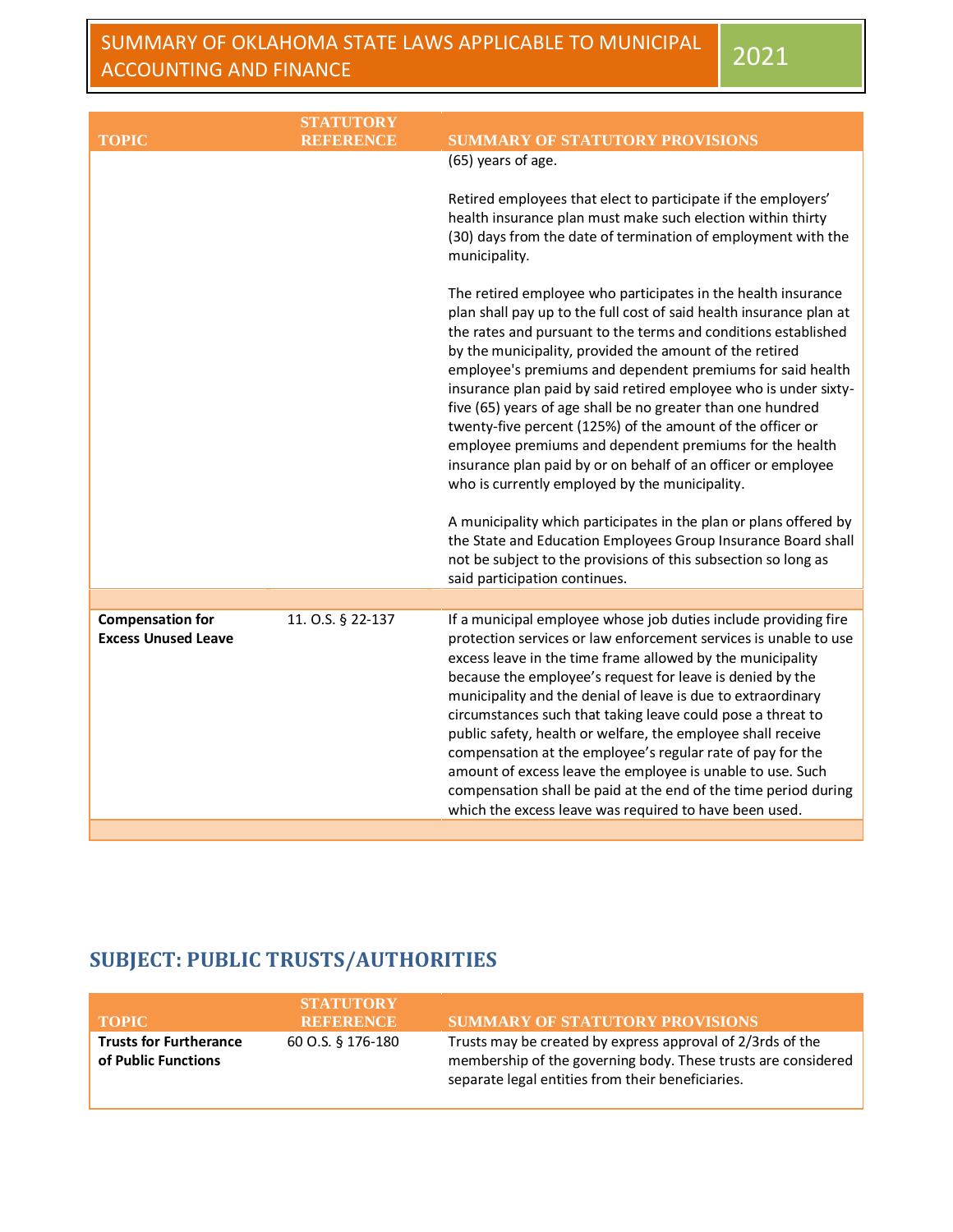| <b>TOPIC</b>                            | STATUTORY<br>RD BERENOE | <b>SUMMARY OF STATUTORY PROVISIONS</b>                                                                                                                                                                                             |
|-----------------------------------------|-------------------------|------------------------------------------------------------------------------------------------------------------------------------------------------------------------------------------------------------------------------------|
|                                         |                         | Trusts are prohibited from engaging in any activities in which<br>the beneficiary is prohibited.                                                                                                                                   |
|                                         |                         | Beneficiary may lease its property to the trust after acceptance<br>of beneficial interest.                                                                                                                                        |
|                                         |                         | Beneficiary may convey title of airport property to industrial<br>development authority for selling purposes in relation to<br>industrial development.                                                                             |
|                                         |                         | Trustees shall be appointed by the governing body of the<br>beneficiary.                                                                                                                                                           |
|                                         |                         | Amendments to the trust require 2/3rds vote of trustees.                                                                                                                                                                           |
|                                         |                         | Other trust limitations are discussed elsewhere throughout this<br>document, including:                                                                                                                                            |
|                                         |                         | Debt restrictions                                                                                                                                                                                                                  |
|                                         |                         | Competitive bidding<br>٠                                                                                                                                                                                                           |
|                                         |                         | <b>Budget requirements</b><br>$\bullet$                                                                                                                                                                                            |
|                                         |                         | Annual audit requirements<br>$\bullet$<br>Conflict of interest                                                                                                                                                                     |
|                                         |                         |                                                                                                                                                                                                                                    |
| Industrial<br><b>Development Trusts</b> | 62 O.S. § 651-664       | Governed separate from Title 60 trusts, as discussed above.                                                                                                                                                                        |
|                                         |                         | Trustees are appointed by the beneficiary's governing body.                                                                                                                                                                        |
|                                         |                         | Revenue bonds require voter approval. Issued by trustee<br>resolution. Interest limited to 10%. Revenue bonds shall not be<br>a general obligation of the municipality; and are payable solely<br>from the trust's gross revenues. |
|                                         |                         | All contracts for \$2,000 or more for materials, supplies,<br>equipment or construction shall be awarded through publicly<br>advertised bids to the lowest and best bidder.                                                        |
|                                         |                         |                                                                                                                                                                                                                                    |

#### **SUBJECT: MISCELLANEOUS PROVISIONS**

| <b>TOPIC</b>              | <b>STATUTORY</b><br><b>REFERENCE</b> | <b>SUMMARY OF STATUTORY PROVISIONS</b>                                                                          |
|---------------------------|--------------------------------------|-----------------------------------------------------------------------------------------------------------------|
| <b>Audit Requirements</b> | 11 O.S.<br>§17-105 -113;             | <b>Municipalities</b>                                                                                           |
|                           | 60 O.S. § 180.1-.3                   | 2,500 or more population and \$25,000 of annual<br>$\circ$<br>general fund income (excluding any grant monies), |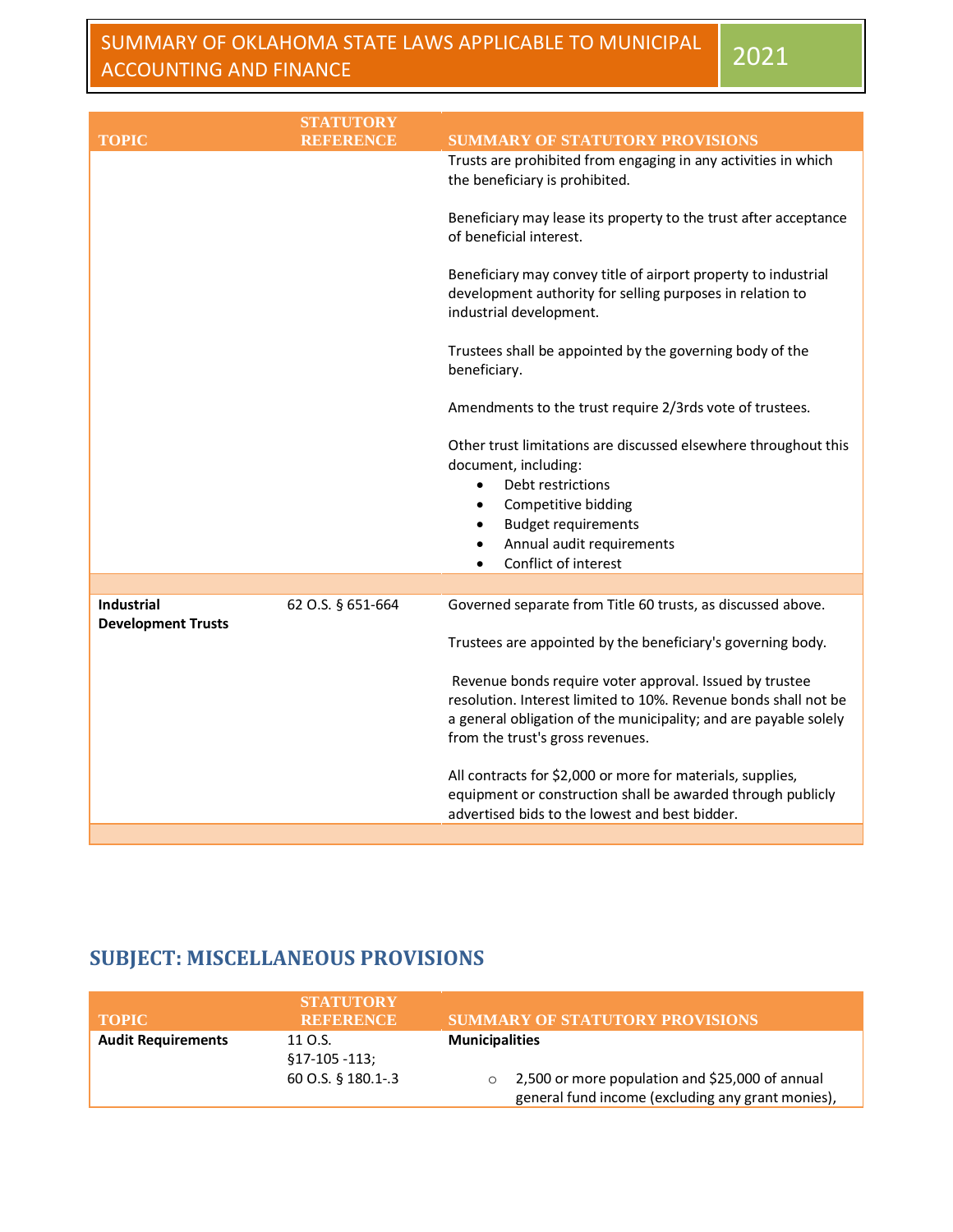|              | <b>STATUTORY</b>  |                      |                                                                                                                                                                                                                                                                                                                                     |
|--------------|-------------------|----------------------|-------------------------------------------------------------------------------------------------------------------------------------------------------------------------------------------------------------------------------------------------------------------------------------------------------------------------------------|
| <b>TOPIC</b> | R 9 9 9 8 9 N 6 9 |                      | <b>SUMMARY OF STATUTORY PROVISIONS</b>                                                                                                                                                                                                                                                                                              |
|              |                   |                      | municipality must order a financial statement audit<br>no later than 30 days after year end.                                                                                                                                                                                                                                        |
|              |                   | $\circ$              | Under 2,500 population, and more than \$25,000<br>income to its general fund (excluding any grant<br>monies), and for whom an annual financial<br>statement audit is not required by another law,<br>regulation or contract, may have either a financial<br>statement audit or an agreed-upon procedures<br>attestation engagement. |
|              |                   | $\circ$              | Less than \$25,000 of annual general fund income<br>(excluding any grant monies), no audit or attestation<br>requirements exist.                                                                                                                                                                                                    |
|              |                   | $\circ$              | Within 30 days of receipt of audit or attestation<br>report, municipality will publish a notice of<br>availability of the report for public inspection. Failure<br>to submit when required causes gas excise tax to be<br>withheld. If not provided within 2 years of fiscal year<br>close, gas tax is given to the county.         |
|              |                   | $\circ$              | Copies of the audit or attestation report to be<br>supplied along with a prepared annual survey form<br>and filing fee check to the State Auditor within six<br>months of year end.                                                                                                                                                 |
|              |                   | <b>Public Trusts</b> |                                                                                                                                                                                                                                                                                                                                     |
|              |                   | $\circ$              | Trusts with more than \$50,000 of assets or annual<br>revenue OR with any outstanding debt shall have an<br>annual financial statement audit or an agreed-upon<br>procedures engagement.                                                                                                                                            |
|              |                   | $\circ$              | Trusts with more than \$50,000 of assets or annual<br>revenue, and for whom an annual financial<br>statement audit is not required by another law,<br>regulation or contract, may have either a financial<br>statement audit or an agreed-upon procedures<br>attestation engagement.                                                |
|              |                   | $\circ$              | Less than \$50,000 of annual revenue and less than<br>\$50,000 in assets, and no outstanding debt, audit<br>and attestation requirements may be waived upon<br>approval of the State Auditor and Inspector.                                                                                                                         |
|              |                   | $\circ$              | Audit and attestation reports must be ordered within<br>30 days of year end and be filed with the State<br>Auditor and trust beneficiary no later than 6 months                                                                                                                                                                     |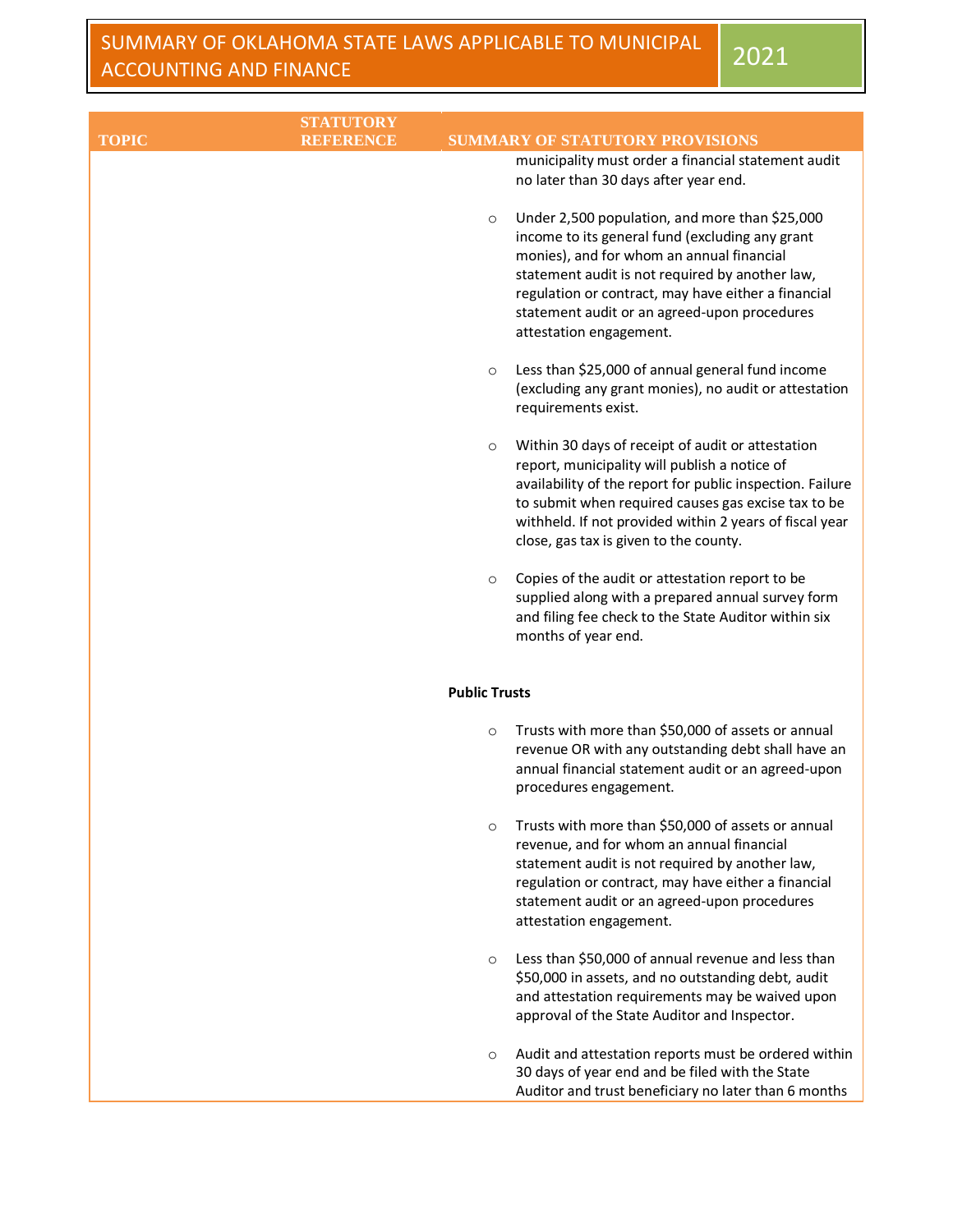| <b>TOPIC</b>                                                       | <b>STATUTORY</b><br><b>REFERENCE</b> | <b>SUMMARY OF STATUTORY PROVISIONS</b>                                                                                                                                                                                                                                                                                                                                                                                                                                                                                                                                                                                                        |
|--------------------------------------------------------------------|--------------------------------------|-----------------------------------------------------------------------------------------------------------------------------------------------------------------------------------------------------------------------------------------------------------------------------------------------------------------------------------------------------------------------------------------------------------------------------------------------------------------------------------------------------------------------------------------------------------------------------------------------------------------------------------------------|
|                                                                    |                                      | after the close of its fiscal year.                                                                                                                                                                                                                                                                                                                                                                                                                                                                                                                                                                                                           |
|                                                                    |                                      |                                                                                                                                                                                                                                                                                                                                                                                                                                                                                                                                                                                                                                               |
| <b>Local Development Act</b>                                       | 62 O.S. § 850-869                    | Provides for municipal creation of a local development district<br>or project that can be funded through various tax incentives or<br>tax increment financing for a limited time.                                                                                                                                                                                                                                                                                                                                                                                                                                                             |
|                                                                    |                                      | Provides for the issuance of tax apportionment bonds or notes<br>subject to governing body approval.                                                                                                                                                                                                                                                                                                                                                                                                                                                                                                                                          |
|                                                                    |                                      |                                                                                                                                                                                                                                                                                                                                                                                                                                                                                                                                                                                                                                               |
| <b>Record Retention</b><br><b>Requirements</b>                     | 11 O.S. § 22-131-<br>132             | A municipality may sell for salvage or otherwise destroy papers,<br>documents and records after the following expiration dates:<br>• One year - parking citations<br>. Two years - Court warrants, audited utility receipts/<br>statements and other billing records<br>• Five years - Payroll and purchasing records, court records,<br>paid bond records, checks, etc.<br>• Ten years -Inventories, appropriation ledgers, cash<br>receipt book and register for all funds<br>• Fifteen years - Sewer and water improvement district<br>records<br>None of the above records may be destroyed if they are subject<br>to pending litigation. |
|                                                                    |                                      | Records may be stored, as original, on photocopy, photograph,<br>and microfilm or stored on optical disk.                                                                                                                                                                                                                                                                                                                                                                                                                                                                                                                                     |
|                                                                    |                                      |                                                                                                                                                                                                                                                                                                                                                                                                                                                                                                                                                                                                                                               |
| <b>Failure to Hold</b><br><b>Elections</b>                         | 11 O.S. § 16-103.1                   | Failure to hold required municipal general and special elections<br>for elective offices for a four year period shall result in the loss<br>of state shared gas tax and vehicle registration fees.                                                                                                                                                                                                                                                                                                                                                                                                                                            |
|                                                                    |                                      |                                                                                                                                                                                                                                                                                                                                                                                                                                                                                                                                                                                                                                               |
| <b>State Legislation with</b><br><b>Municipal Fiscal</b><br>Impact | 11 O.S. § 17-301                     | A fiscal impact statement shall be required for any bill or<br>resolution which is determined by the chair of the state<br>legislative committee to which the bill or resolution is assigned<br>to have a potential direct adverse fiscal impact on<br>municipalities. The impact statement shall identify the<br>estimated amount of the fiscal impact and any source of<br>federal, state or local revenue that will be used to fund the<br>proposed mandate.                                                                                                                                                                               |
|                                                                    |                                      | No bill, resolution or amendment determined to have a direct<br>adverse fiscal impact on municipalities in excess of \$100,000<br>statewide shall be reported out of the committee or acted<br>upon, unless a fiscal impact statement of the bill is made.                                                                                                                                                                                                                                                                                                                                                                                    |
|                                                                    |                                      | Any bill, resolution or amendment determined to have a direct<br>adverse fiscal impact on municipalities in excess of \$100,000<br>statewide for which an emergency clause has not received<br>required approval shall not go into effect until July 1 of the                                                                                                                                                                                                                                                                                                                                                                                 |